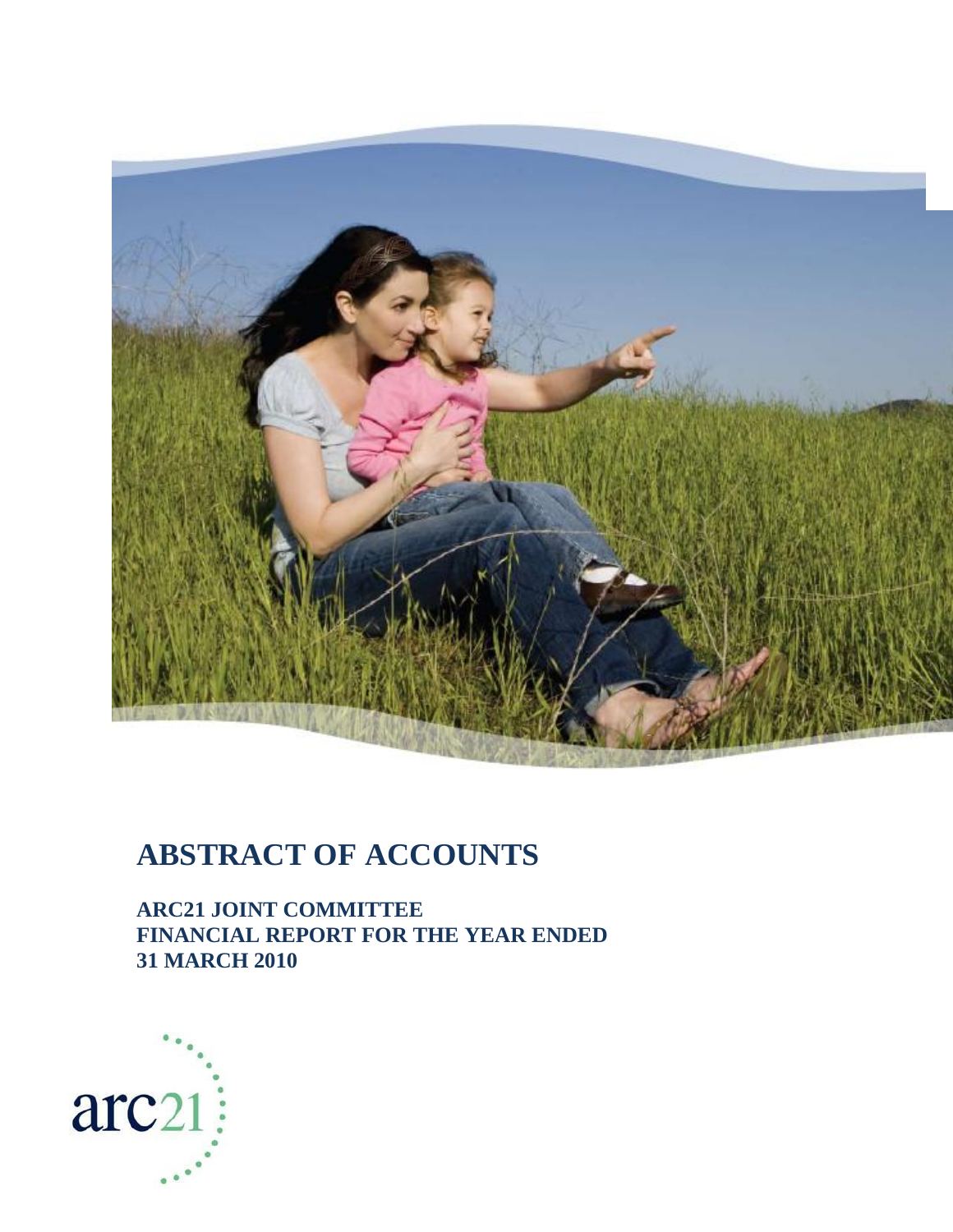| <b>Contents</b>                                                                                                          | Page |
|--------------------------------------------------------------------------------------------------------------------------|------|
| <b>EXPLANATORY FOREWORD</b>                                                                                              | 1    |
| <b>CERTIFICATE OF THE CHIEF EXECUTIVE</b>                                                                                | 7    |
| <b>JOINT COMMITTEE APPROVAL OF STATEMENT OF ACCOUNTS</b>                                                                 | 7    |
| <b>STATEMENT OF THE JOINT COMMITTEE'S AND CHIEF EXECUTIVE'S</b><br><b>RESPONSIBILITIES FOR THE STATEMENT OF ACCOUNTS</b> | 8    |
| <b>ANNUAL GOVERNANCE STATEMENT 2009/2010</b>                                                                             | 9    |
| <b>AUDITOR'S REPORT TO THE MEMBERS OF THE JOINT COMMITTEE</b>                                                            | 16   |
| <b>INCOME AND EXPENDITURE FOR THE YEAR TO 31 MARCH 2010</b>                                                              | 18   |
| <b>STATEMENT OF MOVEMENT ON THE GENERAL RESERVES BALANCE</b><br><b>FOR THE YEAR</b>                                      | 19   |
| STATEMENT OF TOTAL RECOGNISED GAINS AND LOSSES FOR THE YEAR                                                              | 20   |
| <b>BALANCE SHEET AS AT 31 MARCH 2010</b>                                                                                 | 21   |
| <b>CASH FLOW STATEMENT AS AT 31 MARCH 2010</b>                                                                           | 22   |
| <b>NOTES TO THE FINANCIAL STATEMENTS</b>                                                                                 | 23   |
| <b>ACCOUNTS AUTHORISED FOR ISSUE CERTIFICATE</b>                                                                         | 48   |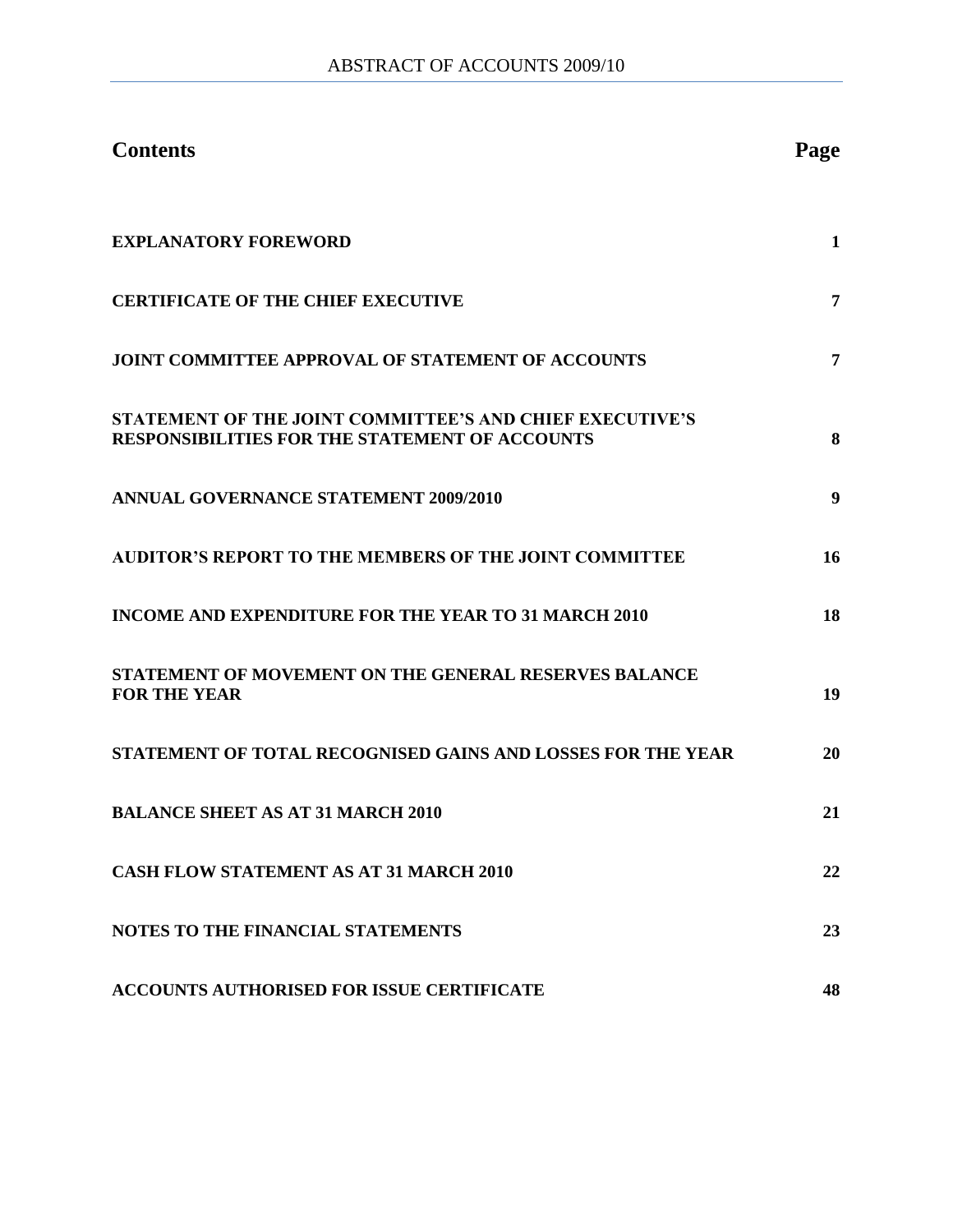# **Explanatory Foreword**

#### **Introduction**

This report sets out the financial performance of arc21 for the year ended 31 March 2010 as can be seen in the Income and Expenditure Account and Balance Sheet on pages 18 and 21.

These financial statements have been prepared in line with the Code of Practice on Local Authority Accounting in the United Kingdom: A Statement of Recommended Practice (SORP) and the Department of the Environment Accounts Direction, Circular LG 08/10 issued in June 2010. It is the purpose of this foreword to explain the financial facts in relation to the Joint Committee. Comparative figures have been re-stated to take account of changes in accounting treatment as a result of the SORP.

This Statement of Accounts explains the Joint Committee's finances during the financial year 2009/10 and its financial position at the end of that year. It follows approved accounting standards and is necessarily technical in parts.

#### **Group Accounts**

The SORP requires local authorities to consider all their interests and to prepare a full set of group financial statements where they have material interests in subsidiaries, associates or joint ventures. The Joint Committee does not have material interests in such bodies and accordingly is not required to prepare group financial statements.

#### **Financial Report**

#### *Background*

By way of background information, arc21 Joint Committee is a partnership of eleven Councils who have agreed, pursuant to Terms of Agreement dated July 2003, to collaborate in implementing the Waste Management Plan to develop an integrated network of regional waste management facilities which would be cost effective to the public.

arc21 was incorporated as a body corporate, pursuant to Section 19 of the Local Government Act (NI) 1972, on the  $13<sup>th</sup>$  February 2004.

The principles outlined in the Terms of Agreement have been enhanced with a Supplementary Agreement which was approved by the Joint Committee on the  $9<sup>th</sup>$  October 2008.

The participant Councils of arc21 are as shown in Note 7 on page 33.

#### *Financial Information*

The organisation achieved another year of substantial growth, in financial terms, due to the significant developments in contracting for waste facilities, the increase in the Landfill Tax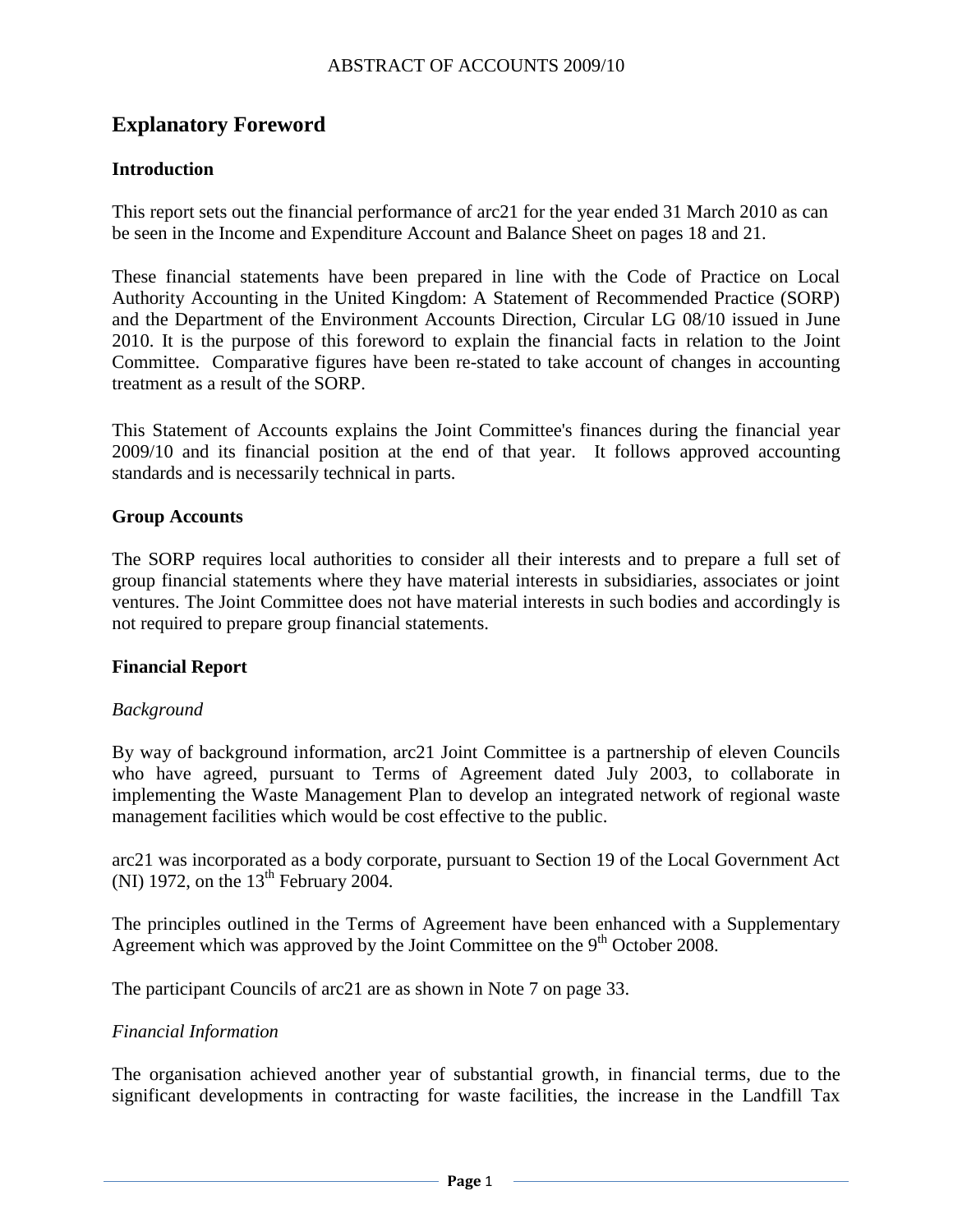escalator and the stepped increase in the procurement activity for the Residual Waste Treatment Project. The income for the year was £31,235,429 compared to £27,122,893 in 2008/09, an increase of 15%. The expenditure for the same period was £30,942,314 compared to £27,030,535 in 2008/09, resulting in a surplus of £293,115 for the year to March 2010.

In addition, the sum of £1,653 was incurred funding capital expenditure with the acquisition of computer equipment during the year.

After taking into account the charge for depreciation on fixed assets, there was a net increase to the General Reserves of £306,267 for the year bringing the cumulative reserves at 31 March 2010 to £898,020 or 2.9% of annual turnover.

#### *Contract Activity*

As reported in last year's accounts, the Organic Waste Treatment contract, the largest contract awarded by arc21 to date, commenced on a phased basis and, during the year, this contract became fully operational with the completion of the Glenside facility making it possible for the service to be available to all participant Councils.

All four major waste contracts, Landfill, Materials Recovery Facility, Organic Waste Treatment and Bring Service, performed satisfactorily during the year, representing £27,343,711 or 87% of the total income for the year. It is expected that the contract activity will continue to grow at a significant level in the coming year.

#### *Market Conditions for Mixed Dry Recyclate Materials*

An important financial benefit to participant Councils of the Materials Recovery Facility (MRF) contract is the income earned from the sale of the materials, with arc21 sharing, on a 50/50 basis, the revenue earned.

As reported in last year's accounts, the markets for mixed dry recyclate materials significantly declined, but it is encouraging to report that during the 2009/10 year the market gradually recovered. Over the 12 months the selling prices earned by Bryson Recycling rose steadily from a level of £48 up to £88, resulting in an overall annual average value per tonne payable to arc21 of £35.

A key contributing factor to the higher prices received by Bryson Recycling for the materials has been the successful completion of the capital investment programme to upgrade the facility and enable better quality materials to be provided to the market. This capital investment programme is a joint venture between arc21 and Bryson Recycling, at a cost of around £960,000, and has proved to be invaluable as borne out by the market prices achieved, particularly in light of the challenging market conditions experienced in recent years.

This capital investment programme started in November 2006 and was completed, in four phases, up to May 2009. The plant upgrade has strengthened the market position of Bryson Recycling by enabling them to produce better quality materials from which higher revenues can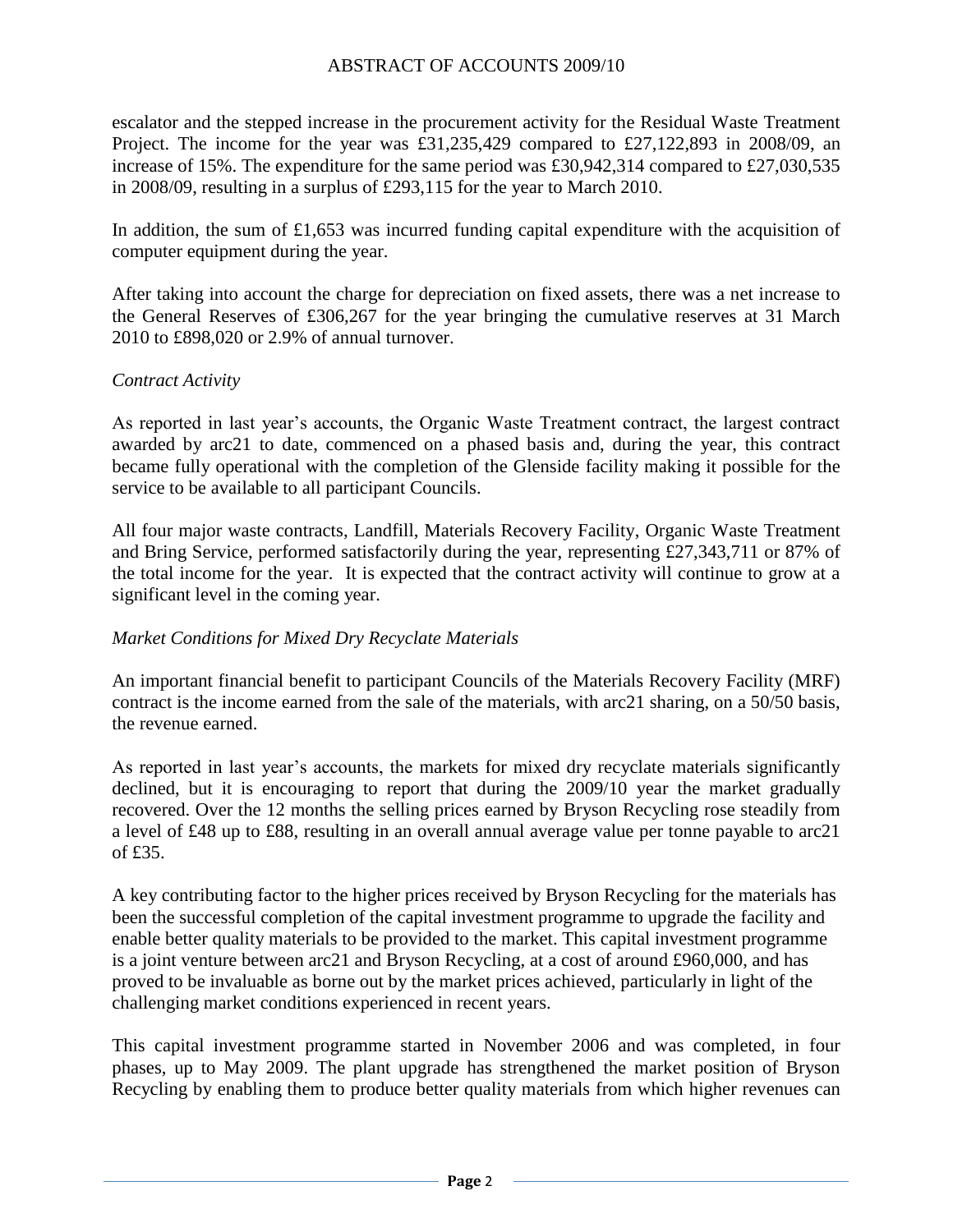be earned. Clearly the investment program has directly benefited the arc21 participant Councils as demonstrated by the levels of revenue share received.

#### *Landfill Tax Escalator*

In accordance with Government policy, the Landfill Tax Escalator continues to rise at a rate of £8 per tonne per annum resulting in an additional charge from the landfill operators to arc21 of a sum in the region of £2.5 million, which is then passed on to participant Councils. The landfill tax rate for the 2009/10 year was £40 per tonne.

This cost has a significant financial impact on Councils and the Landfill Tax Escalator provides a strong economic incentive for landfill diversion. Substantial savings are generated to participant Councils through diversion to the Materials Recovery Facility, Bring Service and Organic Waste contracts. In 2009/10 just over 110,000 tonnes of materials were delivered to these three contracts resulting in a saving on Landfill Tax of some £4.4m.

With the Landfill Tax rate per tonne increasing by a further 20%, from £40 to £48, in the  $2010/11$  year, the savings are estimated to increase to around £5m, thus demonstrating the significant impact to the ratepayer of the waste treatment services contracts of arc21.

In addition, the Government recently announced that the escalator will continue rising at the rate of £8 per tonne per annum through to at least 2015 when Landfill Tax will reach £80 per tonne, thus making it more critical, purely on economic grounds, to have alternative facilities in place to achieve the maximum landfill diversion.

The Residual Waste Treatment Project is aimed at providing such facilities and more information regarding this project is shown below.

#### *Residual Waste Treatment Project*

Progress continued to be made during the year on the procurement phase for the treatment of residual waste (black bin waste). The invitation to submit outline solutions stage was completed and the subsequent evaluation of the proposals resulted in three bidders being invited to the next key stage, the submission of detailed solutions, which is expected to be completed in the next financial year.

The Department and the Programme Delivery Support Unit (PDSU) continued to provide excellent support to the project during the year. In addition, assistance from other central government bodies, such as the Department of Finance and Personnel and the Strategic Investment Board, proved invaluable.

The facilities required for the treatment of residual waste, Mechanical Biological Treatment (MBT) and Energy from Waste (EFW), are substantial in cost and complexity and bring with them the most challenging procurement process to date. MBT and EFW have been identified in our strategic waste document, the Waste Management Plan, as being required in order to enable participant Councils to successfully meet the EU Landfill Directive targets.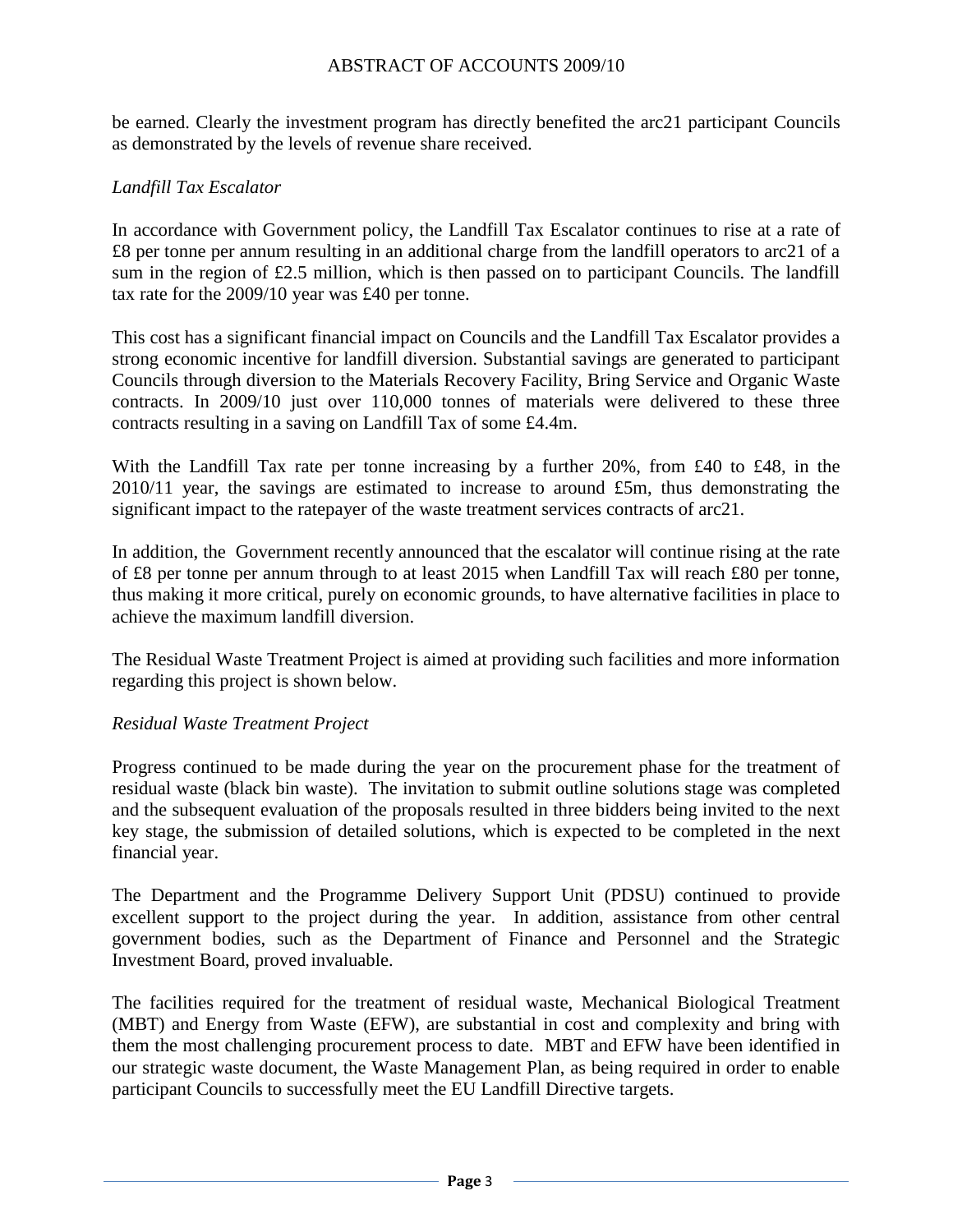The EU Landfill Directive targets limit the amount of biodegradable municipal waste that can be landfilled, and statutory targets have been set for the years 2010, 2013, and 2020 under the Directive. Locally the Department have introduced annual landfill targets for Councils to meet.

Substantial fines are payable for failing to meet the targets and this, in addition to the significantly increasing burden of landfill tax, are strong economic drivers for Councils to divert waste from landfill.

In terms of the 2010 target year, the indications from participant Councils show that the amount of biodegradable waste sent to landfill overall was within the allowance.

The coming years are going to be even more challenging as the levels of waste that can be landfilled are further reduced year on year, thus putting more pressure on the timely and successful delivery of the Residual Waste Treatment service.

#### *Residual Waste Treatment, Project Funding Support*

The level of funding required for waste facilities has been recognised by central government as being beyond the means of local government and during the year arc21 continued to receive valuable financial support from the Department, at a level of £1.07m (£820k in 2008/09).

In addition, arc21 was able to benefit from the expertise available through the Programme Delivery Support Unit (PDSU) which was established jointly by the Department and the Strategic Investment Board, to provide ongoing support to the three Waste Management Groups in Northern Ireland in the delivery of the projects for the treatment of residual waste.

arc21 would like to take the opportunity, once again, to formally acknowledge the support from the Department, the PDSU, the Strategic Investment Board and the Department of Finance and Personnel, which is critical to the successful delivery of the project.

Looking ahead, funding support will continue to bring its own challenges given the current constraints on public sector finances and arc21 will continue to work closely with the Department to maximise the level of funding support required.

#### *Insurance Matters*

The range of insurance policies was supplemented during the year with the incorporation of Commercial Legal Protection Insurance. This policy primarily provides cover to the organisation for legal costs incurred in instigating legal action or the legal costs incurred in defending a legal challenge. It is distinct from Professional Indemnity Insurance. Details of the insurance policies in place can be seen on page 31.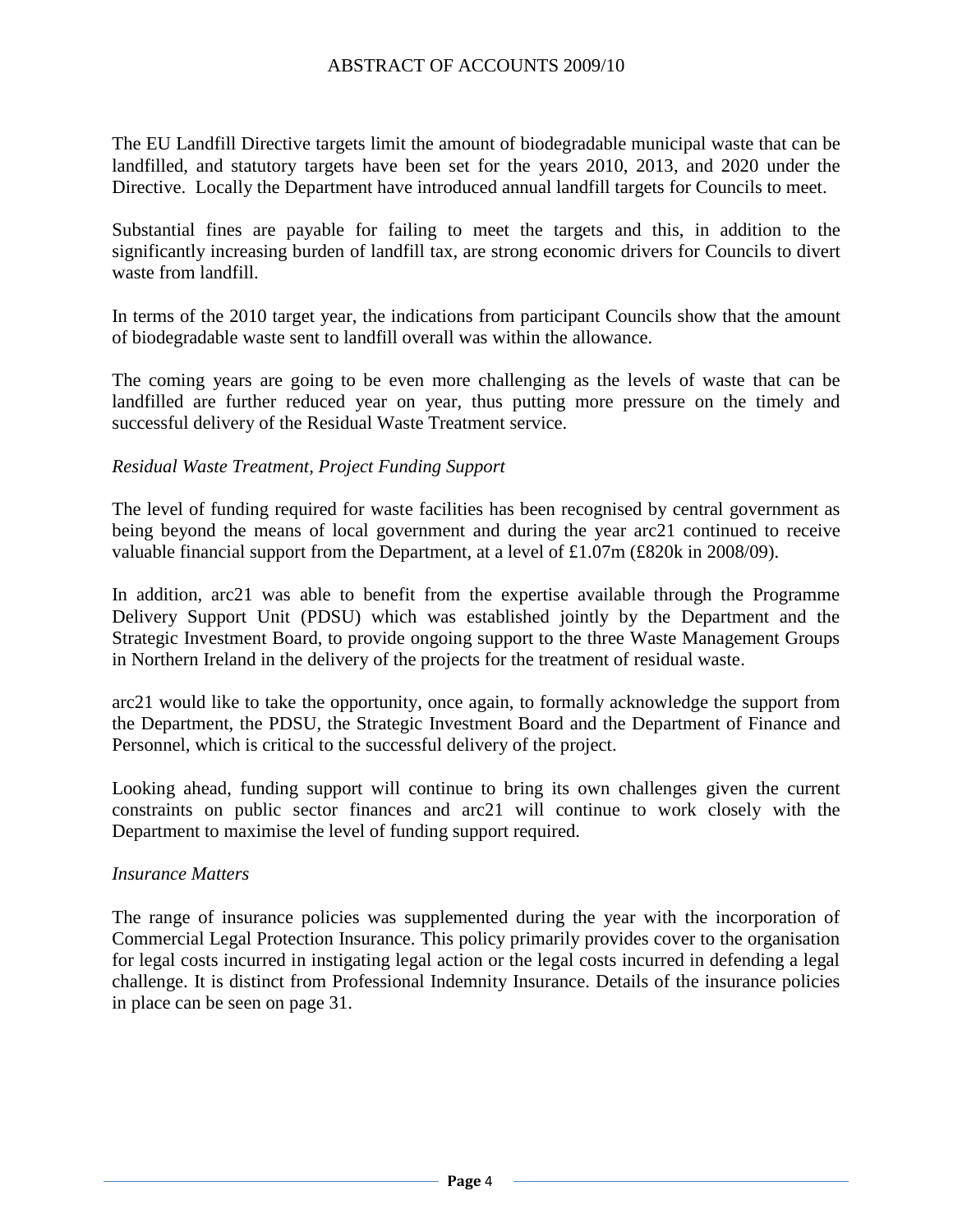#### *Accounting Regulatory and Policy Changes*

The Accounts Direction issued by the Department to arc21 for the 2009/10 year, reflects the standard Council accounting format and these financial statements have been prepared in accordance with the Accounts Direction.

In addition, the new Local Government (Accounts and Audit) Regulations (Northern Ireland) 2006 have replaced the Statement on the System of Internal Financial Control and the Statement of Internal Control with an Annual Governance Statement. From 1 April 2009, arc21 have been fully compliant with the requirements of the Governance Statement and further information in this regard has been incorporated within this report, on page 9.

#### *The Draft Local Government Finance Bill*

During the year the Department issued a consultation document proposing to modernise the current legislative framework relating to local government finance and Councillors remuneration in Northern Ireland. As one of the consultees, arc21 were pleased to respond to the consultation document and the legislation is expected to come into effect in the next financial year.

#### *International Financial Reporting Standards (IFRS)*

A major change to the method of preparation of the accounts for local government bodies in Northern Ireland is scheduled to take place in April 2011 with the introduction of the International Financial Reporting Standards. During the year preparations got under way to implement this change and it is proposed to restate the 2009/10 accounts, following completion of the audit, in line with the new reporting requirements.

#### *Financial Reporting Standard 17 – Retirement Benefits*

The reporting requirements in relation to retirement benefits (pensions) will also be updated in line with the international standards and again during the year preparations were made by arc21, in association with NILGOSC and the Association of Local Government Finance Officers, to ensure compliance with the new requirements. The restatement of the 2009/10 accounts, as outlined above, will reflect the required changes to pensions.

#### *The Review of Public Administration (RPA)*

The issue of RPA has received wide publicity during the year and arc21 has continued to play as active a role as possible in the process.

In terms of the implications for arc21, the Department are also giving consideration to options for the delivery of waste management services in the future, including the potential for a single waste authority being established and arc21 are assisting the Department in this regard.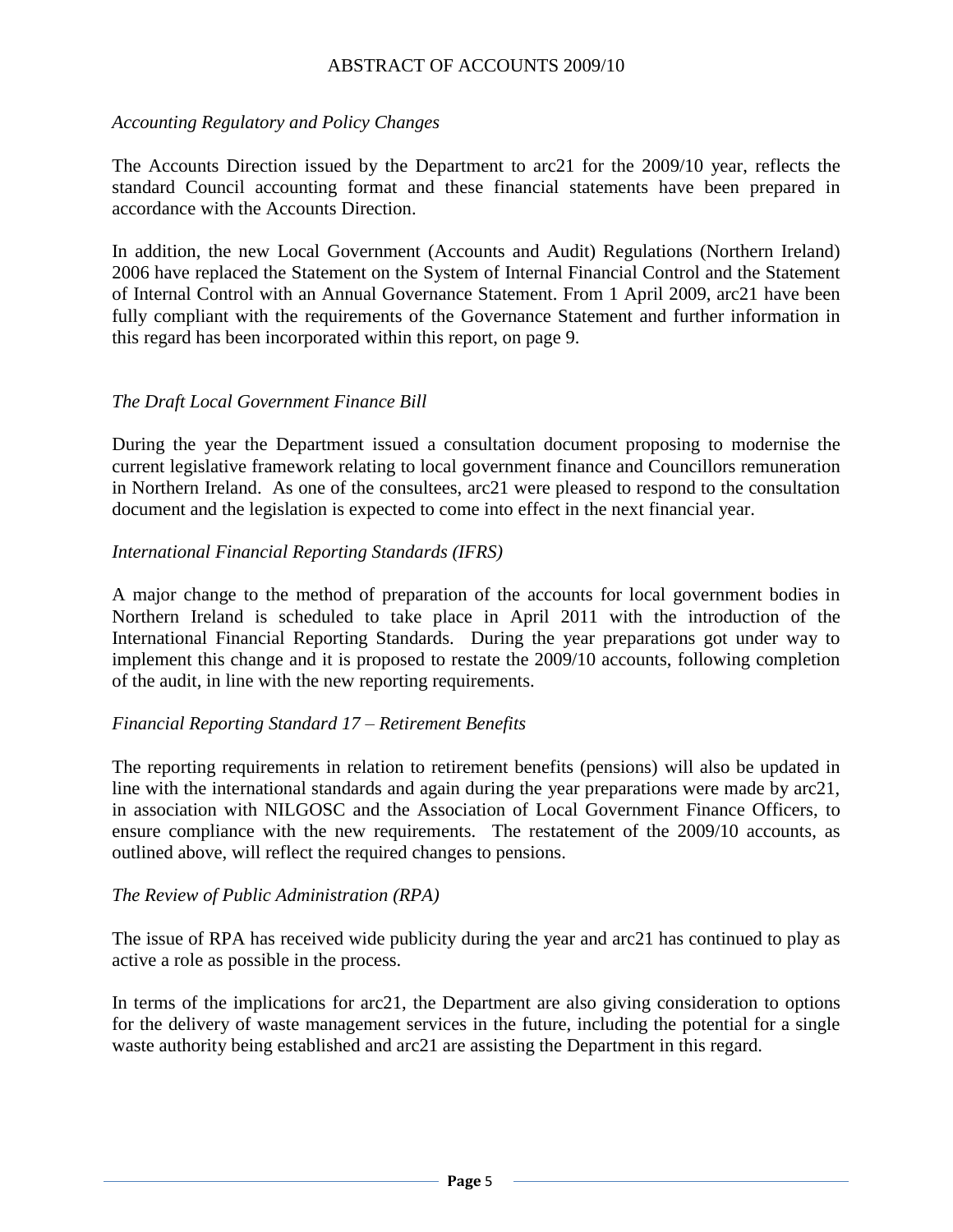Should the proposed reorganisation for the new Council structures take place on an 11 Council model this will broadly follow the outline of the existing Councils of arc21, with the exception of Down District Council and, therefore, it is anticipated that five new Councils will form the core of arc21 post RPA.

The position regarding the restructuring of local government in Northern Ireland remains somewhat fluid and its implications for arc21 will continue to be kept under review.

#### *Downturn in Financial Markets- Investment Income*

Due to the global economic downturn the investment income earned by arc21 is significantly down on previous years with only £14,311 being earned in the 2009/10 year compared to £102,699 being earned in the 2008/09 year. Looking ahead to the next year there is unlikely to be any change in the level of investment income estimated to be earned.

#### *Conclusion*

In general, the 2009/10 year was a particularly challenging one but the financial results presented in this report reflect an overall satisfactory position for the Joint Committee.

Once again the cash position remained strong throughout the year and arc21 have been able to increase the level of reserves at the end of the year leaving the organisation in a better position to meet the obvious financial challenges ahead in the sector.

Finally, arc21 would like to take the opportunity to formally acknowledge the ongoing support and commitment from the elected Members of the Joint Committee and the Officers of participant Councils. Their support is one of the key factors behind the success of arc21.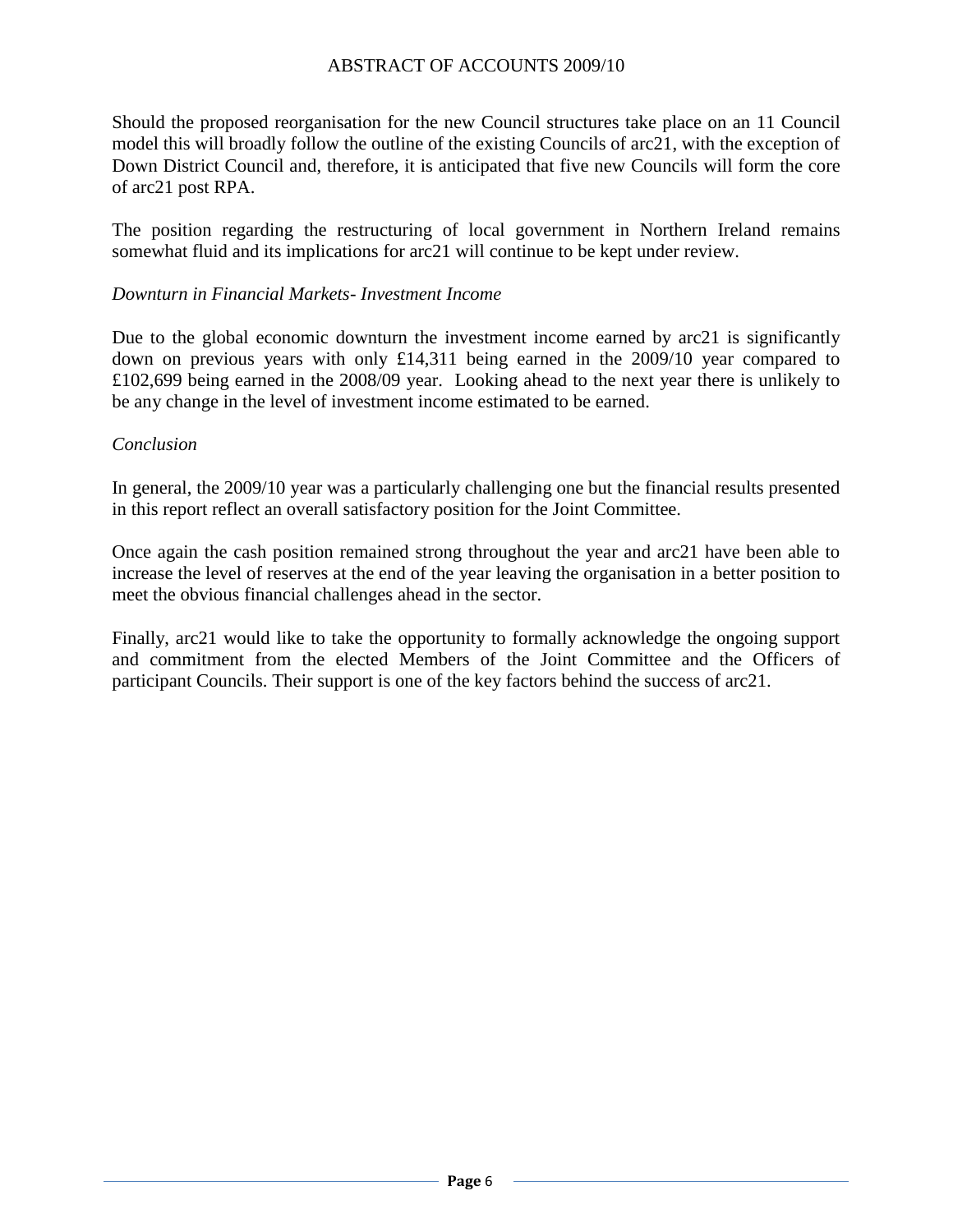# **Certificate of the Chief Executive**

I certify that:

- (a) the Statement of Accounts for the year ended 31 March 2010 on pages 18 to 22 has been prepared in the form directed by the Department of the Environment and under the accounting policies set out on pages 23 to 47.
- (b) in my opinion the Statement of Accounts give a true and fair view of the income and expenditure and cash flows for the financial year and the financial position as at the end of the financial year.

.........

٠. John R Quinn B.Sc., C.Eng., C.Euv., M.L.C.E., F.C.I.W.M., M.C.I.P.S **Chief Executive** 

Date

#### Joint Committee Approval of Statement of Accounts

These accounts were approved by resolution of the arc21 Joint Committee on the 24<sup>th</sup> June 2010.

nichall **Alderman Hubert Nicholl** 

 $30/6/10$ 

Chairman

Date  $30.6.200$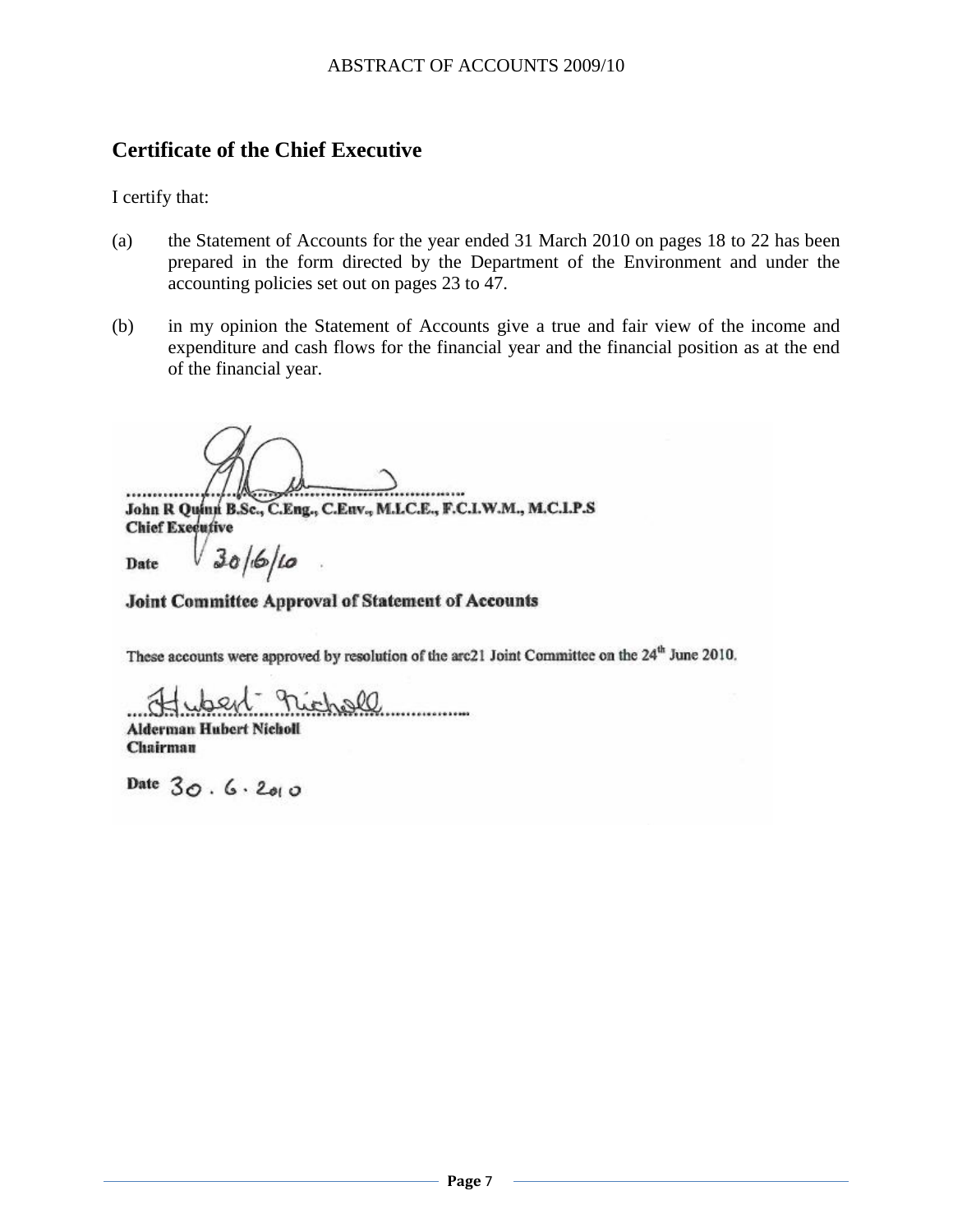# **Statement of the Joint Committee's and Chief Executive's Responsibilities for the Statement of Accounts**

#### **The Joint Committee's Responsibilities**

Under Section 54 of the Local Government Act (Northern Ireland) 1972 a Council shall make safe and efficient arrangements for the receipt of money paid to it and the issue of money payable by it, and those arrangements shall be carried out under the supervision of such officer of the Council as the Council designates as its Chief Financial Officer. The Joint Committee has adopted a similar arrangement and its Chief Executive undertakes equivalent duties to those of a Chief Financial Officer in a Council.

Under Regulation 5 of the Local Government (Accounts and Audit) Regulations (Northern Ireland) 2006 the Joint Committee is required by resolution, to approve the accounts.

These accounts were approved by the Joint Committee on the  $24<sup>th</sup>$  June 2010.

#### **The Chief Executive's Responsibilities**

Under Regulation 4(1) of the Local Government (Accounts and Audit) Regulations (Northern Ireland) 2006, the Chief Financial Officer is responsible for the preparation of the Joint Committee's Statement of Accounts in the form directed by the Department of the Environment. For arc21 this is the responsibility of the Chief Executive.

The accounts must give a true and fair view of the income and expenditure and cash flows for the financial year and the financial position as at the end of the financial year.

In preparing this Statement of Accounts, the Chief Executive is required to:

- Observe the Accounts Direction issued by the Department of the Environment including compliance with the Code of Practice on Local Authority Accounting in the United Kingdom: A Statement of Recommended Practice (SORP) as amended and augmented from time to time.
- follow relevant accounting and disclosure requirements and apply suitable accounting policies on a consistent basis.
- make judgements and estimates that are reasonable and prudent.

The Chief Executive is also required to:

- keep proper accounting records that are up-to-date.
- take reasonable steps for the prevention and detection of fraud and other irregularities. $\bullet$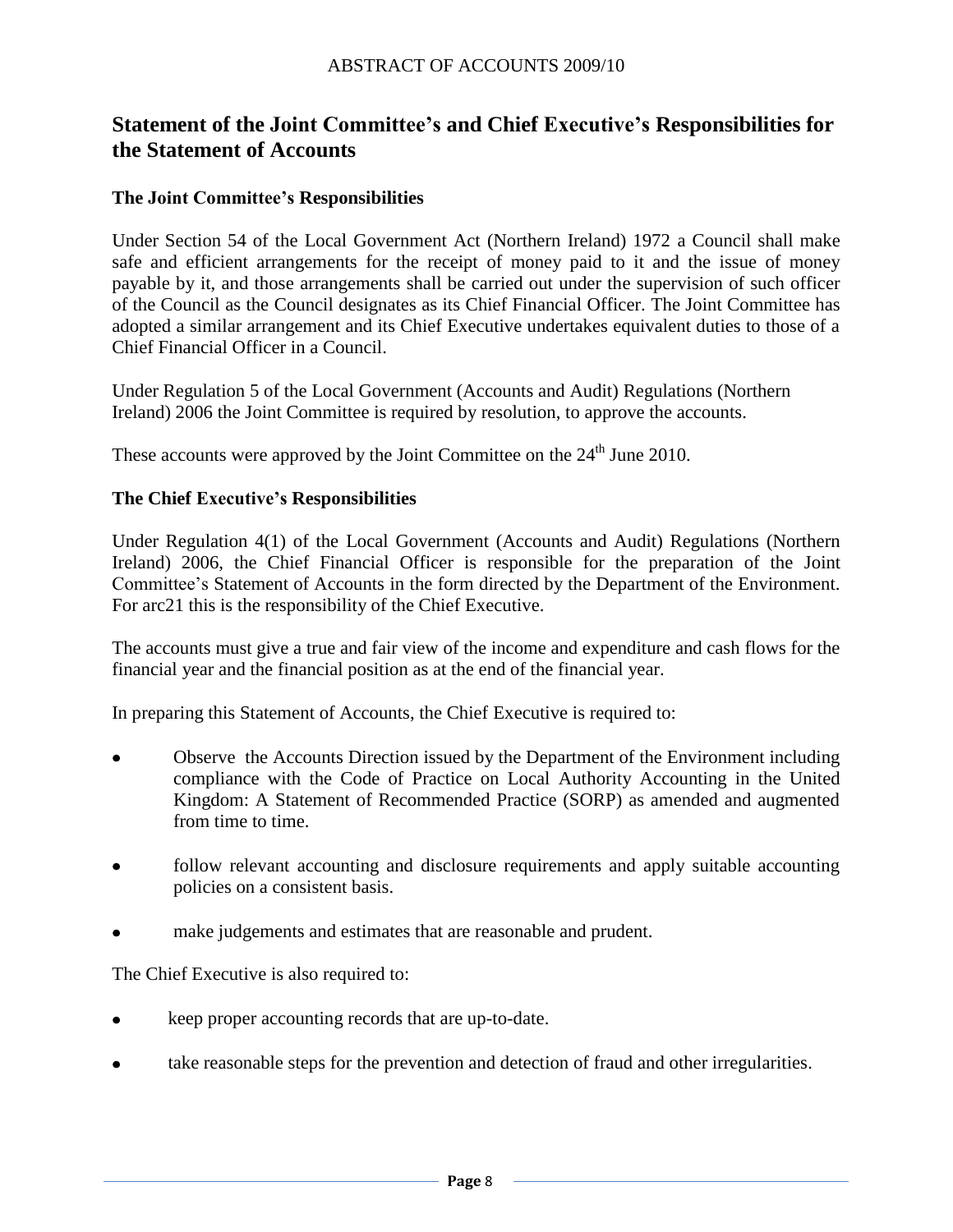# **Annual Governance Statement 2009/2010**

#### **Scope of responsibility**

The Joint Committee is responsible for ensuring that its business is conducted in accordance with the law and proper standards, and that public money is safeguarded and properly accounted for, and used economically, efficiently and effectively. The Joint Committee also has a duty under Local Government (Best Value) Act (Northern Ireland) 2002 to make arrangements for continuous improvement in the way in which its functions are exercised, having regard to a combination of economy, efficiency and effectiveness.

In discharging this overall responsibility, the Joint Committee is responsible for putting in place proper arrangements for the governance of its affairs and facilitating the effective exercise of its functions which includes arrangements for the management of risk.

The Joint Committee is required to prepare an Annual Governance Statement which is consistent with the principles of the CIPFA/SOLACE Framework Delivering Good Governance in Local Government. This statement explains how the Joint Committee meets the requirements of Regulation 2A of the Local Government Accounts and Audit (Amendment) Regulations (Northern Ireland) 2006 in relation to the publication of a statement of internal control.

#### **The purpose of the governance framework**

The governance framework comprises the systems and processes, and culture and values, by which the Joint Committee is directed and controlled and its activities through which it accounts to, engages with and leads the community. It enables the Joint Committee to monitor the achievement of its strategic objectives and to consider whether those objectives have led to the delivery of appropriate, cost-effective services.

The system of internal control is a significant part of that framework and is designed to manage risk to a reasonable level. It cannot eliminate all risk of failure to achieve policies, aims and objectives and can therefore only provide reasonable and not absolute assurance of effectiveness. The system of internal control is based on an ongoing process designed to identify and prioritise the risks to the achievement of the Joint Committee's policies, aims and objectives, to evaluate the likelihood of those risks being realised and the impact should they be realised, and to manage them efficiently, effectively and economically.

The governance framework has been in place at arc21 for the year ending  $31<sup>st</sup>$  March 2010 and up to the date of approval of the Annual Governance Statement and statement of accounts.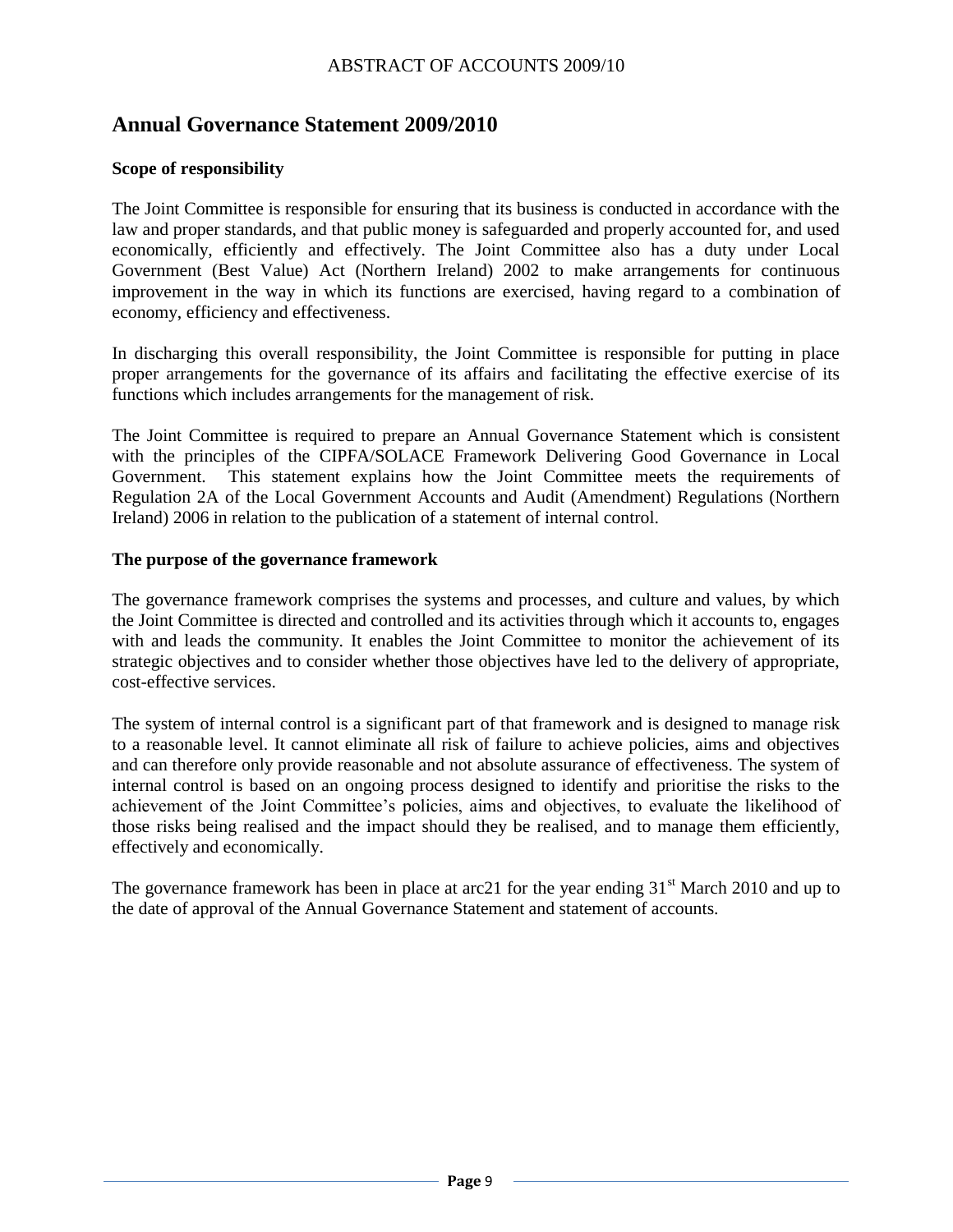#### **The Governance Framework**

*The key elements of the systems and processes that comprise arc21"s governance arrangements include the following:*

identifying and communicating the Joint Committee's vision of its purpose and intended outcomes for citizens and service users

*arc21 has developed a new 3 year corporate plan (2009-2012) which was informed by consultation with our main stakeholders, including member Councils. An annual plan is also in place setting out clear objectives and targets for the coming year.* 

*The corporate plan was circulated to all key stakeholders, continues to be distributed to relevant third parties as required and is available on the arc21 website.*

*During the year arc21 produced, for the first time, an annual report for the year to March 2009 setting out the key achievements of the organisation compared to the corporate plan. It is the intention to continue to produce an annual report as part of the normal annual activities of the organisation.*

*A Code of Governance was developed during 2009/10 and is to be approved at the Audit Committee Meeting in June 2010. The Code is based on the six principles set out in the CIPFA/SOLACE "Delivering Good Governance in Local Government: A Framework" This sets out the systems and processes, culture and values, by which the organisation is directed and controlled and through which it accounts to, engages with and, where appropriate, leads its community.*

reviewing the Joint Committee's vision and its implications for the Joint Committee's governance arrangements

*The corporate plan and the arrangements in place to deliver the plan are subject to continuous review to ensure currency and progression towards the achievement of arc21"s objectives. This is reflected in the production of the annual business plans.* 

*arc21 is a member of the Strategic Waste Board, which is Chaired by the Minister. This Board was established by the Executive to support Local Government in relation to the implementation of Major*  Waste infrastructure facilities in Northern Ireland. From this cascades the Waste Infrastructure *Programme Board and the arc21 Project Board, all of which is formulated in accordance with Office of Government Commerce Guidelines.*

measuring the quality of services for users, for ensuring they are delivered in accordance with the Joint Committee's objectives and for ensuring that they represent the best use of resources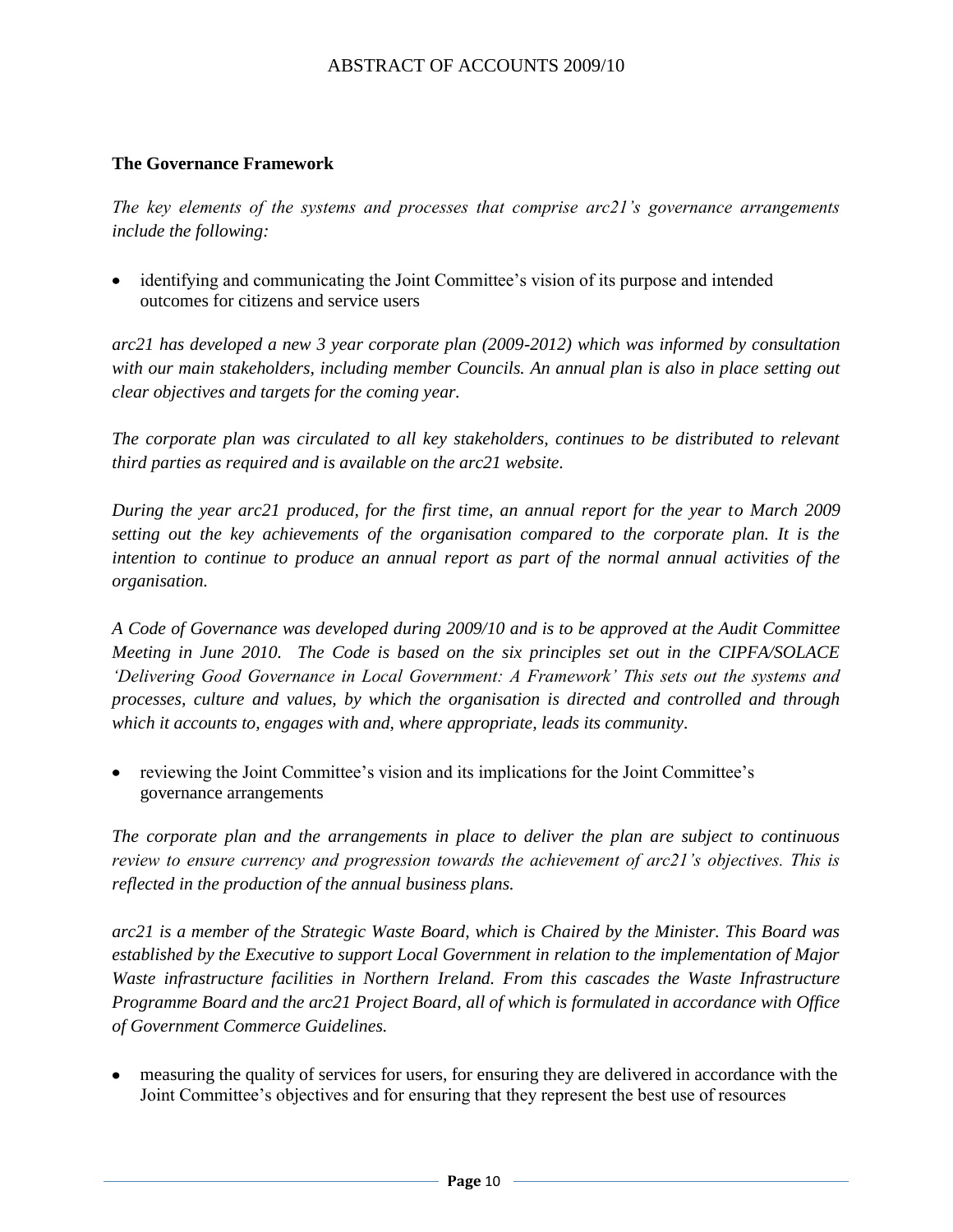*arc21 regularly engage with member Councils to present progress reports and invite continuous feedback. We provide a monthly bulletin to Chief Executives, have published and widely distributed a magazine called Wasteline and hold annual presentations to the Chief Executives of member Councils.* 

*Performance reports are presented monthly to the senior officers and elected members from member Councils. These include performance in relation to arc21"s key contracts and progress towards further infrastructure contracts which have not been let.* 

*In addition during the 2009/10 year arc21 have developed financial performance reports which are presented to member Councils periodically.*

*An annual report is produced and distributed to stakeholders which includes information on arc21 performance in relation to the Corporate Plan.* 

defining and documenting the roles and responsibilities of the executive, non-executive, scrutiny and officer functions, with clear delegation arrangements and protocols for effective communication

*Terms of Agreement approved by all member Councils in July 2003 defines the roles and responsibilities of the Joint Committee and the operational functions carried out under the direction of the Chief Executive. The Terms of Agreement set out the five principles under which arc21 is governed and these are:*

- *Principle of Consensus*
- *Principle of Limit of Delegation*
- *Principle of Functional Responsibilities*
- *Principle of Equitable Shared Funding*
- *Principle of Equal Committee Representation*

*A Supplementary Agreement to the Terms of Agreement is also in place which further enhances the robustness of the legal arrangements between arc21 and member Councils.*

*A Scheme of Delegation is also in place, approved by the Joint Committee which applies to the functions delegated to the Chairman of the Joint Committee. The levels of authority and responsibility are set out in the Scheme of Delegation.*

*Standing Orders are in place which deals with the conduct of the formal business of the meetings of the elected members at the Joint Committee.*

developing, communicating and embedding codes of conduct, defining the standards of behaviour for members and staff

*The individual elected members of the Joint Committee are bound by the codes of conduct from their own Council. In addition the members are bound by Standing Orders in relation to the regulation of business at the formal Joint Committee meetings.*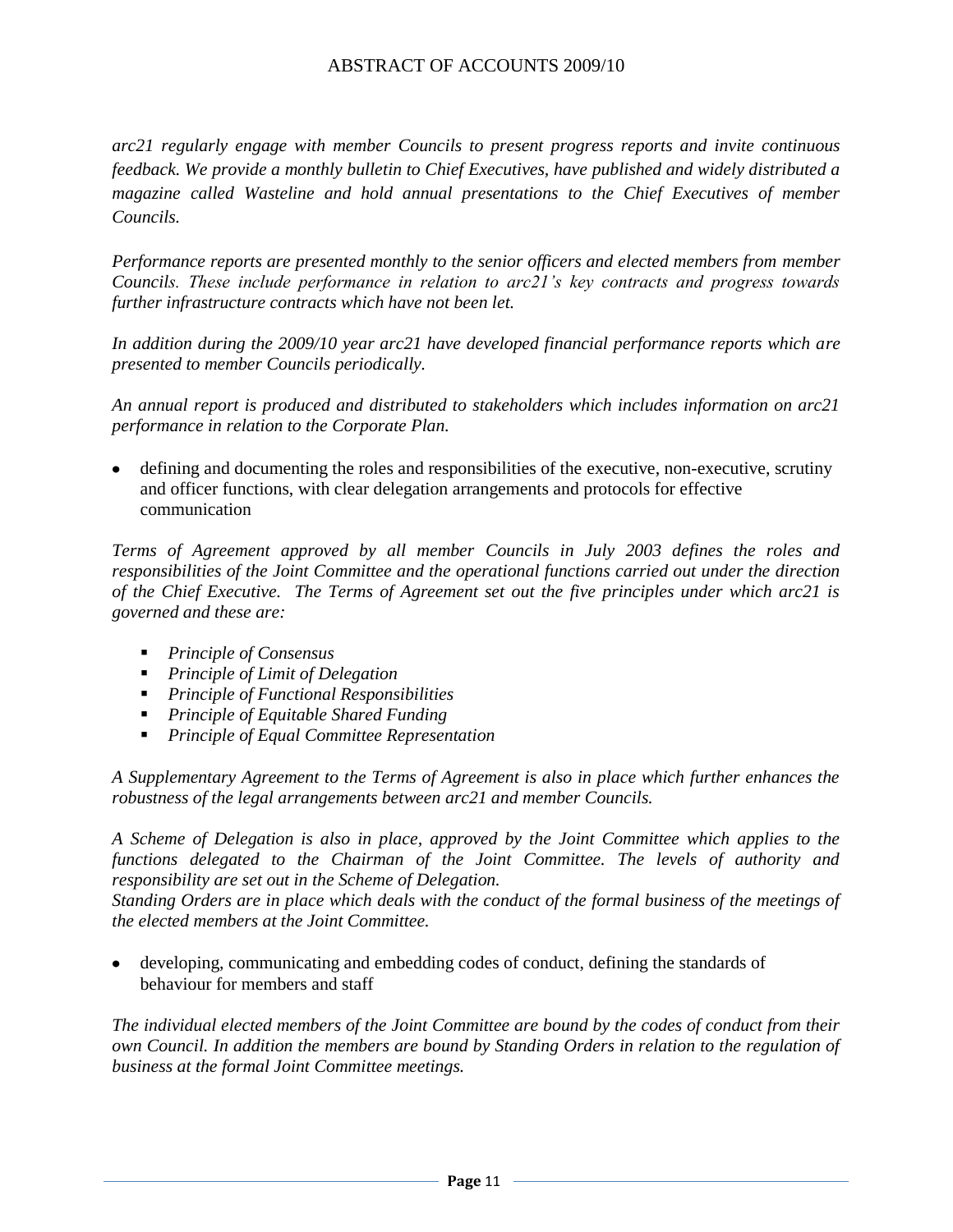*arc21 has adopted the Local Government Staff Commission model code of conduct for local government employees. The staff code of conduct for arc21 establishes guidance to staff on how they should behave. It touches on areas such as staff integrity, roles and responsibilities, use of resources, conflicts of interests and other issues which all influence how effective internal financial controls are in place. All staff receive induction training which includes an introduction to the Code of Conduct.*

reviewing and updating standing orders, standing financial instructions, a scheme of delegation and supporting procedures notes/manuals, which clearly define how decisions are taken and the processes and controls required to manage risks

*The Standing Orders were developed from existing models in place within NI local government and are updated as and when required.* 

*The Terms of Agreement, approved by member Councils in July 2003 are kept under continuous review. Any changes require the approval of all 11 member Councils of arc21.* 

*A Scheme of Delegation is also in place, approved by the Joint Committee which applies to the functions delegated to the Chief Executive by the Joint Committee. arc21"s Financial Regulations are incorporated within this.* 

*A risk management strategy setting out arc21"s overall approach to risk management was developed in line with best practice and approved by the Audit Committee in December 2008. This is reviewed on an annual basis to ensure currency.*

*Audit, Governance and Risk Services continue to facilitate the development of risk management processes throughout the organisation. A risk management framework is embedded throughout the organisation. This includes risks being identified and actively managed at corporate and operational level and for major projects.* 

*Risk action plans are in place to manage the risks identified. The risk register and action plans are reviewed by the management team on an ongoing basis to ensure currency. All risks have been evaluated on the basis of likelihood and impact and have been allocated a risk owner. In addition, all risks related to major contracts/procurement exercises are identified as part of the ongoing project management process within arc21.*

*A system of assurance reporting by Directors within arc21 continues to be in place and these signed assurance statements form part of the evidence to enable the sign off of the governance statement by the Accounting Officer.*

undertaking the core functions of an audit committee, as identified in CIPFA's Audit Committees – Practical Guidance for Local Authorities

*arc21 have established an Audit Committee with a terms of reference and agreed programme of work. The Audit Committee provide an independent assurance on the adequacy of arc21"s risk management framework and associated control environment. It provides an independent scrutiny of the organisation"s financial and non-financial performance to the extent that it exposes it to risk and weakens the control environment. The Committee also oversee the financial reporting process.*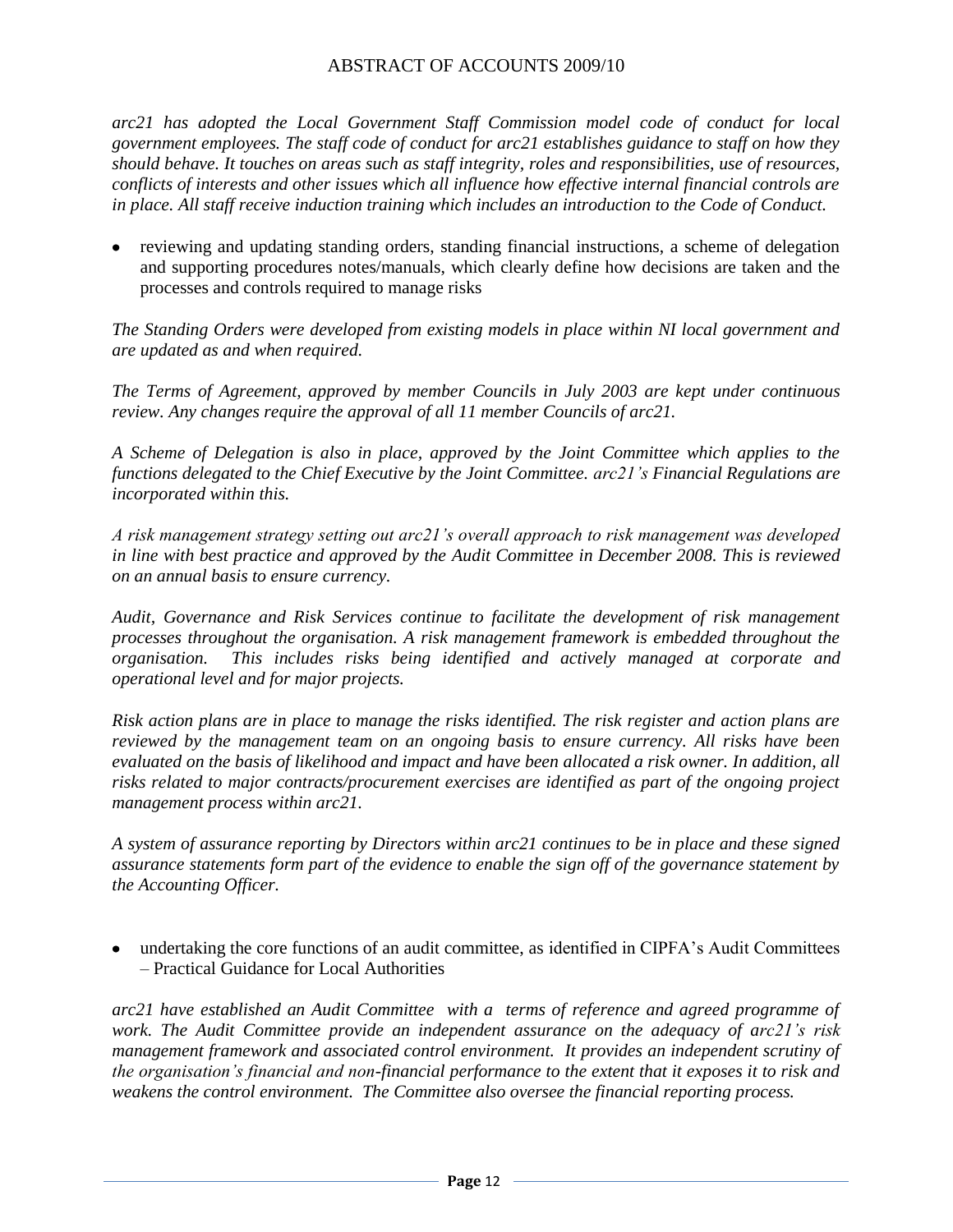ensuring compliance with relevant laws and regulations, internal policies and procedures, and that expenditure is lawful

In accordance with the functions delegated to the Chief Executive in the Scheme of Delegation the *Chief Executive and Directors are responsible for, within their area of responsibility, ensuring that staff conduct its business in accordance with the law and proper standards, and that public money, for which they are responsible, is safeguarded and properly accounted for, and used economically, efficiently and effectively.* 

*The Financial Regulations include an explicit reference to management responsibility for internal control. The Chief Executive is the designated officer responsible for the proper administration of the Joint Committee"s financial affairs. They set out the delegated powers of the Chief Executive in ensuring expenditure is lawful.* 

*The Code of Conduct for Local Government Employees provides guidance on a wide range of areas in relation to policies and procedures for staff. For example, arc21 have a Register of Interests in place.*

*Ongoing legal advice is received from one of the arc21 member Councils (Belfast City Council"s*  Legal Services Department) to provide relevant legal advice. In addition a client side team of *professional consultants are in place to provide advice on financial, technical, legal, communications and planning issues etc.* 

whistle-blowing and for receiving and investigating complaints from the public

*A Public Interest Disclosure ("Whistleblowing") policy is in place and has been communicated to all staff and this matter is also included in the Code of Conduct for Local Government Employees. This is based on the Local Government Staff Commission model.*

*Staff have been made aware of the policy and arrangements are in place to remind them of the policy at staff meetings. In addition, should the policy be updated, all staff will receive an updated copy of the policy document.*

• identifying the development needs of members and senior officers in relation to their strategic roles, supported by appropriate training

*In terms of the needs of elected members on the Joint Committee and senior officers from the Joint Committee, regular monthly meetings are held to ensure that they are kept up to date with issues as they emerge.*

*The members of the Audit Committee, who are drawn from member Councils, have received specific audit committee training provided by CIPFA and the Chief Executives Forum.*

*A series of ongoing briefings on the Residual Waste Treatment Project have been provided and are scheduled to ensure stakeholders are adequately briefed on the progress of the Procurement.*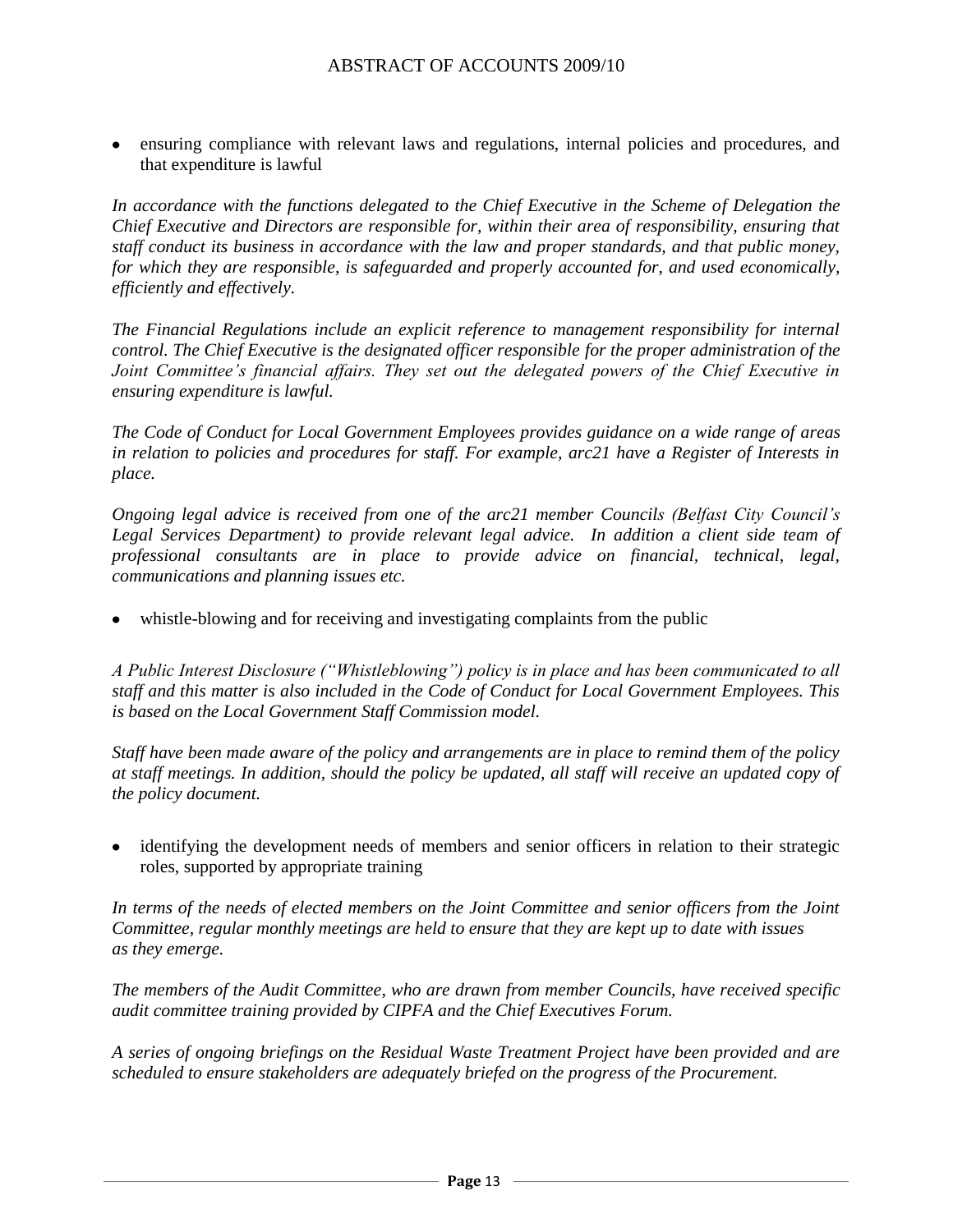*In relation to officers within the organisation personal training and development plans are in place and kept under review. All staff attend relevant seminars and conferences on a regular basis.* 

*All staff receive induction training which includes an introduction to the Code of Conduct on joining the organisation.*

*The Chair and vice Chair of the Joint Committee are members of the Strategic Waste Board, which is chaired by the Minister, and have received "On Board" training provided by CIPFA facilitated by the Department.*

establishing clear channels of communication with all sections of the community and other stakeholders, ensuring accountability and encouraging open consultation

*arc21 regularly communicate with key stakeholders, including the member Councils, contractors, Central Government departments and local government bodies.*

*arc21 regularly engage with member Councils to present progress reports and invite continuous feedback. We provide a monthly bulletin to Chief Executives, have published and widely distributed a magazine called Wasteline and hold annual presentations to the Chief Executives of member Councils. arc21 meet monthly with senior officers and elected members of member Councils.* 

#### **Review of effectiveness**

The Joint Committee has responsibility for conducting, at least annually, a review of the effectiveness of its governance framework including the system of internal control. The review of effectiveness is informed by the work of the executive managers within the Joint Committee who have responsibility for the development and maintenance of the governance environment, the Head of Internal Audit's annual report, and also by comments made by the external auditors.

*The Audit Committee provides an independent assurance on the adequacy of the arc21"s risk management framework and associated control environment. It provides an independent scrutiny of the Council"s financial and non-financial performance to the extent that it exposes it to risk and weakens the control environment.* 

*The aim of Audit, Governance and Risk Services is to provide an independent assurance and advisory service which will help arc21 achieve its objectives and improve the effectiveness of its risk management, control and governance processes. Audit, Governance and Risk Services produce an annual audit plan and the Head of Audit, Governance and Risk Services provides an annual assurance statement on the Council"s internal control environment within the annual report.* 

*During the year Belfast City Council"s Audit Governance and Risk Services reviewed the effectiveness of the governance framework in place within arc21 against the requirements under the Audit and Accounts Legislation 2006 and against the guidance provided within DOE Circular LG/04/08. This review identified :*

- *The need to complete an annual review of the effectiveness of the Internal Audit Function*
- *The need to complete an annual review of the effectiveness of the Audit Committee*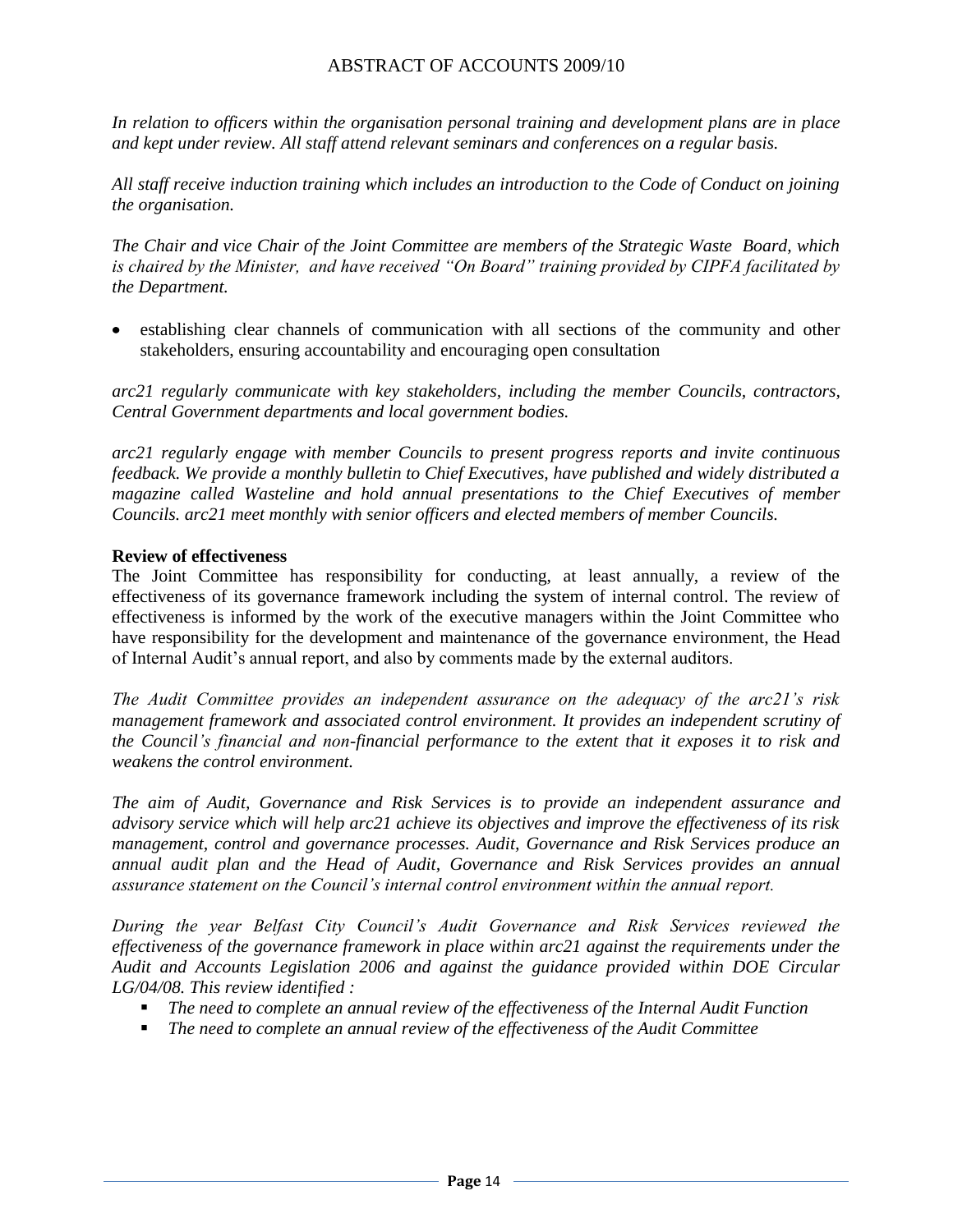*A review of the effectiveness of Internal Audit has been completed against CIPFA best practice standards. This has been reported to the Audit Committee along with an action plan to address the issues raised.*

*In addition, a review of the effectiveness of the Audit Committee was completed against CIPFA guidance "Audit Committees: Practical Guidance for Local Authorities". The results of the review were presented to the Audit Committee. In addition, the Audit Committee has taken steps to augment the membership from four to five and are keeping under review the issue of the appointment of independent membership of the Audit Committee.*

*Local Government Audit have also provided a level of assurance through the provision of the annual external audit and provision of the management letter. An action plan is in place to address the issues identified.*

*Other sources of assurance include assurances from management and external review bodies.*

The executive and the audit committee have been advised on the implications of the result of the review of the effectiveness of the governance framework and a plan to address weaknesses and ensure continuous improvement of the system is in place.

#### **Significant governance issues**

During the year 2009/10 a number of required improvements to the overall governance framework were identified and action was taken to address these issues:

#### *Segregation of Duties*

*arc21 have made further progress during 2009/10 in addressing the need to ensure appropriate segregation of duties within its financial processes through the continued temporary secondment of an additional member of staff in the Corporate Services Department. The structural review undertaken during 2008-09, facilitated by the Local Government Staff Commission, identified a new post of Project Accountant which has been approved by the Joint Committee. This new post will be recruited on a permanent basis at an appropriate time.* 

#### *Code of Governance*

*arc21 have developed a Code of Governance for the organisation during 2009/10 and this is being presented to the Audit Committee and the Joint Committee for approval in June 2010.* 

Over the coming year it is proposed to take steps to address the above matters to further enhance our governance arrangements and ensure continuing compliance. We are satisfied that these steps will address the need for improvements that were identified in our review of effectiveness and will monitor their implementation and operation as part of our next annual review.

V)

On behalf of the committee of the Joint Committee or the members of the body meeting as a whole and by the Chief Executive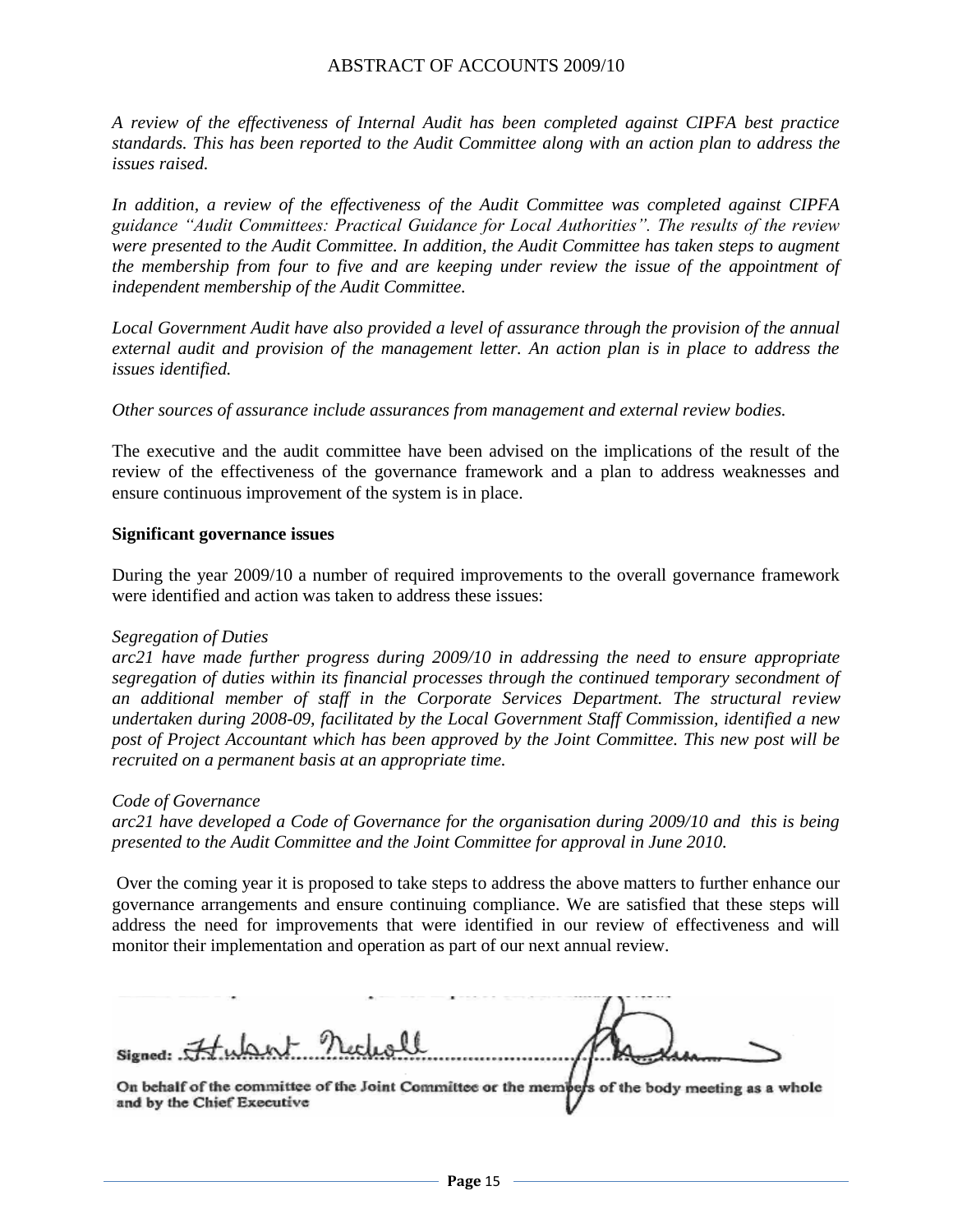Local Government Auditor's Report to the Members of the Joint Committee

# **INDEPENDENT AUDITOR'S REPORT TO THE MEMBERS OF ARC21**

I have audited the statement of accounts of arc21 for the year ended 31 March 2010 under the Local Government (Northern Ireland) Order 2005. The statement of accounts comprises the Income and Expenditure Account, Statement of Movement on District Fund Balance, Statement of Total Recognised Gains and Losses, Balance Sheet, Cash Flow Statement. The statement of accounts has been prepared under the accounting policies set out within them. This report is made solely to the Members of arc21 in accordance with the Local Government (Northern Ireland) Order 2005 and for no other purpose, as specified in the Local Government Code of Audit Practice issued by the Chief Local Government Auditor.

#### **Respective responsibilities of the Chief Executive and the independent auditor**

As explained more fully in the Statement of the Joint Committee's and Chief Executive's Responsibilities, the Chief Executive is responsible for the preparation of the statement of accounts and for being satisfied that it gives a true and fair view of the income and expenditure and cash flows for the financial year and the financial position as at the end of the financial year. My responsibility is to audit the statement of accounts in accordance with applicable law, the Local Government Code of Audit Practice issued by the Chief Local Government Auditor and International Standards on Auditing (UK and Ireland). Those standards require me and my staff to comply with the Auditing Practices Board's Ethical Standards for Auditors.

#### **Scope of the Audit of the Statement of Accounts**

An audit involves obtaining evidence about the amounts and disclosures in the financial statements sufficient to give reasonable assurance that the statement of accounts are free from material misstatement, whether caused by fraud or error. This includes an assessment of: whether the accounting policies are appropriate to the arc21's circumstances and have been consistently applied and adequately disclosed; the reasonableness of significant accounting estimates made by the arc21; and the overall presentation of the statement of accounts.

#### **Opinion**

In my opinion the statement of accounts gives a true and fair view, in accordance with relevant legal and regulatory requirements and the Code of Practice on Local Authority Accounting in the United Kingdom 2009, the financial position of arc21 as at 31 March 2010 and its income and expenditure for the year then ended.

#### **Matters on which I report by exception**

I have nothing to report in respect of the following matters which I report to you if, in my opinion:

- the Annual Governance statement:
	- o does not reflect compliance with the Code of Practice on Local Authority Accounting in the United Kingdom 2009,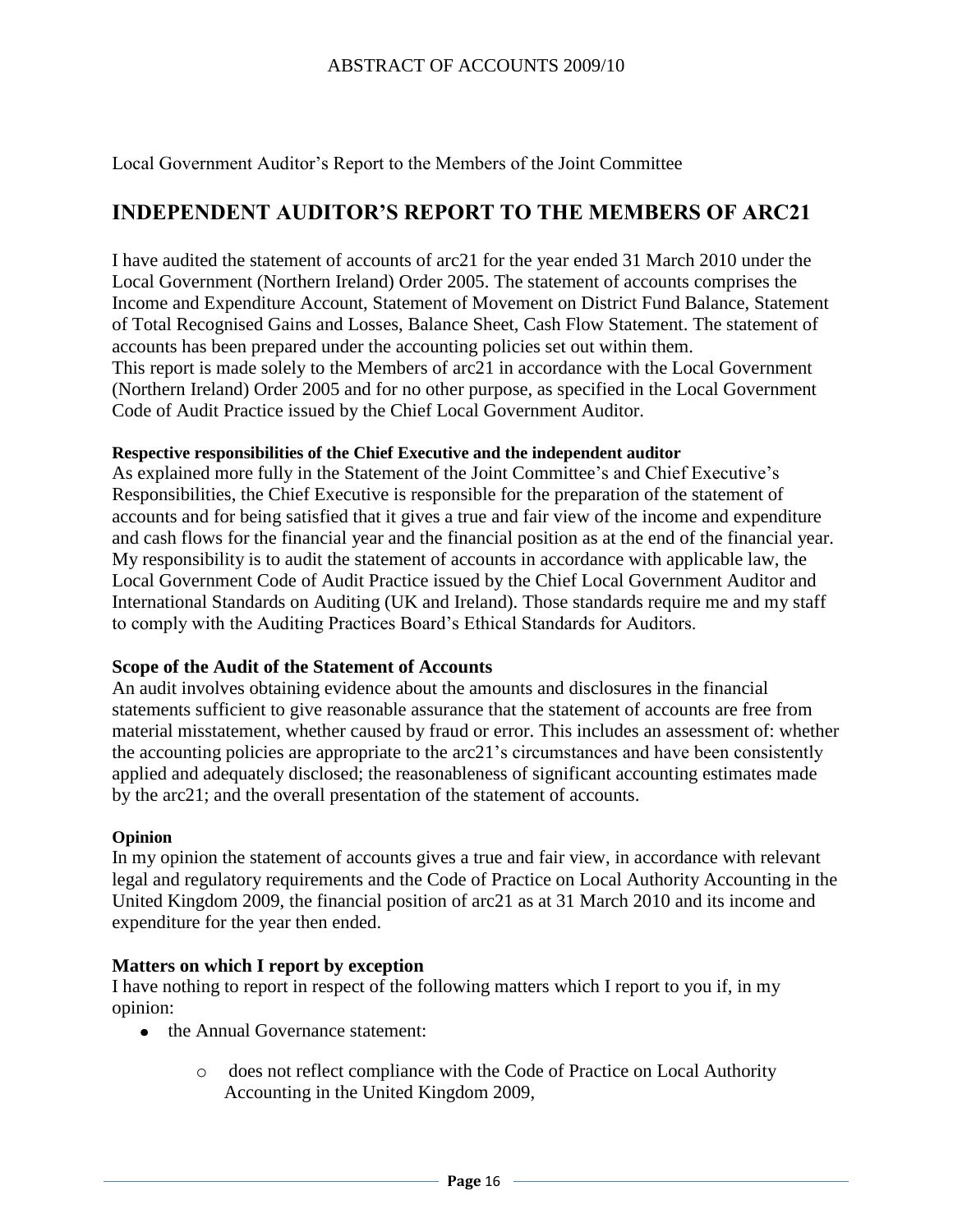- o does not comply with proper practices specified by the Department of the Environment,
- o is misleading or inconsistent with other information I am aware of from my audit, or
- adequate accounting records have not been kept; or
- the statement of accounts is not in agreement with the accounting records; or
- I have not received all of the information and explanations I require for my audit.

#### **Certificate**

I certify that I have completed the audit of the accounts of arc21 in accordance with the requirements of the Local Government (Northern Ireland) Order 2005 and the Local Government Code of Audit Practice issued by the Chief Local Government Auditor.

Alustri

J S Buchanan **Local Government Auditor** Northern Ireland Audit Office 106 University Street Belfast BT7 IEU

Date:  $26 - 10 - 10$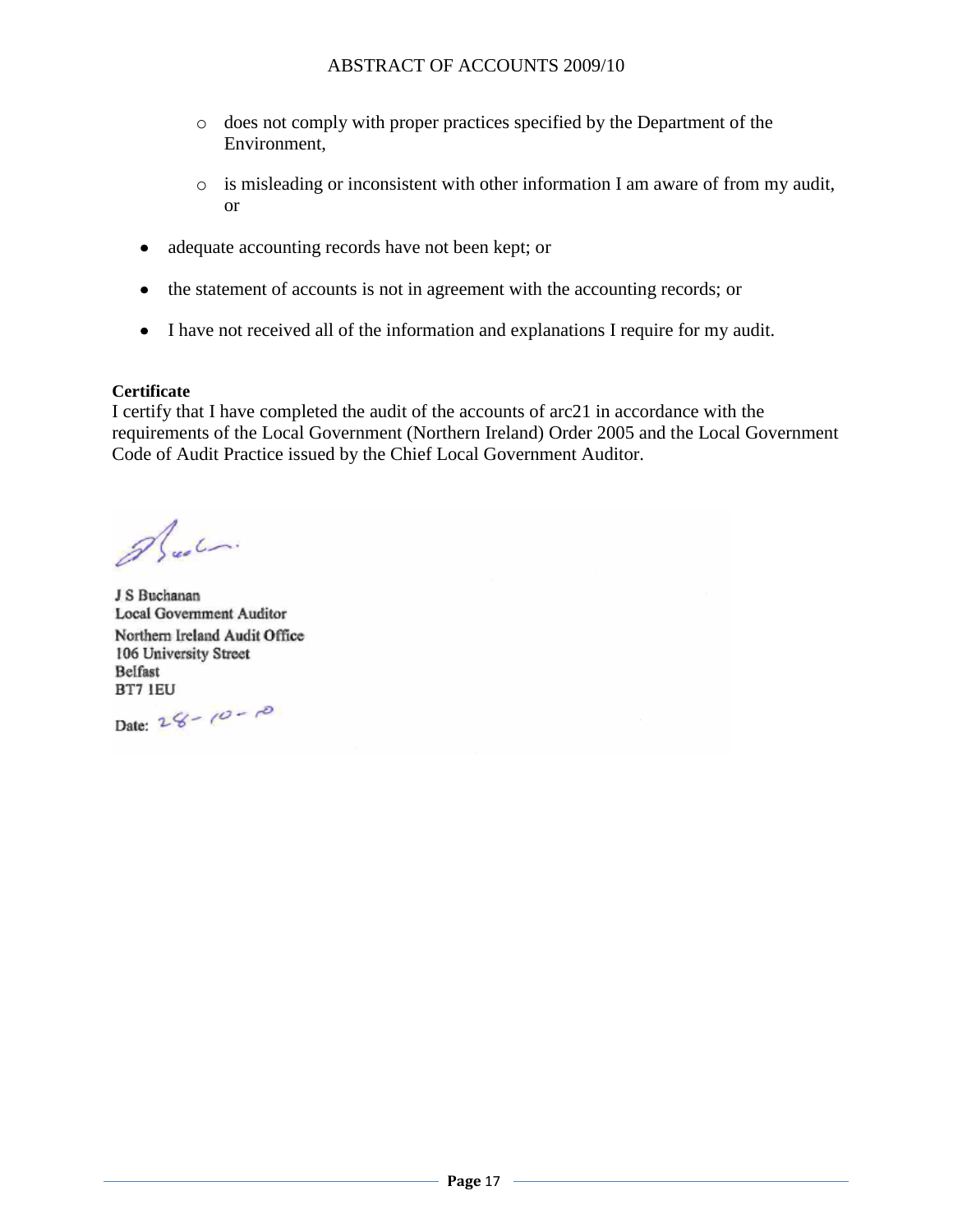|                                         | <b>NOTE</b>    | 2009/10            | 2008/09    |
|-----------------------------------------|----------------|--------------------|------------|
| <b>INCOME:</b>                          |                | £                  | £          |
| <b>Participating Councils</b>           | $\overline{7}$ | 690,008            | 669,500    |
| <b>Government Grant</b>                 |                | 1,074,533          | 820,390    |
| <b>Bank Interest</b>                    | 6b             | 14,311             | 102,699    |
| Contract Income:                        | 4a             |                    |            |
| <b>Landfill Service</b>                 |                | 21,928,678         | 20,395,863 |
| Materials Recovery Facility - MRF       |                | 1,593,262          | 1,638,180  |
| <b>MRF</b> Revenue Share                |                | 1,207,487          | 1,230,635  |
| Organic Waste Treatment                 |                | 2,406,416          | 172,266    |
| <b>Bring Service</b>                    |                | 207,869            | 216,452    |
| Supply of Bins and Bring Banks          |                | 444,191            | 721,952    |
| Other Contract Income                   |                | 1,659,999          | 1,150,845  |
| Other Income                            |                | 8,675              | 4,111      |
| <b>TOTAL INCOME</b>                     |                | 31,235,429         | 27,122,893 |
|                                         |                |                    |            |
|                                         |                |                    |            |
| <b>EXPENDITURE:</b>                     |                |                    |            |
| <b>Employee Costs</b>                   | 5              | 411,211            | 453,585    |
| <b>Bank Interest</b>                    | 6a             | 377                | $-558$     |
| <b>Other Operating Costs</b>            |                | 1,331,632          | 1,358,851  |
| <b>Contract Expenditure:</b>            | 4 <sub>b</sub> |                    |            |
| <b>Landfill Service</b>                 |                | 21,679,870         | 20,112,388 |
| <b>Materials Recovery Facility- MRF</b> |                | 1,593,262          | 1,638,180  |
| <b>MRF Revenue Share</b>                |                | 1,207,487          | 1,230,635  |
| <b>Organic Waste Treatment</b>          |                | 2,406,416          | 172,266    |
| <b>Bring Service</b>                    |                | 207,869            | 216,452    |
| <b>Supply of Bins and Bring Banks</b>   |                | 444,191            | 721,952    |
| <b>Other Contract Costs</b>             |                | 1,659,998          | 1,126,783  |
|                                         |                |                    |            |
| Other Costs                             |                | 1                  | 1          |
| <b>TOTAL EXPENDITURE</b>                |                | 30,942,314         | 27,030,535 |
| <b>SURPLUS (DEFICIT) FOR THE YEAR</b>   |                | 293,115<br>======= | 92,358     |
|                                         |                |                    |            |

# **Income and Expenditure for the Year To 31 March 2010**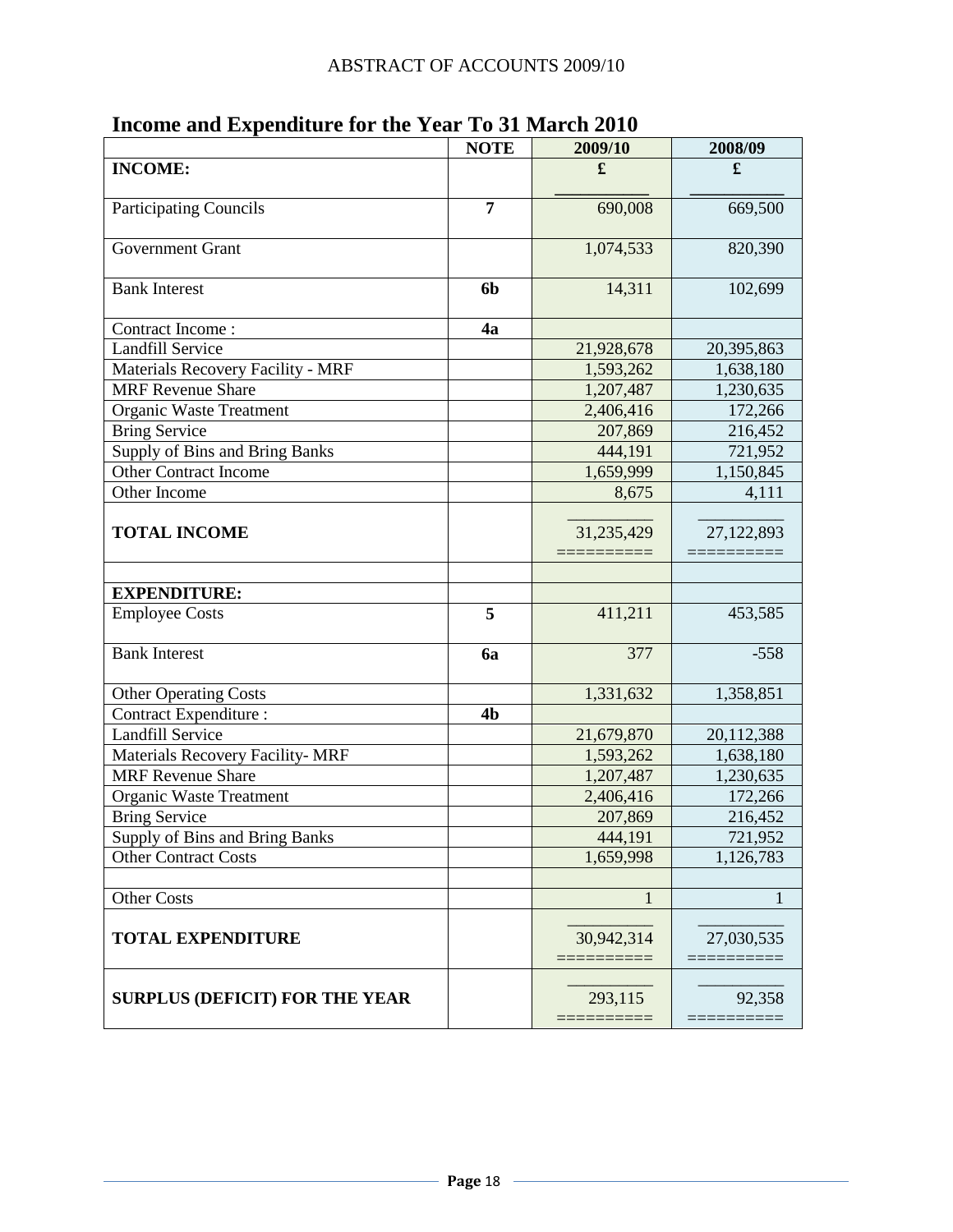|                                                                                                                                                   |              | 2009/10 | 2008/09     |
|---------------------------------------------------------------------------------------------------------------------------------------------------|--------------|---------|-------------|
|                                                                                                                                                   | <b>Notes</b> | £       | $\mathbf f$ |
| Surplus for the year on the Income and Expenditure Account                                                                                        | 3            | 293,115 | 92,358      |
| Net additional amount required by statute and non-statutory proper<br>practices to be debited or credited to the General Reserves Balance for the |              |         |             |
| year                                                                                                                                              | 3            | 13,152  | 65,626      |
| Movement on the General Reserves Balance for the year                                                                                             | 3/22         | 306,267 | 26,732      |
| <b>Balance Brought Forward</b>                                                                                                                    | 22           | 591,753 | 565,021     |
| <b>Balance Carried Forward</b>                                                                                                                    | 22           | 898,020 | 591,753     |

# **Statement of Movement on the General Reserves Balance for the Year Ended 31 March 2010**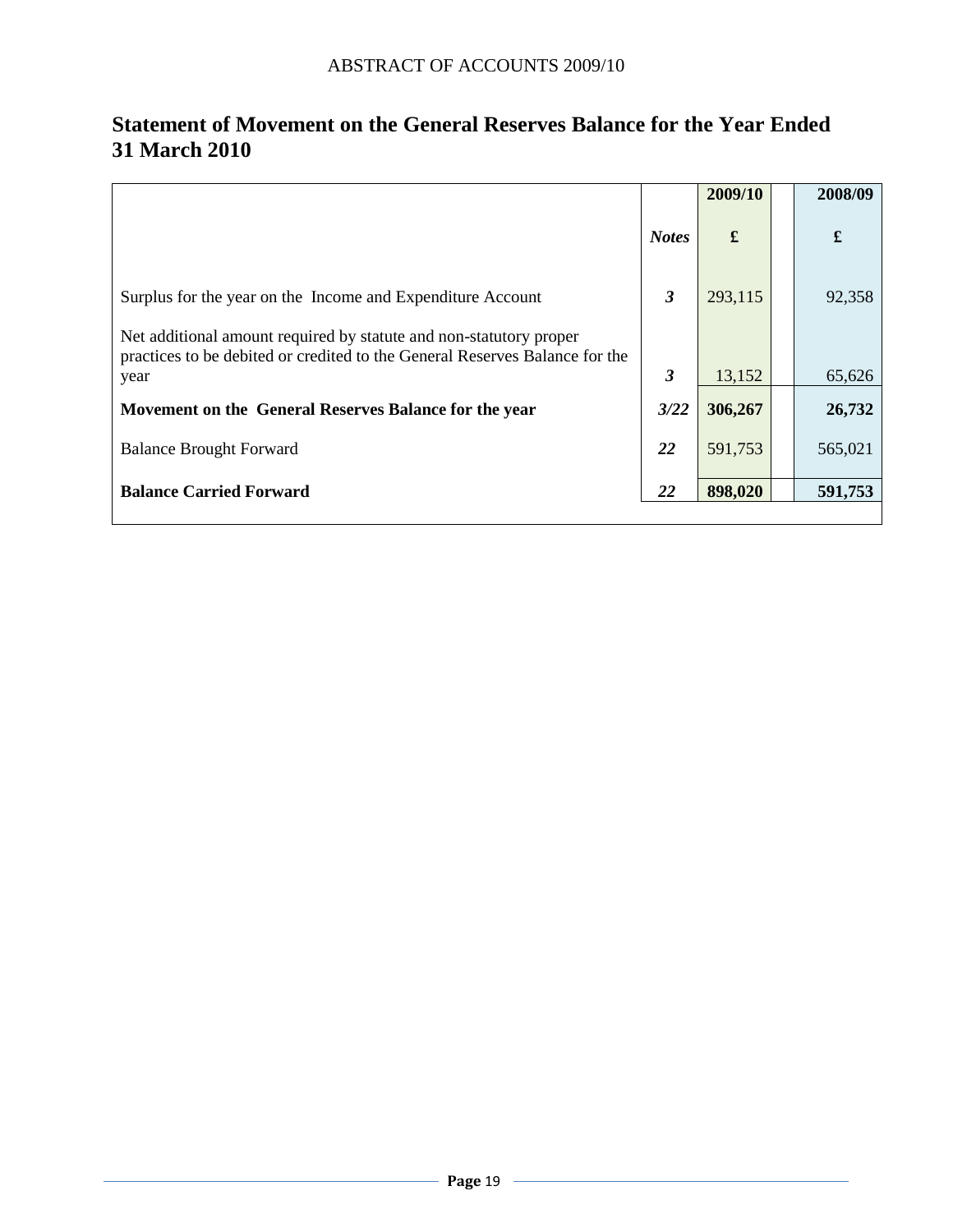|                                                                                    |                         | 2009/10  | 2008/09  |
|------------------------------------------------------------------------------------|-------------------------|----------|----------|
|                                                                                    | <b>Notes</b>            | £        | £        |
| Surplus on the General Reserves - Income and<br>Expenditure Account for the year   | $\overline{\mathbf{3}}$ | 306,267  | 26,732   |
| Surplus/(Deficit) arising on revaluation of fixed<br>assets                        | 8                       | $\Omega$ | $\Omega$ |
| Surplus/(Deficit) arising on revaluation of<br>available-for-sale financial assets |                         | $\Omega$ | $\Omega$ |
| Revaluation of pension reserve/provision                                           | 18/22                   | $\Omega$ | $\Omega$ |
| Any other gains and losses required to be<br>included in the Statement of Total    |                         |          |          |
| <b>Recognised Gains and Losses</b>                                                 |                         | $\Omega$ | $\Omega$ |
| Other                                                                              |                         | 0        | $\Omega$ |
| Total recognised gains and losses for the year<br>(Change in Net Worth)            |                         | 306,267  | 26,732   |
| Prior period adjustments made during the year                                      |                         | $\Omega$ | $\Omega$ |
| Total gains recognised since last annual<br>report (Change in Net Worth)           |                         | 306,267  | 26,732   |
|                                                                                    |                         |          |          |

# **Statement of Total Recognised Gains and Losses for the Year Ended 31 March 2010**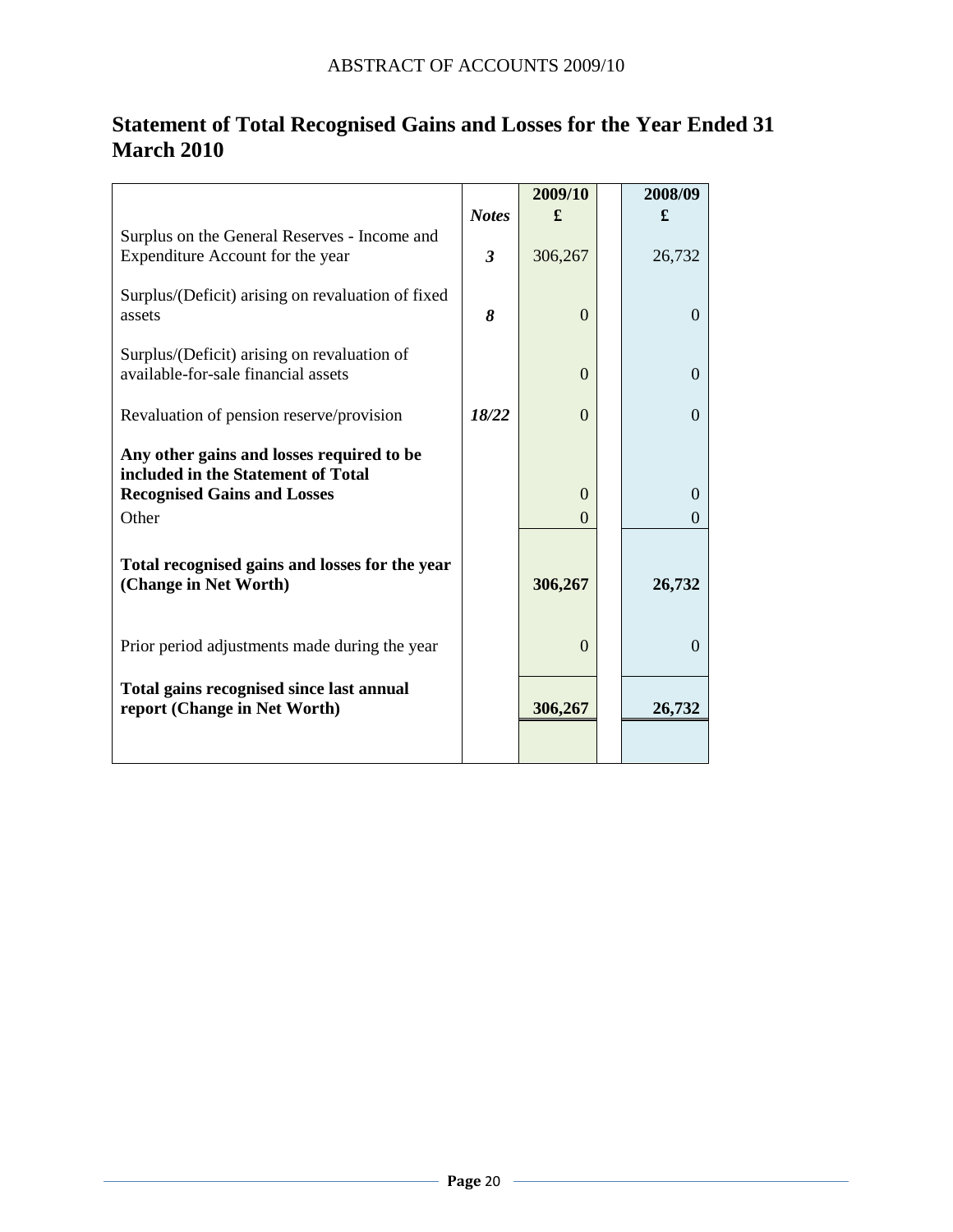# **Balance Sheet as at 31 March 2010**

|                                                                                            |              | 2009/10                     | 2008/09               |
|--------------------------------------------------------------------------------------------|--------------|-----------------------------|-----------------------|
|                                                                                            | <b>Notes</b> | £                           | £                     |
| <b>FIXED ASSETS</b>                                                                        |              |                             |                       |
| <b>Tangible Fixed Assets</b>                                                               |              |                             |                       |
| <b>Operational Assets:</b>                                                                 |              |                             |                       |
| Land & Buildings                                                                           | 8            | $\theta$                    | $\mathbf{0}$          |
| <b>Infrastructure Assets</b>                                                               | 8            | $\Omega$                    | $\Omega$              |
|                                                                                            |              |                             |                       |
| Vehicles, Plant, Furniture and Equipment                                                   | 8            | 58,019                      | 72,726                |
| Non-Operational Assets:                                                                    |              |                             |                       |
| <b>Investment Properties</b>                                                               |              | 0                           | $\theta$              |
| <b>Assets under Construction</b>                                                           | 8            | $\Omega$                    | $\Omega$              |
| Surplus Assets held for Disposal                                                           |              | $\Omega$                    | $\theta$              |
| <b>TOTAL FIXED ASSETS</b>                                                                  | 8            | 58,019                      | 72,726                |
| Long Term Investments                                                                      |              | $\Omega$                    | $\Omega$              |
| Long Term Debtors                                                                          | 12a          | $\Omega$                    | $\Omega$              |
| <b>TOTAL LONG TERM ASSETS</b>                                                              |              | 58,019                      | 72,726                |
|                                                                                            |              |                             |                       |
| <b>CURRENT ASSETS</b>                                                                      |              |                             |                       |
| <b>Stocks</b>                                                                              | 11           | $\Omega$                    | $\Omega$              |
| Debtors                                                                                    | 12b          | 2,652,475                   | 2,951,543             |
| <b>Short Term Investments</b>                                                              | 13/21a       | 2,848,039                   | 2,709,329             |
| Cash and Bank                                                                              | 13/21a       | 2,627                       | 4,460                 |
|                                                                                            |              | 5,503,141                   | 5,665,332             |
| <b>CURRENT LIABILITIES</b>                                                                 |              |                             |                       |
| Borrowing repayable on demand or within 12 months                                          | 14           | $\Omega$                    | $\theta$              |
| Creditors                                                                                  | 14           | 4,605,121                   | 5,073,579             |
|                                                                                            |              |                             |                       |
|                                                                                            |              |                             |                       |
| <b>Bank Overdraft</b>                                                                      |              | $\overline{0}$<br>4,605,121 | $\theta$<br>5,073,579 |
|                                                                                            |              |                             |                       |
| TOTAL ASSETS LESS CURRENT LIABILITIES                                                      |              | 956,039                     | 664,479               |
|                                                                                            |              |                             |                       |
| <b>LONG TERM LIABILITIES</b><br>Borrowing repayable within a period in excess of 12 months | 15           |                             | $\mathbf{0}$          |
| <b>Deferred Liabilities</b>                                                                | 16           | $\boldsymbol{0}$<br>0       | $\boldsymbol{0}$      |
| Government Grants - deferred                                                               | 19           | 0                           | $\mathbf{0}$          |
| Provisions                                                                                 | 18           | 0                           | $\mathbf{0}$          |
|                                                                                            |              |                             |                       |
|                                                                                            |              |                             |                       |
| <b>NET ASSETS</b>                                                                          |              | 956,039                     | 664,479               |
| <b>RESERVES:</b>                                                                           |              |                             |                       |
| Capital Adjustment Account                                                                 | <b>22</b>    | 58,019                      | 72,726                |
| Financial Instruments Adjustment Account                                                   | 22           | $\theta$                    | $\theta$              |
| <b>Revaluation Reserve</b>                                                                 | 22           | $\mathbf{0}$                | $\theta$              |
| Available-for-sale Financial Instruments Reserve                                           | 22           | 0                           | $\theta$              |
| Pensions Reserve                                                                           | 22           | 0                           | $\mathbf{0}$          |
| <b>Capital Receipts Reserve</b>                                                            | 22           | 0                           | $\theta$              |
| Capital Fund                                                                               | 22           | 0                           | $\theta$              |
| Renewal and Repairs Fund                                                                   | 22           | $\Omega$                    | $\Omega$              |
| Other Balances and Reserves                                                                | 22           | $\Omega$                    | $\Omega$              |
| <b>General Reserves</b>                                                                    | 22           | 898,020                     | 591,753               |
| Net Worth                                                                                  |              | 956,039                     | 664,479               |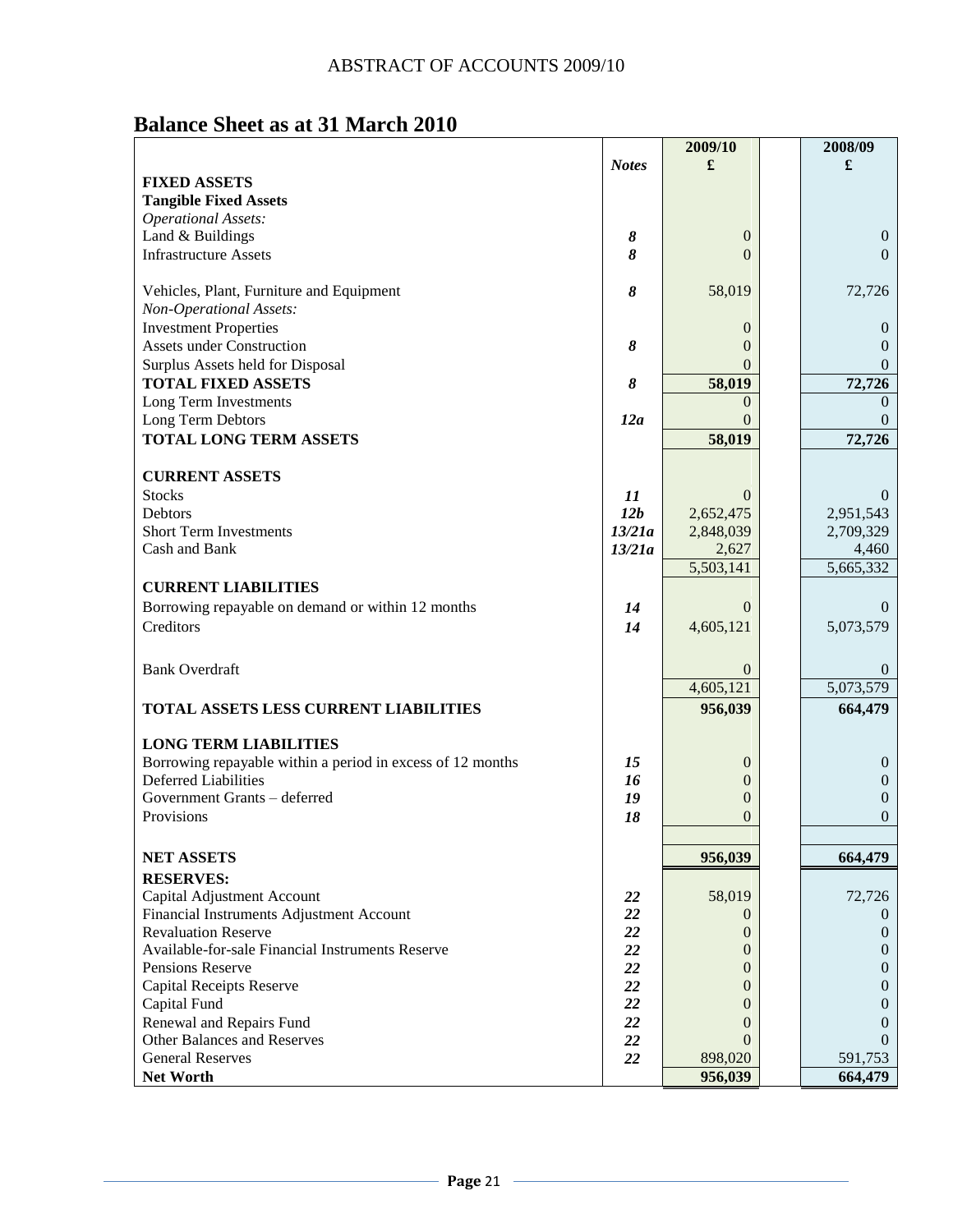# **Cash Flow Statement as at 31 March 2010**

|                                                        |              |                  | 2009/10        |                  | 2008/09      |
|--------------------------------------------------------|--------------|------------------|----------------|------------------|--------------|
|                                                        | <b>Notes</b> |                  |                |                  | £            |
| <b>REVENUE ACTIVITIES</b>                              |              |                  |                |                  |              |
| Net Cash Inflow/(Outflow) from Operating               |              |                  |                |                  |              |
| <b>Activities</b>                                      | 21           |                  | 124,596        |                  | 452,275      |
|                                                        |              |                  |                |                  |              |
| <b>Returns on Investments and Servicing of Finance</b> |              |                  |                |                  |              |
| <b>Cash Outflows</b>                                   |              |                  |                |                  |              |
| Interest paid                                          |              | $-377$           |                | 558              |              |
| Interest element of finance lease payments             |              | $\Omega$         |                | $\Omega$         |              |
| <b>Cash Inflows</b>                                    |              |                  |                |                  |              |
| Interest received                                      |              | 14,311           |                | 102,699          |              |
| <b>Net Cash Inflow from Returns on Investments</b>     |              |                  |                |                  |              |
| and Servicing of Finance                               |              |                  | 13,934         |                  | 103,257      |
|                                                        |              |                  |                |                  |              |
| <b>CAPITAL ACTIVITIES</b>                              |              |                  |                |                  |              |
| <b>Cash Outflows</b>                                   |              |                  |                |                  |              |
| Purchase of fixed assets                               |              | $-1,653$         |                | $-80,916$        |              |
| Purchase of long term investments                      |              | $\overline{0}$   |                | $\theta$         |              |
| Other capital cash payments                            |              | $\theta$         |                | $\Omega$         |              |
| <b>Cash Inflows</b>                                    |              |                  |                |                  |              |
| Sale of fixed assets                                   |              | $\theta$         |                | $\overline{0}$   |              |
| Capital Grants received                                | 21d(i)       | $\overline{0}$   |                | $\overline{0}$   |              |
| Other capital cash receipts                            |              | $\overline{0}$   |                | $\overline{0}$   |              |
| <b>Net Cash Outflow from Capital Expenditure</b>       |              |                  | $-1,653$       |                  | $-80,916$    |
| before Financing                                       |              |                  |                |                  |              |
|                                                        |              |                  |                |                  |              |
| <b>Management of Liquid Resources</b>                  |              |                  |                |                  |              |
| Net increase/decrease in short term deposits           |              | $\boldsymbol{0}$ |                | $\boldsymbol{0}$ |              |
| Net increase/decrease in other liquid resources        |              | $\overline{0}$   |                | $\theta$         |              |
| <b>FINANCING</b>                                       |              |                  |                |                  |              |
| <b>Cash Outflows</b>                                   |              |                  |                |                  |              |
| Repayment of amounts borrowed                          | 21c          | $\overline{0}$   |                | $\boldsymbol{0}$ |              |
| Capital element of finance lease rental payments       | 21c          | $\boldsymbol{0}$ |                | $\boldsymbol{0}$ |              |
| <b>Cash Inflows</b>                                    |              |                  |                |                  |              |
| New loans raised                                       | 21c          | $\boldsymbol{0}$ |                | $\mathbf{0}$     |              |
| New short term loans                                   |              | $\overline{0}$   |                | $\overline{0}$   |              |
|                                                        |              |                  | $\overline{0}$ |                  | $\mathbf{0}$ |
|                                                        |              |                  |                |                  |              |
| Increase/(Decrease) in Cash and Cash Equivalents       | 21a          |                  | 136,877        |                  | 474,616      |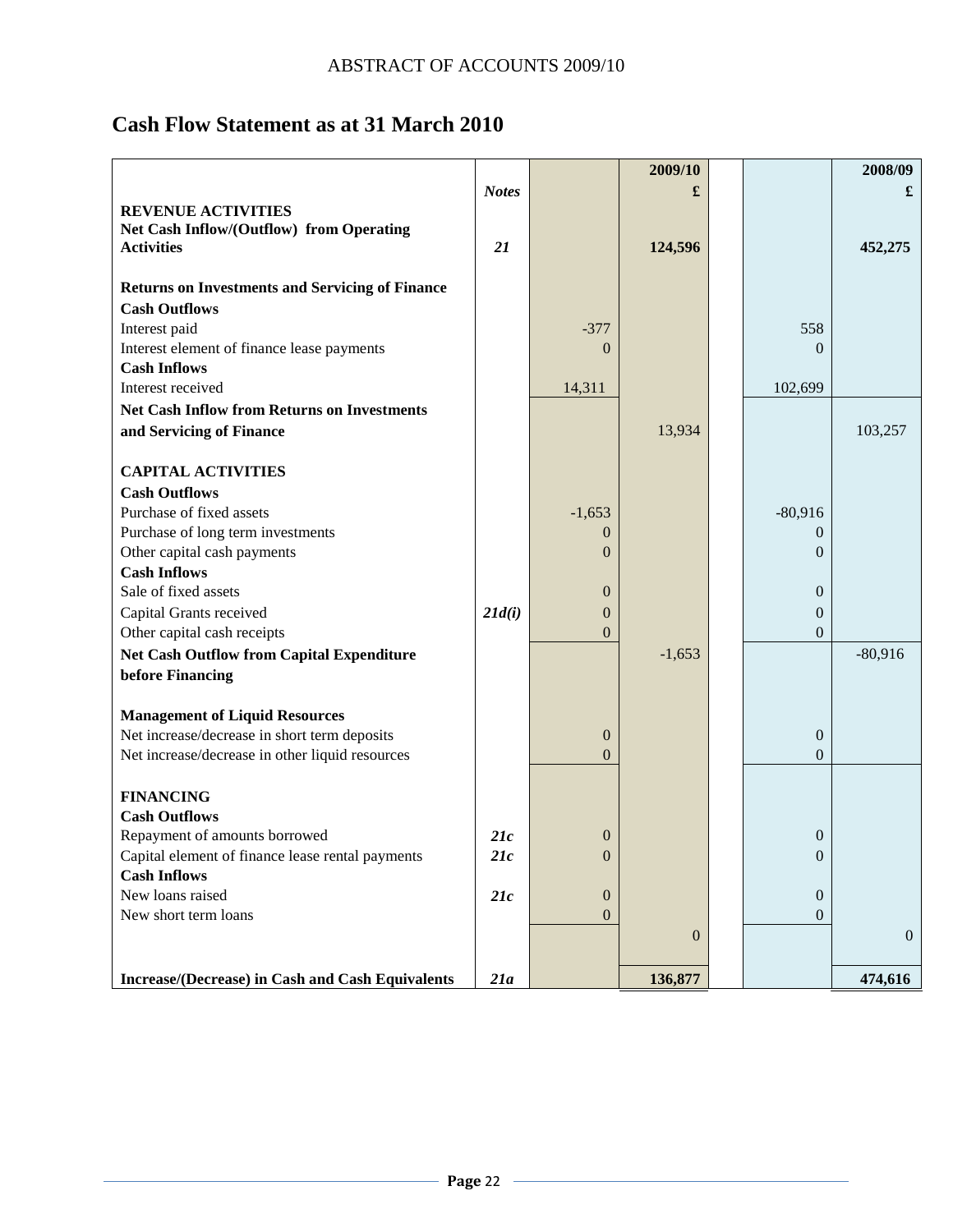### **Notes to the Financial Statements**

#### **1. Accounting Policies**

#### **1a) General Principles**

The financial statements have been prepared under the historical cost convention, modified by the revaluation of land and buildings, and are in accordance with directions and guidance contained in the *"2009 Code of Practice on Local Authority Accounting in the United Kingdom : A Statement of Recommended Practic*e' (2009 SORP) and in a form directed by the Department of the Environment in accordance with regulations 4 (1) and (2) in the Local Government (Accounts and Audit) Regulations (Northern Ireland) 2006. The general principles adopted in compiling and presenting the financial statements are those specified within the 2009 SORP. The 2009 SORP is based on approved accounting standards for the preparation of financial statements for the financial year beginning 1 April 2009. These financial statements comply with accounting standards issued or adopted by the Accounting Standards Board insofar as these are applicable to local government.

Following from this, the financial statements are presented on the basis that the Joint Committee will continue to operate, for the foreseeable future, the going concern concept. The accounts also reflect the concept of the primacy of legislative requirements in that, where an accounting treatment is prescribed by law, it must be applied even if it contradicts another accounting concept. In addition the Chartered Institute of Public Finance and Accountancy (CIPFA) publish a number of bulletins dealing with capital finance and Best Value accounting, which have been followed when preparing these financial statements.

The Income and Expenditure Account on page 18 has been prepared using the requirements of the Best Value Accounting Code of Practice.

#### **1b) Accounting Concepts**

In general, the financial statements are prepared on the basis of historical cost modified by the revaluation of land, buildings, vehicles and plant subject to and in accordance with the fundamental accounting concepts set out below:

#### *Relevance*

The financial statements are prepared so as to provide readers with information about the Joint Committee's financial performance and position that is useful for assessing the stewardship of public funds.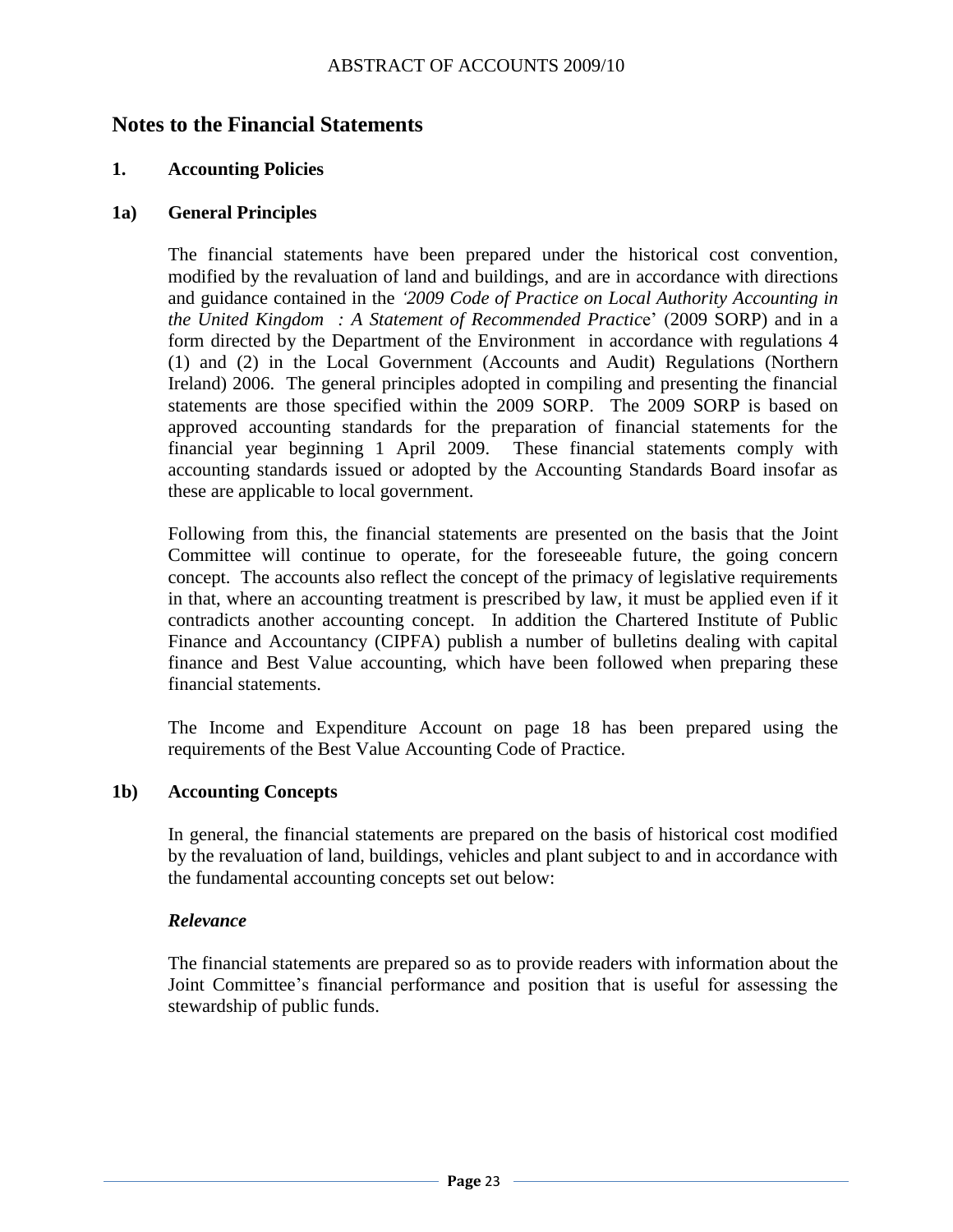### *Reliability*

The financial statements are prepared on the basis that the financial information contained within them is reliable, i.e. free from material error, deliberate or systematic bias, complete within the bounds of materiality and represent faithfully what they intend to represent. Where there is uncertainty in measuring or recognising the existence of assets, liabilities, income and expenditure then prudence has been used as a basis to inform the selection and application of accounting policies and estimation techniques.

#### *Comparability*

The financial statements are prepared so as to enable comparison between financial years. To aid comparability the Joint Committee has applied its accounting policies consistently both during the year and between years.

#### *Understandability*

Every effort has been made to make the financial statements as easy to understand as possible. Nevertheless, an assumption has been made that the reader will have a reasonable knowledge of basic accounting and local government finance. Where the use of technical terms has been unavoidable, an explanation has been provided in the body of the financial statements.

#### *Materiality*

Certain information may be excluded from the financial statements on the basis that the amounts involved are not material either to the fair presentation of the financial position and transactions of the Joint Committee or to the understanding of the accounts.

#### *Accruals*

With the exception of the Cash Flow Statement, the financial statements have been prepared on an accruals basis. The accruals basis of accounting requires the non-cash effect of transactions to be reflected in the financial statements for the year in which those effects are experienced and not in the year in which the cash is actually received or paid.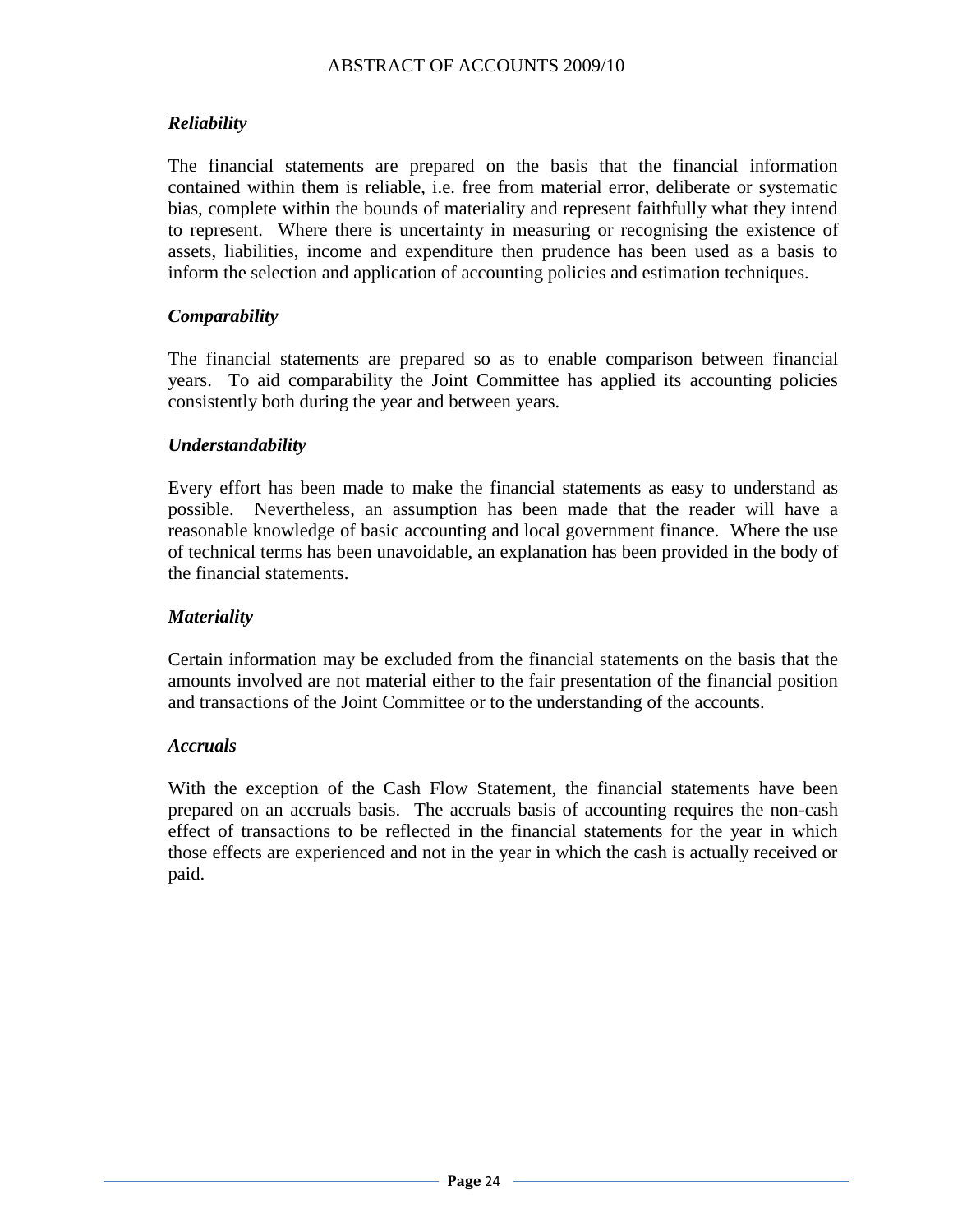#### **1c) Fixed Assets**

#### **i) Tangible Assets**

arc21 is primarily funded by way of contributions from participant Councils and revenue grants from Government. As a consequence, the activities of arc21 were deemed to be of a revenue nature with expenditure on assets such as computer equipment, office furniture and office equipment being charged to the Income and Expenditure Account.

From 1 April 2007, the Joint Committee changed its policy on tangible assets. Under the new policy the acquisition of tangible assets are accounted for in the Balance Sheet, in line with that of Councils in Northern Ireland.

This policy requires the utilisation of a Revaluation Reserve and a Capital Adjustment Account respectively.

All expenditure on the acquisition, creation or enhancement of tangible fixed assets is capitalised on an accruals basis in accordance with Financial Reporting Standard 15 Tangible Fixed Assets (FRS 15). The Joint Committee applies a de-minimis level of £5,000 to all fixed assets (on an individual asset basis), meaning only assets over £5,000 are capitalised. Expenditure on the acquisition of a tangible asset, or expenditure which adds to, and not merely maintains, the value of an existing asset, is capitalised and classified as a tangible fixed asset, provided that it yields benefits to the Joint Committee and the services it provides for a period of more than one year.

Assets acquired on terms meeting the definition of a finance lease are capitalised and included together with a liability to pay future rentals. If a fixed asset is acquired for other than a cash consideration or if payment is deferred, the asset is recognised and included in the Balance Sheet at fair value.

All fixed assets are initially capitalised at cost, but only those costs that are directly attributable to bringing the asset into working condition for its intended use. Fixed assets are included in the Balance Sheet as follows:

- Operational land and properties and other operational assets are included at the lower of net current replacement cost or net realisable value in existing use
- Infrastructure assets are included in the Balance Sheet at historical cost, net of depreciation, where appropriate
- Other non-operational assets, such as assets under construction, are included at historical cost.

If an asset is included at current value, it will formally be revalued, by either a qualified external or internal valuer, at intervals of not more than five years. The revised amount will then be included in the Balance Sheet.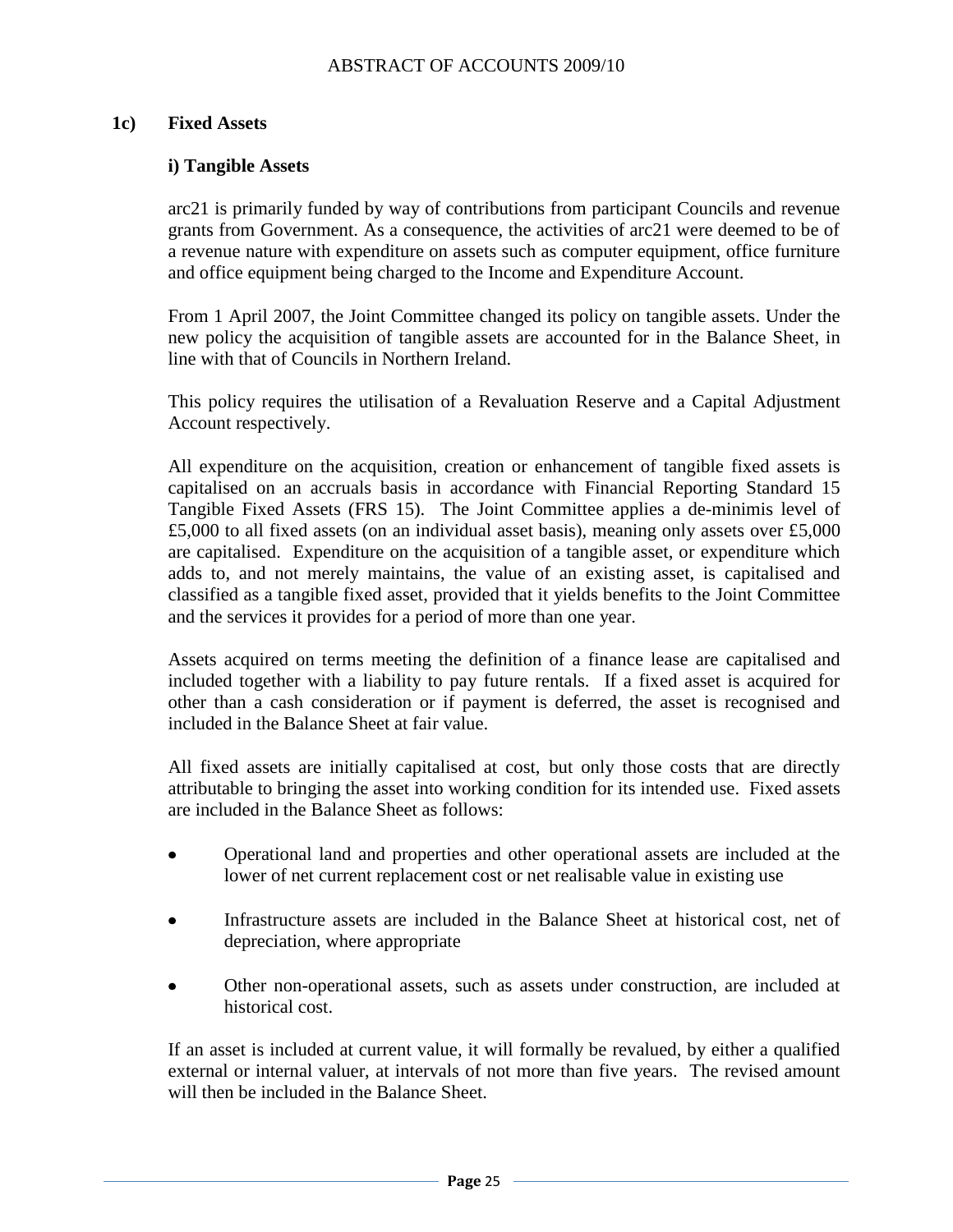If a fixed asset is included in the Balance Sheet at current value, the increase over the previous carrying amount at which that asset was included in the Balance Sheet immediately prior to the latest (re-)valuation will be credited to the Statement of Total Recognised Gains and Losses and taken to the Revaluation Reserve except to the extent it reverses revaluation losses (after adjusting for depreciation) on the same asset that were previously recognised in the General Reserves, when it should be recognised in the General Reserves. If, on revaluation, there has been a decrease over the previous carrying amount an impairment loss has occurred. If the loss has been occasioned by clear consumption of economic benefits, any such loss will be recognised in the General Reserves. The amount of the decrease in value not associated with a clear consumption of economic benefit will be recognised in the Statement of Total Recognised Gains and Losses until the asset's carrying amount reaches its depreciated historical cost and taken to the Revaluation Reserve and thereafter in the General Reserves.

If a fixed asset is acquired under a finance lease, at the inception of the lease the amount to be recorded both as an asset and as a liability will be the present value of the minimum lease payments derived by discounting them at the interest rate implicit in the lease in accordance with Statement of Standard Accounting Practice 21 (minimum lease payments and the interest rate implicit in the lease are defined in paragraphs 20 and 24 of SSAP 21).

A review for impairment of a fixed asset whether carried at historical cost or valuation should be carried out if events or changes in circumstances indicate that the carrying amount of the fixed asset may not be recoverable. If no such events or changes in circumstances are identified, and there are no other indications that a tangible fixed asset has become impaired, there is no requirement for an impairment review. Impairment will therefore be a relatively infrequent addition to depreciation. Tangible fixed assets other than non-depreciable land should be reviewed at the end of each reporting period for impairment when either:

- no depreciation charge is made on the grounds that it would be immaterial (either because of the length of the estimated remaining useful life or because the estimated residual value of the fixed asset is not materially different from the carrying amount of the asset), or
- the estimated remaining useful life of the fixed asset exceeds 50 years.  $\bullet$

If an impairment loss on a tangible fixed asset carried at historical cost caused by a clear consumption of economic benefit occurs, it will be written down for the impairment and the impairment loss should be recognised in the General Reserves.

With any gain or loss on disposal of tangible assets, the disposal proceeds are credited to the General Reserves and the net book value credited to fixed assets and debited to the General Reserves. In order to comply with statutory/proper practices restrictions on the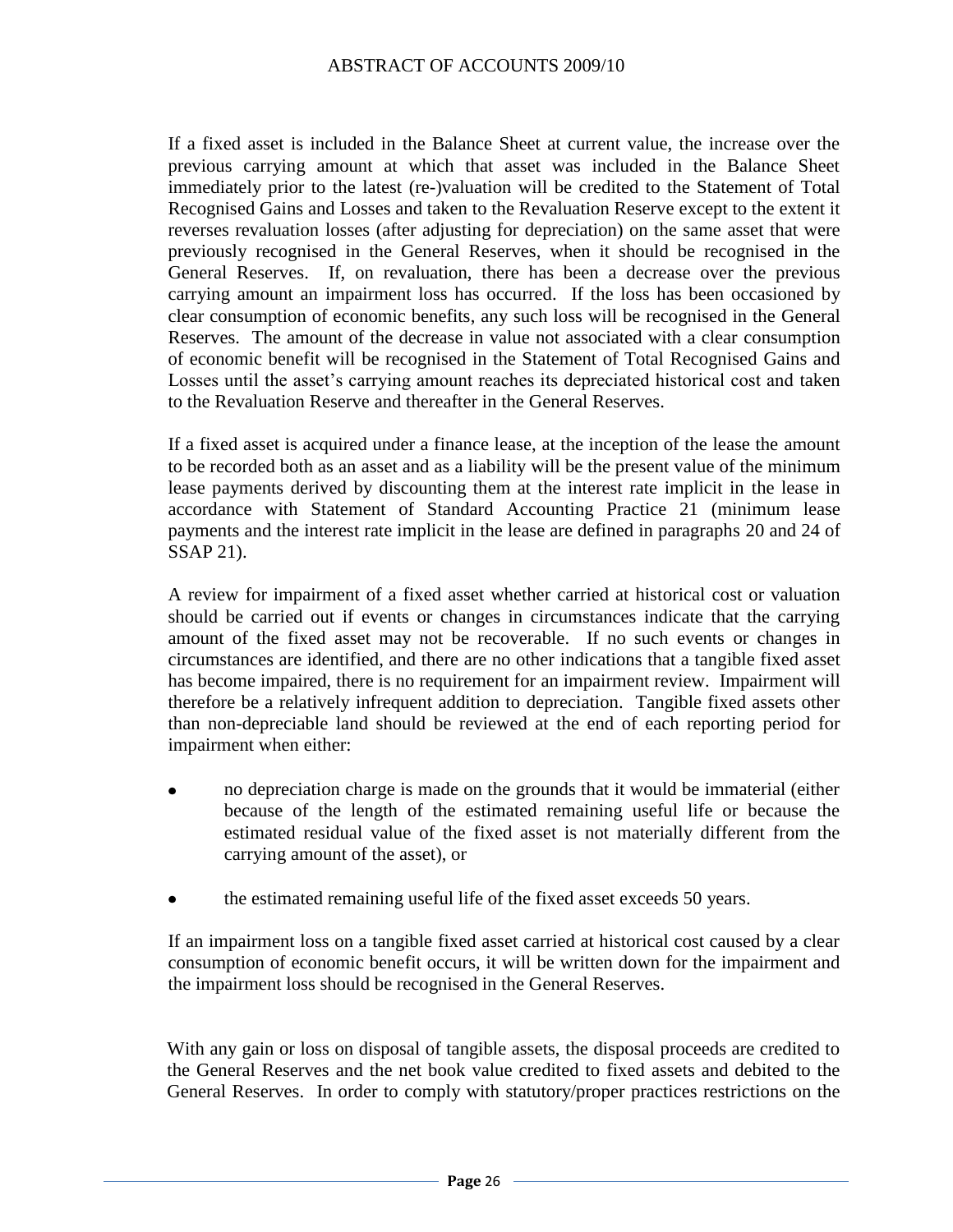use of capital receipts, if the asset disposed of was carried at historical cost, then, it is necessary to reverse out the gain or loss credited or debited to the General Reserves with an amount equal to the gain or loss on disposal of the tangible fixed asset, as follows:

- credit the Capital Receipts Reserve of an amount equal to the disposal proceeds  $\bullet$
- debit the Capital Adjustment Account of an amount equal to the carrying amount of the fixed asset disposal.

The gain or loss on disposal of the tangible asset should be a reconciling item in the Statement of Movement on the General Reserves Balance. If, in exceptional circumstances the tangible asset disposed of was carried at current value, in addition to the entries mentioned above the balance on the Revaluation Reserve in respect of the asset disposal should be written off to the Capital Adjustment Account.

In accordance with FRS 15, depreciation is provided for on all tangible fixed assets with a finite useful life, which can be determined at the time of acquisition or revaluation. Assets under construction are not depreciated until completed but they may nevertheless suffer impairment. Surplus assets held for sale are depreciated under FRS 15. Provision for depreciation has been calculated using the straight line method by allocating the cost (or revalued amount) less estimated residual value of the assets evenly to the periods expected to benefit from their use.

The useful lives of assets are estimated on a realistic basis, reviewed regularly and, if necessary, revised. If the useful life of a fixed asset is revised, the carrying amount of the fixed asset will be depreciated over the revised remaining useful life. Freehold land (both operational and non-operational) is not depreciated. Depreciation is based on the amount at which the asset is included in the Balance Sheet, whether at net current replacement cost or historical cost.

Depreciation is charged on a straight-line basis on each main class of tangible asset as follows:

- buildings, installations, and fittings are depreciated on their historic value over  $\bullet$ the estimated remaining life of the asset as advised by the valuer. Depending on the type of building, installation or fitting the maximum useful life will be in the range of 15 to 50 years.
- plant, vehicles and equipment (excluding IT equipment) are depreciated on historic cost using a standard life in the range of 5 to 10 years. IT equipment is depreciated using a standard life in the range of 3 to 5 years.
- a full year's depreciation is charged in the year of acquisition and none in the year of disposal.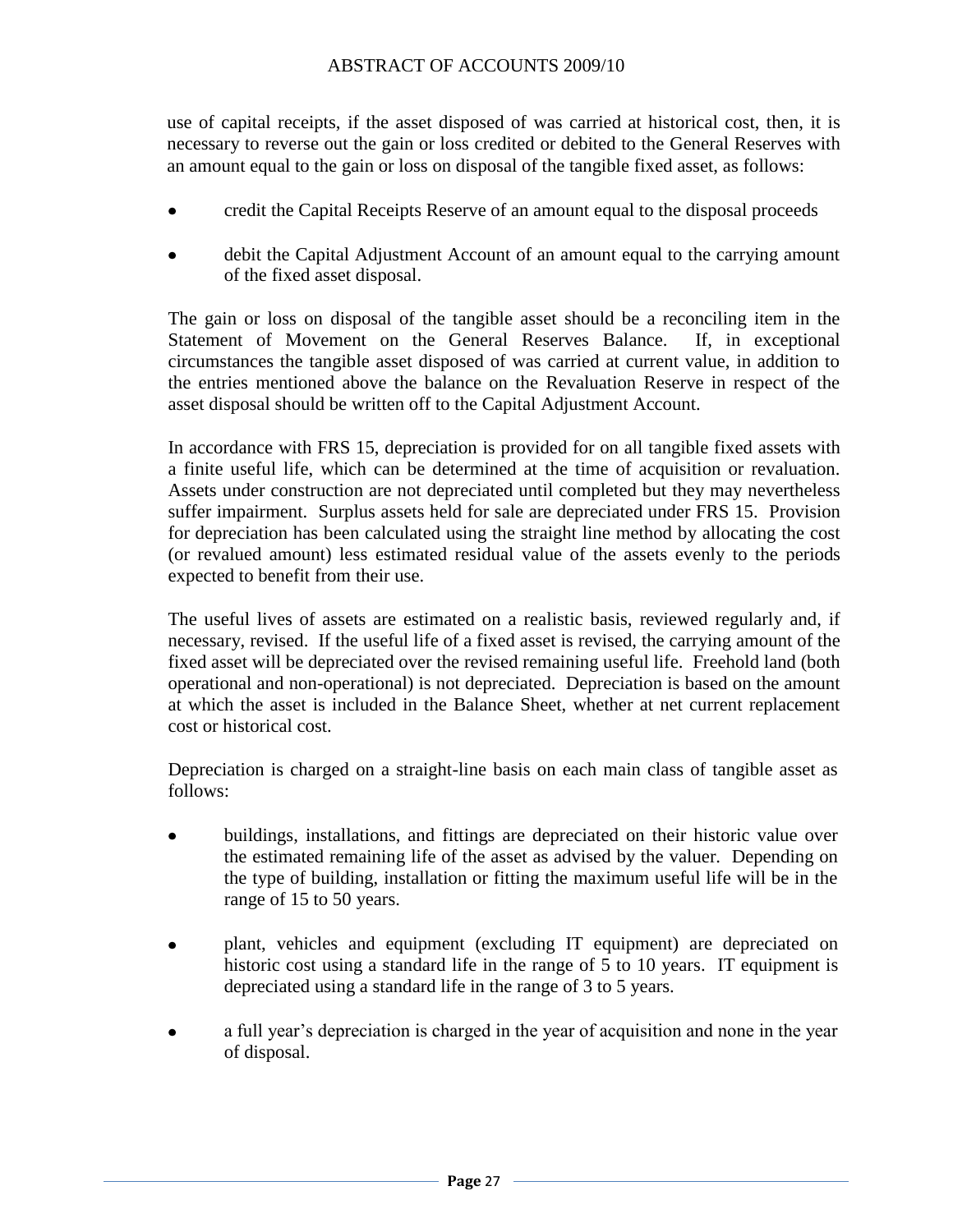General Reserves, as defined in CIPFA's *Best Value Accounting Code of Practice*, are charged with depreciation and where required, any related impairment loss (due to a clear consumption of economic benefits), for all fixed assets used in the provision of the service.

In respect of all gains and losses resulting from revaluations, the Statement of Total Recognised Gains and Losses and therefore Revaluation Reserve should be:

- $\bullet$ credited with revaluation gains, except to the extent that they reverse previous revaluation losses (after allowing for depreciation) on the same asset that were charged to the General Reserves
- debited with revaluation losses not associated with an impairment related to a clear consumption of economic benefit up to the balance on the Revaluation Reserve in respect of that asset.

The General Reserves should be:

- credited with any revaluation gains that reverse revaluation losses (after allowing for depreciation) on the same asset that were charged to services
- debited with revaluation losses associated with an impairment related to a clear consumption of economic benefit
- debited with revaluation losses not associated with a clear consumption of economic benefit in excess of the balance on the Revaluation Reserve in respect of that asset (i.e. in excess of the amount allowed to be debited to the Statement of Total Recognised Gains and Losses).

Assets held under finance leases are capitalised at the fair value of the asset with an equivalent liability categorised under deferred liabilities in the Balance Sheet. The asset is depreciated on its current fair value over the shorter of the lease term and its useful economic life. Rentals under operating leases are charged to the Income and Expenditure Account in the year in which they arise.

Any grant contribution towards the purchase of a fixed asset is taken to the deferred grants account in the Balance Sheet. The balance is then written-off to the General Reserves over the useful life of the asset.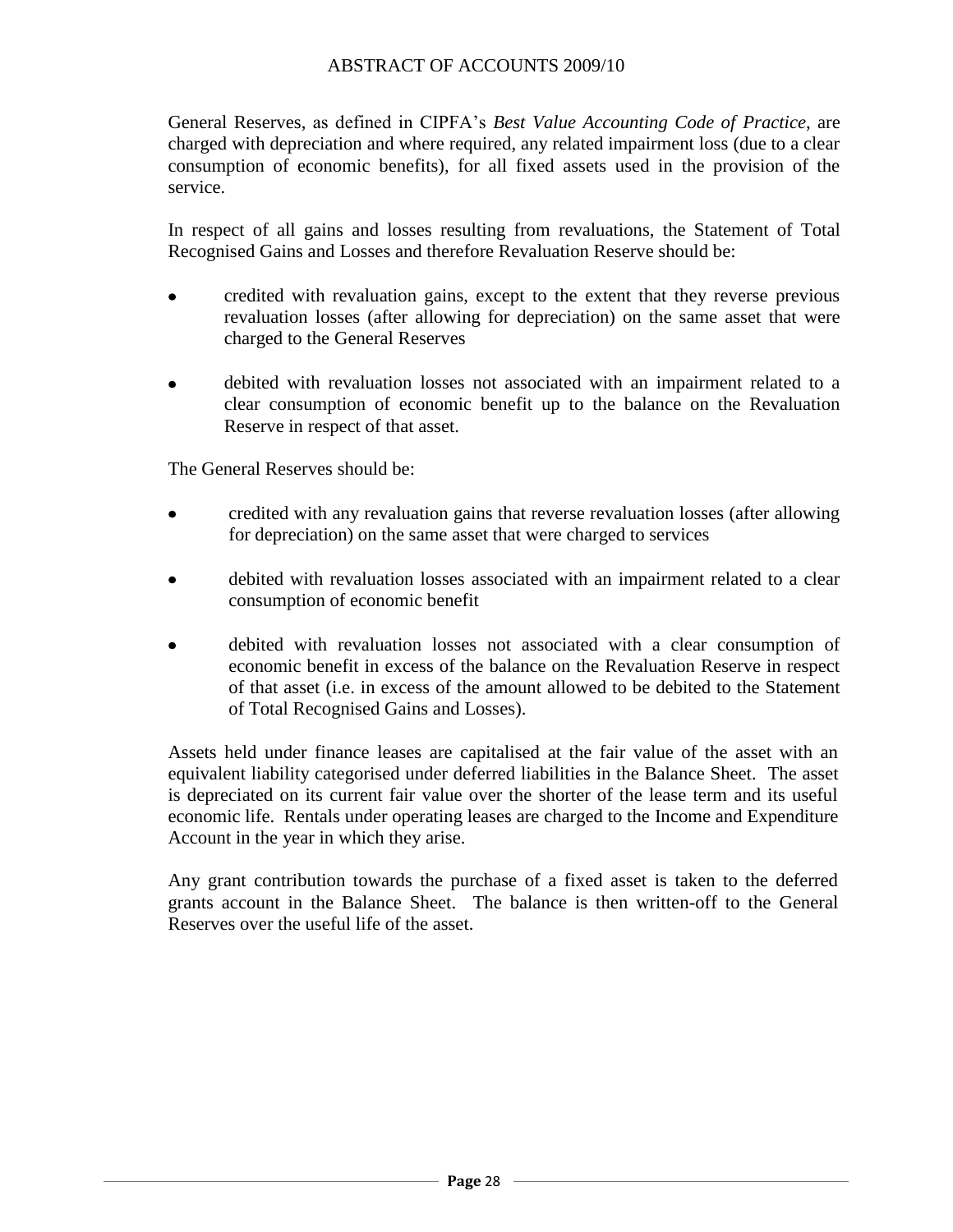#### **1d) Debtors and Creditors**

The accounts of the Joint Committee are maintained on an accruals basis in accordance with the SORP and Financial Reporting Standard 18 Accounting Policies (FRS18). This ensures that provision has been made for known outstanding debtors and creditors at the year-end, estimated amounts being used where actual figures are not available.

A general provision for doubtful debts is included in the financial statements based on an appropriate level of the revenue share due in relation to the Materials Recovery Facility (MRF) contract. The MRF contractor is responsible for the collection of commercial debts and arc21 is entitled to 50% of the revenue collected, after the deduction of bad debts, if any. This is in addition to the specific provision for those debts that are identifiable as potentially not fully collectable. Provisions in respect of bad debts have been estimated in accordance with recommended practice, past experience and current market conditions. Uncollectable debts are only written-off after all recovery avenues open to the Joint Committee have been exhausted and the Joint Committee has formally approved the write-off.

#### **1e) Stocks**

Stocks are valued on the basis of the latest invoiced price. This is not materially different from valuation on a First In First Out (FIFO) basis as recommended by Statement of Standard Accounting Practice 9 Stocks and Long-Term Contracts (SSAP 9).

#### **1f) Value Added Tax**

All expenditure and income, irrespective of whether it is revenue or capital in nature, is shown net of Value Added Tax, unless it is irrecoverable.

#### **1g) Provisions**

Provisions for liabilities have been established in accordance with Financial Reporting Standard 12 Provisions, Contingent Liabilities and Assets (FRS 12). These are sums set aside for liabilities which will probably occur.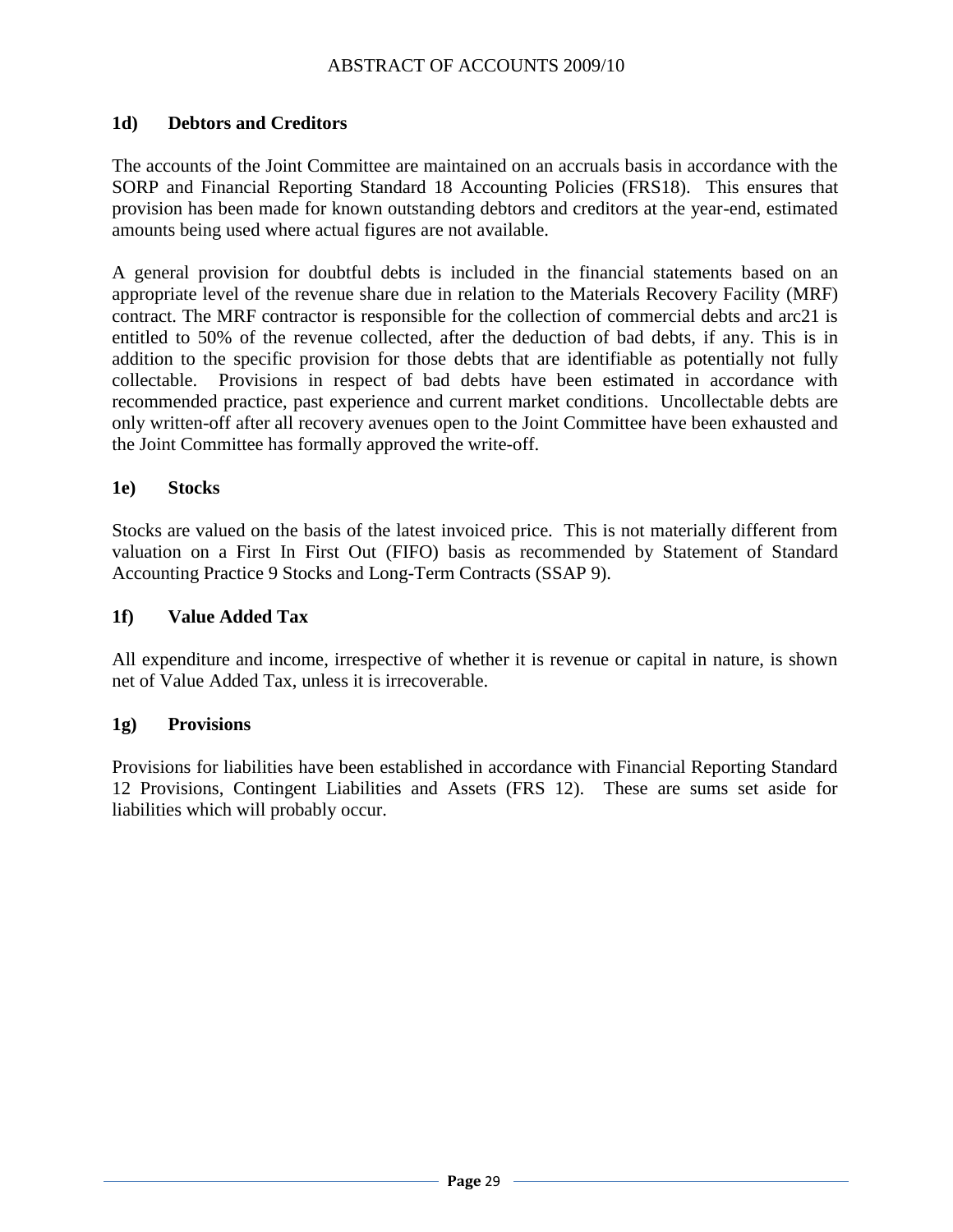#### **1h) Pensions**

The Joint Committee charges the General Reserves - Income and Expenditure Account with an amount equal to the retirement benefits payments which it made for that financial year in accordance with discretionary compensation regulations.

Joint Committees in Northern Ireland contribute to the Northern Ireland Local Government Officers Superannuation Committee (NILGOSC) scheme. It is a multi-employer defined benefit scheme, which is treated as a defined contribution scheme under Financial Reporting Standard 17 Retirement Benefits (FRS17). This scheme provides the relevant information within its own accounts. The Joint Committee provides further information on discretionary benefits awarded to employees. The Joint Committee's contribution rate is determined by NILGOSC's actuary every three years and is set to maintain the solvency of the fund. The Joint Committee's current contribution is 16%, rising to 17% on 1 April 2010. At the last actuarial valuation, dated 31 March 2007, the Fund's assets as a whole were sufficient to meet 89% (2004: 85%) of the liabilities accrued up to that date.

The reporting requirements for pensions will change with effect from 1 April 2011 in order to comply with the international financial reporting standards.

#### **1i) Post Balance Sheet Events**

The Joint Committee complies with the requirements of Financial Reporting Standard 21 Events After the Balance Sheet Date (FRS21). Changes are made to the financial statements where a material post balance sheet event occurs that either provides additional evidence relating to conditions existing at the balance sheet date or indicates that the application of the going concern concept to a material part of the Joint Committee is not appropriate.

There are no material post balance sheet events to report in these financial statements at the date when the financial statements were approved by the Joint Committee.

The financial statements may subsequently be adjusted up to the date when they are authorised for issue. This date will be recorded on the financial statements and is usually the date the Local Government Auditor issues his certificate and opinion. Where material adjustments are made in this period they will be disclosed.

#### **1j) Foreign Currency Translation**

Income received and payments made in foreign currency are translated at the rate prevailing when lodged to the bank or when payment is made. Whilst this is contrary to the Statement of Recommended Practice, due to the sums involved, the effect of the different treatment would be immaterial.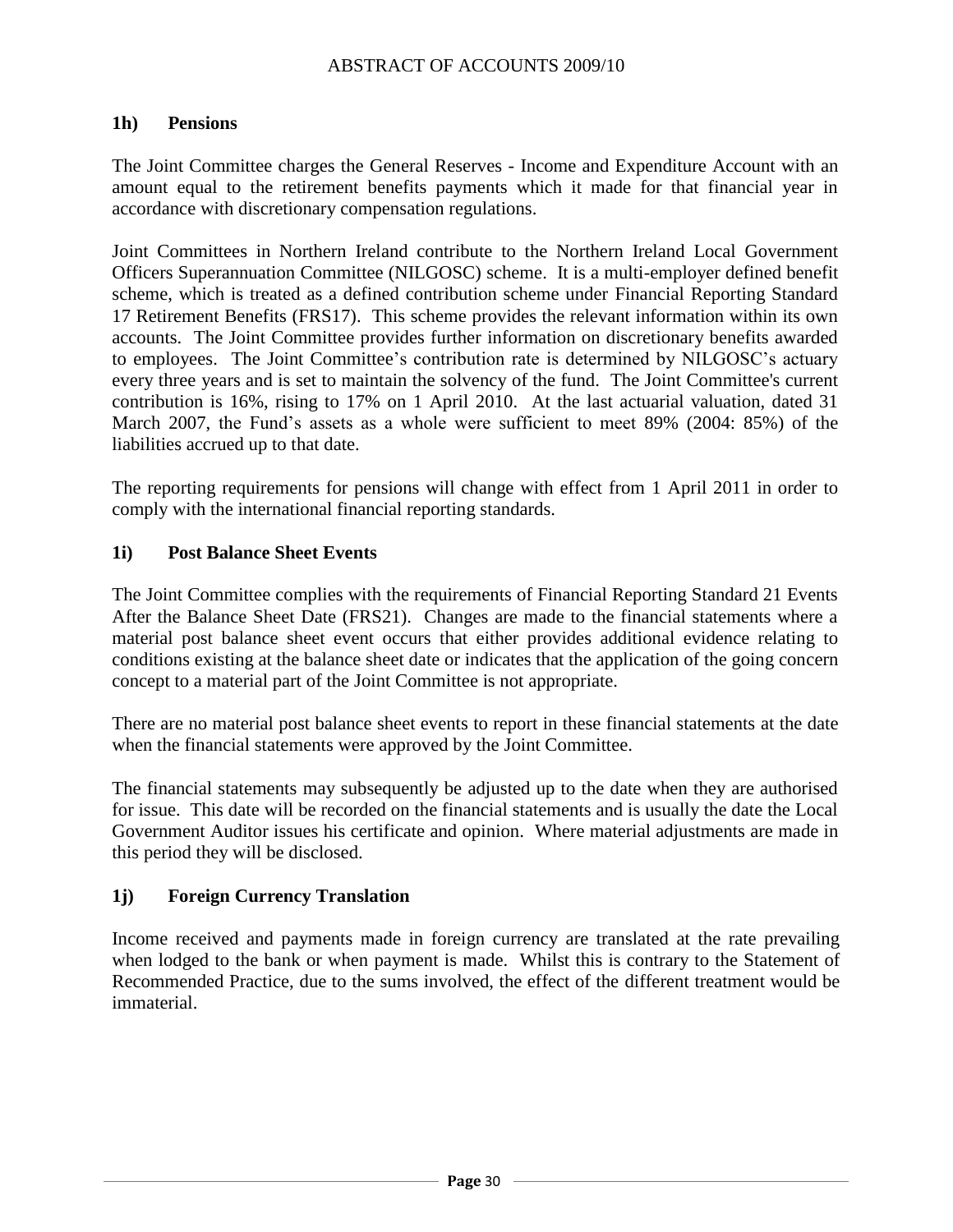#### **1k) Financial Instruments**

The accounting treatment of a financial instrument (i.e. how its subsequent carrying value is measured and gains and losses recognised) depends on its classification on initial recognition.

Financial liabilities are recognised in the balance sheet under amortised cost using the effective interest rate method and financing costs and the gain or loss on de-recognition are both taken to the General Reserves.

#### **1l) Insurance**

The organisation has a range of Insurance Policies in place to meet its operational requirements and costs incurred are charged to the Income and Expenditure Account.

| The major policies in place are: | <b>Employers Liability Insurance</b>         |
|----------------------------------|----------------------------------------------|
|                                  | Professional Indemnity Insurance             |
|                                  | <b>Public Liability Insurance</b>            |
|                                  | <b>Business Interruption Insurance</b>       |
|                                  | Motor Vehicle Insurance                      |
|                                  | <b>Office Contents Insurance</b>             |
|                                  | Personal Accident and Travel Insurance       |
|                                  | <b>Commercial Legal Protection Insurance</b> |

The level and type of insurance in place to meet the operational needs of the organisation is kept under review.

#### **1m) Government Grants**

Government grants are accounted for on an accruals basis and are recognised when the conditions for their receipt have been complied with and there is reasonable assurance that the grant will be received. Government grants will be recognised in the revenue account and are matched with the expenditure to which they relate.

#### **1n) Reserves**

The policy of the organisation is to maintain an adequate level of reserves subject to the approval of the Joint Committee.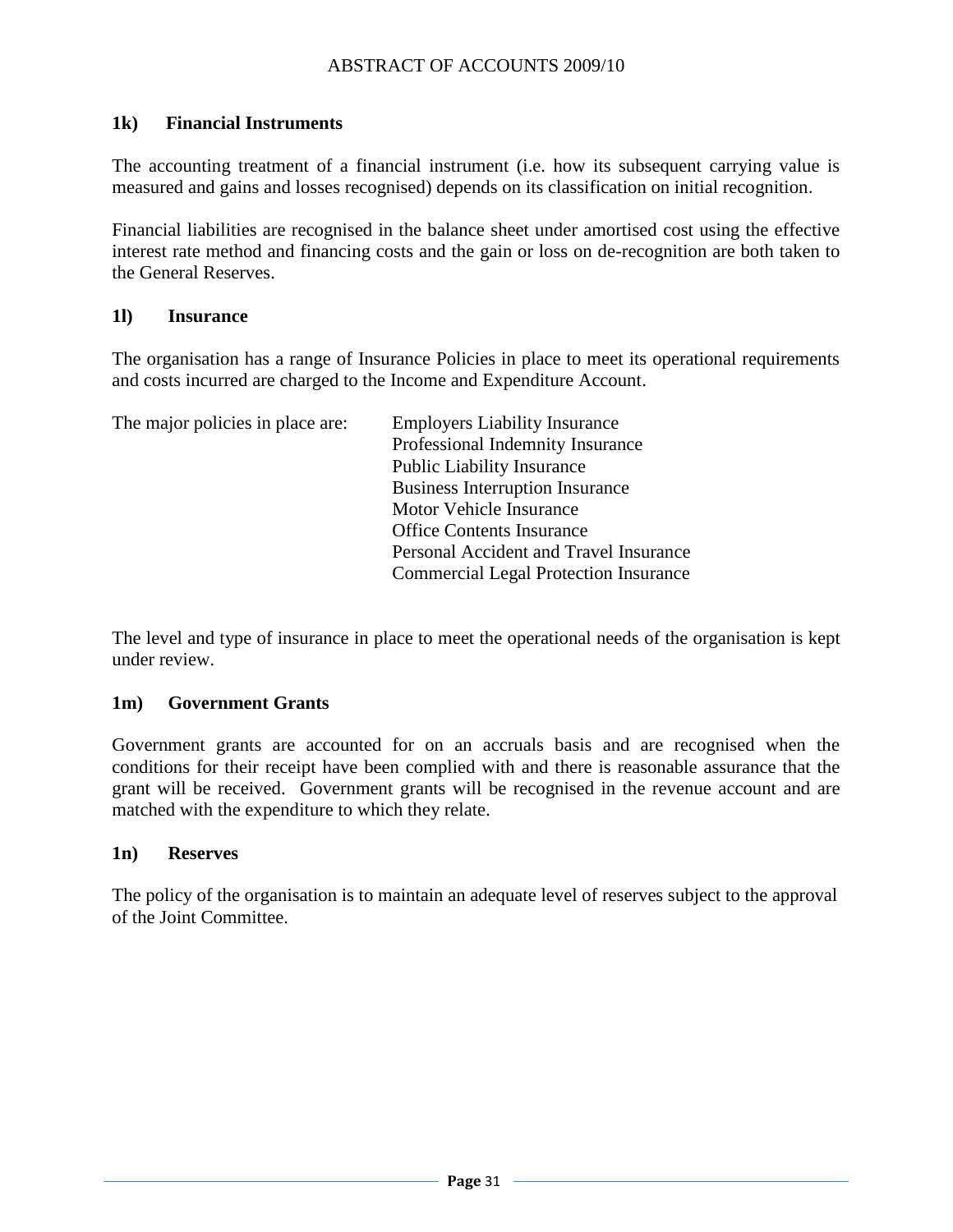#### **2. Significance of the Statement of Movement on the General Reserves Balance**

The movement on the General Reserves balance adjusts the surplus or deficit generated by the Joint Committee in accordance with Generally Accepted Accounting Principles (GAAP). The closing balance is available to fund Joint Committee services.

#### **3. Analysis of the Movement on the General Reserves Balance**

|                                                                                                   |              | 2009/10      | 2009/10      | 2008/09        | 2008/09  |
|---------------------------------------------------------------------------------------------------|--------------|--------------|--------------|----------------|----------|
|                                                                                                   | <b>Notes</b> | £            | £            | £              | £        |
| Surplus/(Deficit) for the year on the General<br><b>Reserves - Income and Expenditure Account</b> | 21           |              | 293,115      |                | 92,358   |
|                                                                                                   |              |              |              |                |          |
| Net additional amount required by statute and non-                                                |              |              |              |                |          |
| statutory proper practices to be debited or credited to                                           |              |              |              |                |          |
| the General Reserves Balance for the year:                                                        |              |              |              |                |          |
| <b>Transfer to Capital Financing Account:</b>                                                     |              |              |              |                |          |
| Direct revenue financing of Capital Expenditure                                                   | 9,22         | 1,653        |              | 80,916         |          |
| Deferred grants amortised in the year                                                             | 19,21,22     | $\Omega$     |              | 0              |          |
| Loans fund principal/depreciation adjustment:                                                     |              |              |              |                |          |
| Depreciation charged in the year                                                                  | 8,21         | 14,805       |              | 15,290         |          |
| Loans fund principal repayments during the year                                                   | 22           | $\theta$     |              | $\overline{0}$ |          |
|                                                                                                   |              |              | 13,152       |                | 65,626   |
| <b>Transfers to/from earmarked reserves:</b>                                                      |              |              |              |                |          |
| Capital Fund                                                                                      | 22           | $\theta$     |              | $\Omega$       |          |
| Renewal and Repairs Fund                                                                          | 22           | $\Omega$     |              | $\Omega$       |          |
| Pension Reserve                                                                                   | 22           | $\Omega$     |              | $\Omega$       |          |
|                                                                                                   |              |              |              |                |          |
| Gain/(loss) on disposal of fixed assets                                                           | 21,22        |              |              |                |          |
| <b>Difference in Finance costs</b>                                                                |              | $\mathbf{0}$ |              | $\theta$       |          |
| <b>Difference in Pension costs</b>                                                                |              | $\theta$     |              | $\Omega$       |          |
| Net adjustments to Income & Expenditure Account                                                   |              |              | $\mathbf{0}$ |                | $\Omega$ |
| Movement on the General Reserves Balance for the                                                  |              |              |              |                |          |
| year                                                                                              | 22           |              | 306,267      |                | 26,732   |
| General Reserves Balance Brought Forward                                                          | 22           |              | 591,753      |                | 565,021  |
| <b>General Reserves Balance Carried Forward</b>                                                   | 22           |              | 898,020      |                | 591,753  |

#### **4. Operating Income and Expenditure**

#### **4a) Contract Income**

The year on year analysis of contract income is shown below.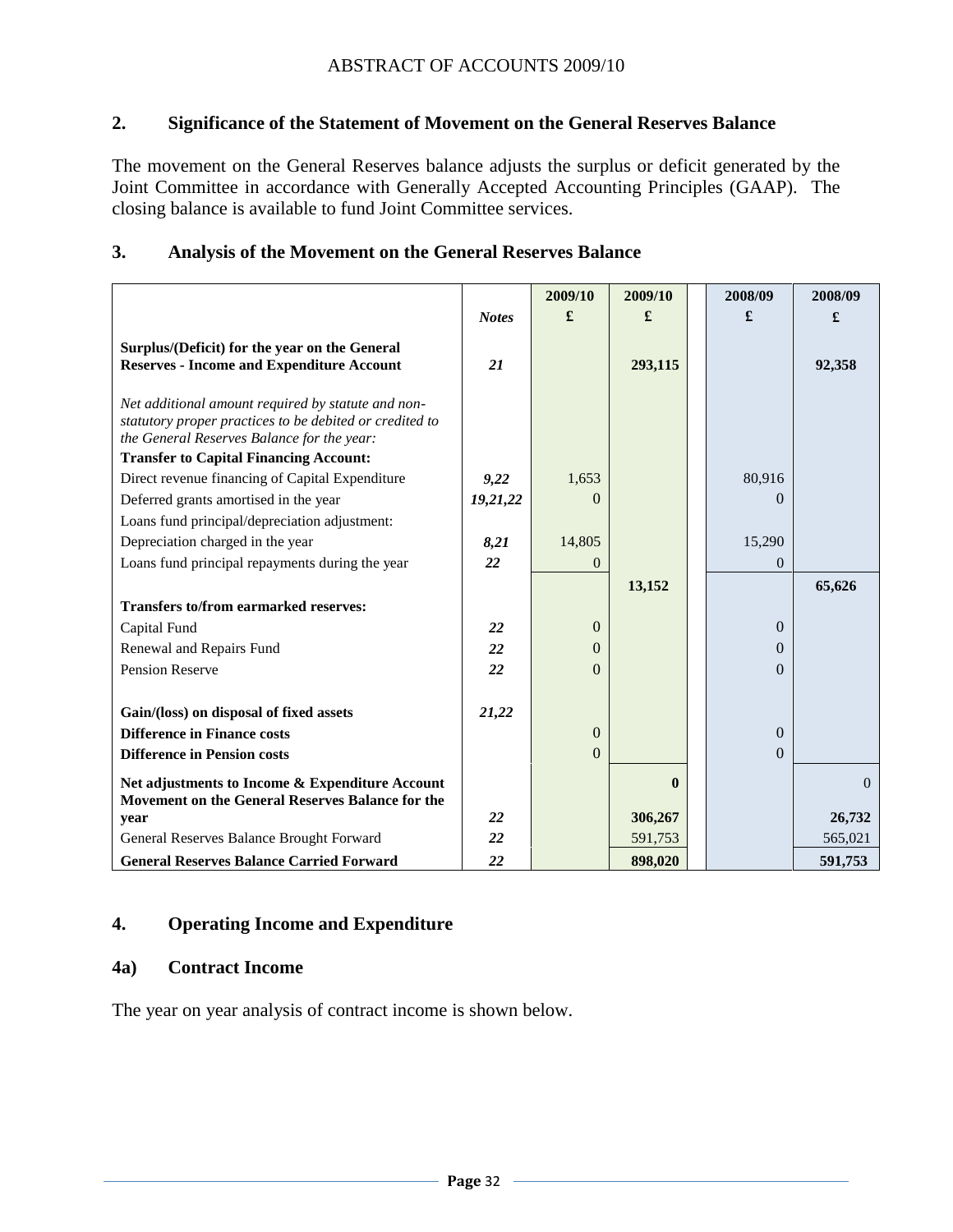| <b>ABSTRACT OF ACCOUNTS 2009/10</b> |  |  |  |
|-------------------------------------|--|--|--|
|-------------------------------------|--|--|--|

|                                 | 2009/10    | 2008/09    |
|---------------------------------|------------|------------|
| <b>Name</b>                     | £          | £          |
| Antrim Borough Council          | 1,672,160  | 1,242,316  |
| Ards Borough Council            | 2,560,634  | 2,375,254  |
| Ballymena Borough Council       | 1,901,949  | 1,472,248  |
| <b>Belfast City Council</b>     | 9,624,899  | 8,820,407  |
| Carrickfergus Borough Council   | 1,215,639  | 1,044,874  |
| Castlereagh Borough Council     | 1,474,844  | 1,274,530  |
| Down District Council           | 388,456    | 384,043    |
| Larne Borough Council           | 976,117    | 841,405    |
| Lisburn City Council            | 3,371,134  | 2,736,495  |
| Newtownabbey Borough<br>Council | 2,564,513  | 1,997,479  |
| North Down Borough Council      | 2,486,311  | 2,105,900  |
| <b>Total</b>                    | 28,236,656 | 24,294,951 |

# **4b) Contract Expenditure**

The year on year analysis of contract expenditure is shown below.

|                                  | 2009/10 | 2008/09 |
|----------------------------------|---------|---------|
| <b>Name</b>                      | £       | £       |
| Antrim Borough Council           | 82,962  | 76,261  |
| Ards Borough Council             | 136,806 | 122,967 |
| <b>Ballymena Borough Council</b> | 45,624  | 44,003  |
| <b>Belfast City Council</b>      | 363,386 | 346,195 |
| Carrickfergus Borough Council    | 29,388  | 28,451  |
| Castlereagh Borough Council      | 73,780  | 70,029  |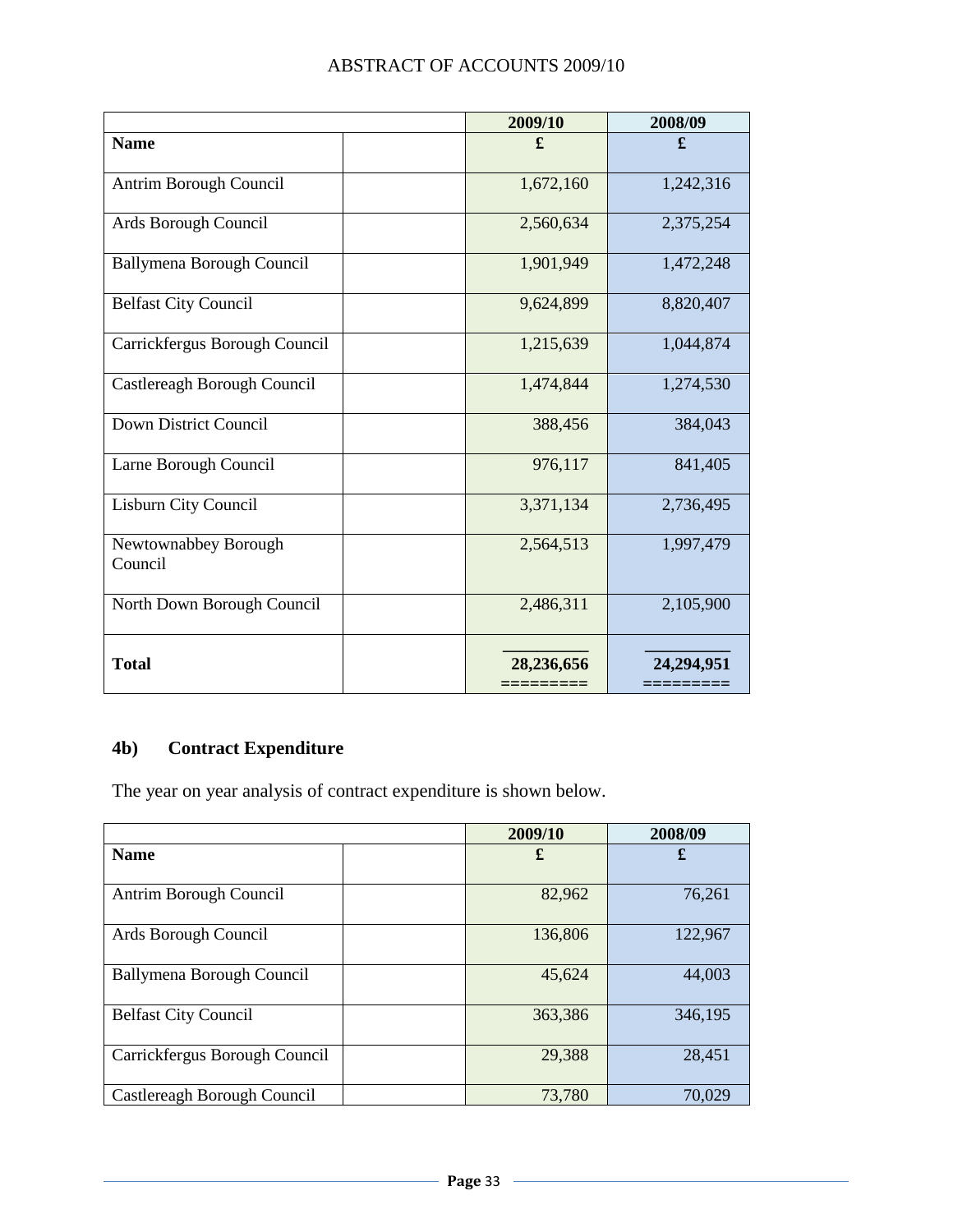| Down District Council           | 114,039   | 106,183   |
|---------------------------------|-----------|-----------|
| Larne Borough Council           | 56,143    | 52,523    |
| Lisburn City Council            | 190,992   | 175,473   |
| Newtownabbey Borough<br>Council | 60,012    | 58,192    |
| North Down Borough Council      | 142,807   | 132,385   |
| <b>Total</b>                    | 1,295,939 | 1,212,662 |

#### **4c) External Audit Fees**

|                            | 2009/10 | 2008/09 |
|----------------------------|---------|---------|
|                            |         |         |
| <b>External Audit Fees</b> | 16,000  | 13,897  |
| <b>Grant Fees</b>          |         |         |
| <b>Other Fees</b>          |         |         |
|                            |         |         |

There were no other fees payable in respect of any other services provided by the appointed auditor over and above those described above (2008/09 £NIL).

#### **4d) Leases**

There was no expenditure incurred during the year on finance lease rentals (2008/09 £NIL) and there were no outstanding finance lease rentals at 31 March 2010.

#### **5. Employee Costs**

#### **5a) Staff Costs**

|                                     | 2009/10 | 2008/09 |
|-------------------------------------|---------|---------|
|                                     |         | ഄ       |
| Salaries and wages                  | 328,712 | 352,088 |
| <b>Employers National Insurance</b> | 29,235  | 30,380  |
| Employers pension costs             | 52,594  | 52,921  |
| <b>TOTAL</b>                        | 410,541 | 435,389 |

In addition, agency costs during the year amounted to £670 (2008/09 £18,196 ).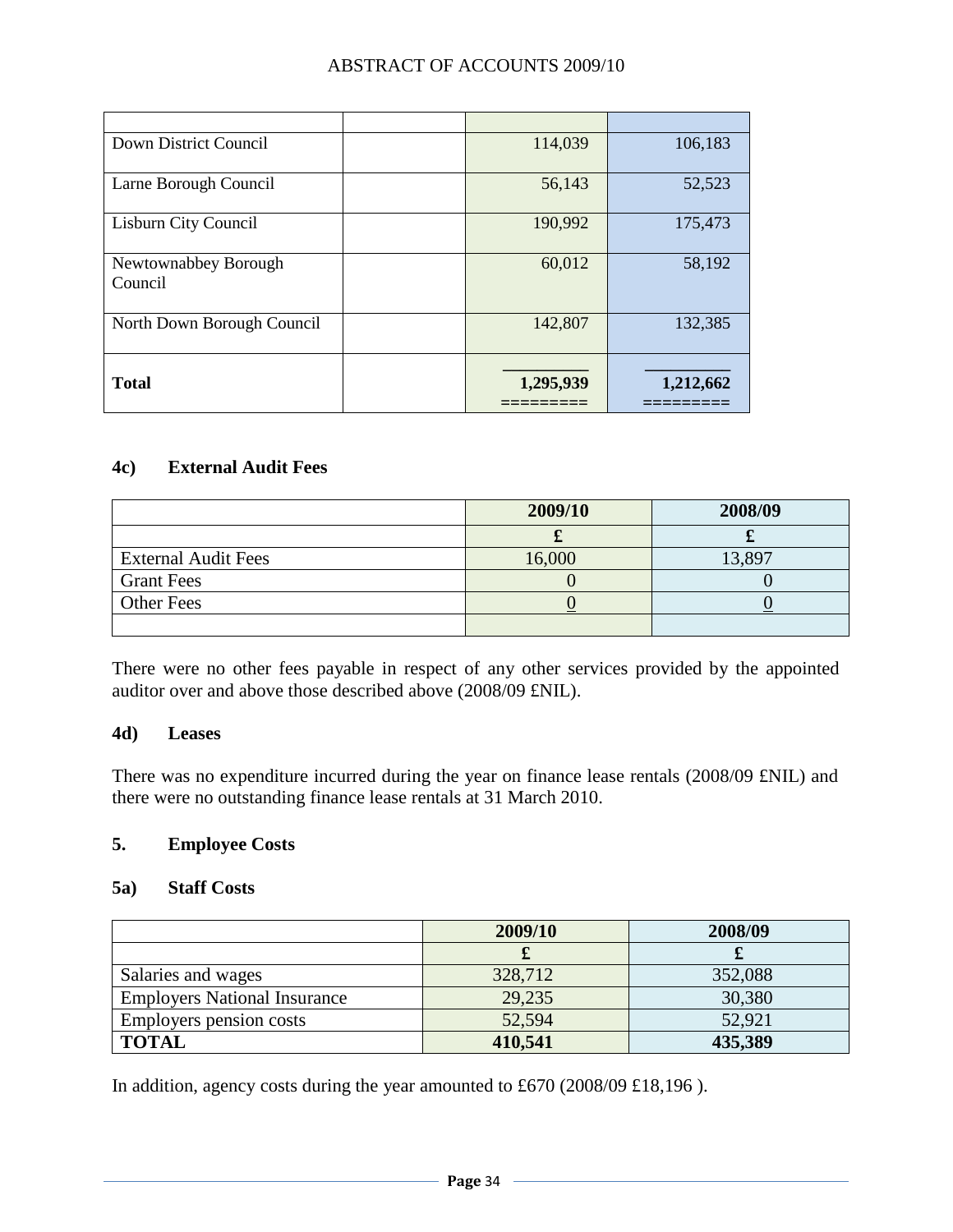**5b) Average Number of Employees -** where FTE represents fulltime equivalent employees

|                            | 2009/10               | 2008/09               |
|----------------------------|-----------------------|-----------------------|
|                            | <b>FTE</b>            | <b>FTE</b>            |
|                            | <b>Actual Numbers</b> | <b>Actual Numbers</b> |
| Full-time numbers employed |                       |                       |
| Part-time numbers employed |                       |                       |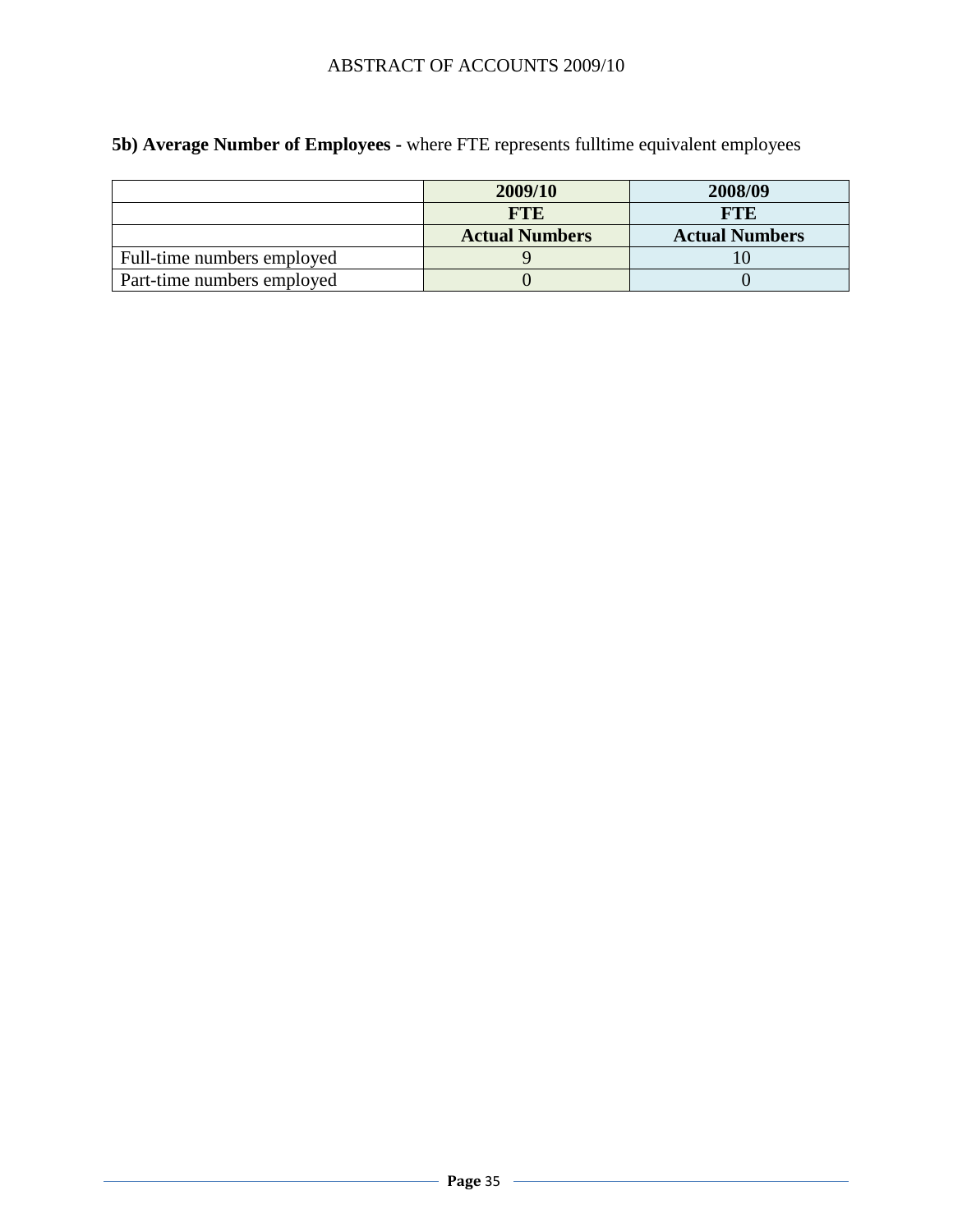#### **5c) Senior Employees' Remuneration**

|                    | 2009/10       | 2008/09       |
|--------------------|---------------|---------------|
|                    | <b>Number</b> | <b>Number</b> |
| £50,001 to £60,000 |               |               |
| £60,001 to £70,000 |               |               |
| £70,001 to £80,000 |               |               |
| £80,001 to £90,000 |               |               |

#### **6a) Interest Payable and Similar Charges**

|                                 | 2009/10 | 2008/09 |
|---------------------------------|---------|---------|
|                                 |         |         |
| Loan Interest                   |         |         |
| Bank Interest*                  | 377     | $-558$  |
| Other Interest (please specify) |         |         |

\*interest charges refunded in 2008/09

#### **6b) Interest and Investment Income**

|                             | 2009/10 | 2008/09 |
|-----------------------------|---------|---------|
|                             |         |         |
| Current account interest    |         | 9,338   |
| Short-term deposit interest | 14,310  | 93,361  |
| <b>TOTAL</b>                | 14,311  | 102,699 |

#### **7. Related Party Transactions**

Financial Reporting Standard 8 Related Party Disclosures (FRS 8) requires the Joint Committee to disclose all material related party transactions arising during the year. Related parties are bodies or individuals that have the potential to control or influence the Joint Committee or be controlled or influenced by the Joint Committee. Disclosing these types of transactions in financial statements permits readers to assess the extent to which the Joint Committee might have constrained its ability to operate independently or might have secured the ability to limit another party's ability to bargain freely with the Joint Committee. Transactions with related parties not disclosed elsewhere in these financial statements are set out below.

Councillors have direct control over the Joint Committee's financial and operating policies. In the 2009/10 financial year the Joint Committee did not commission any works and services from companies in which Councillors had an interest.

The Joint Committee did not pay grants to any organisations in which Councillors and Council officers had an interest.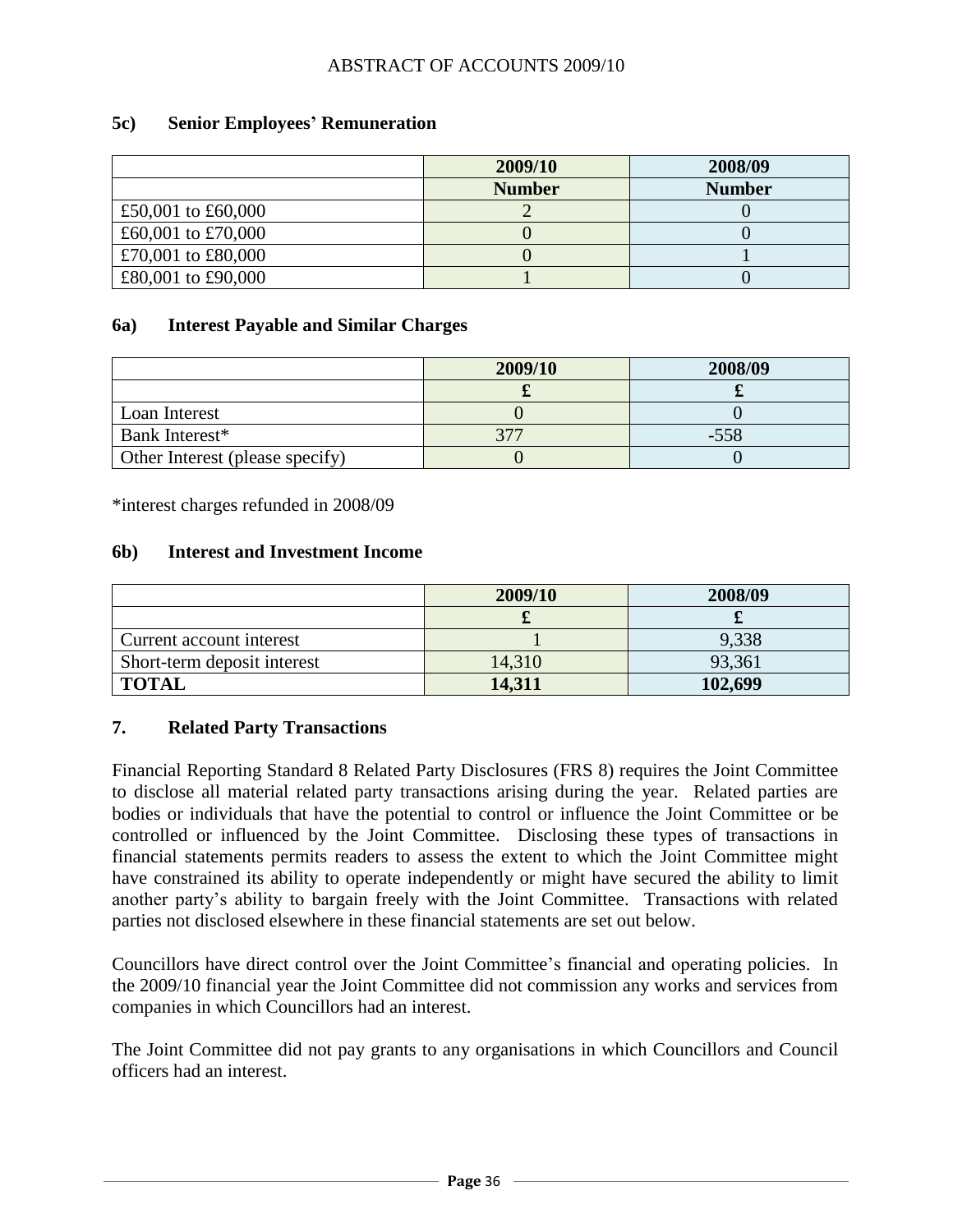The Joint Committee provides support to the eleven participant Councils, in relation to the procurement and management of waste related contracts and the services provided are recharged on the basis of Population, for Establishment Costs, and for Waste Related Services, on a per tonne or units bought basis. During 2009/10, the level of income and expenditure between arc21 and participant Councils was £28,926,664, compared to £24,964,452 in 2008/09. The amount owed by participant Councils to arc21 at 31 March 2010 was £2.1m and the amount owed by arc21 to participant Councils was £1.2m.

The year on year Establishment Costs charged, as shown in the Income and Expenditure Account on page 18, is shown below.

|                                 | 2009/10 | 2008/09 |
|---------------------------------|---------|---------|
| <b>Name</b>                     | £       | £       |
| Antrim Borough Council          | 38,639  | 36,908  |
| Ards Borough Council            | 56,638  | 54,609  |
| Ballymena Borough Council       | 45,619  | 44,003  |
| <b>Belfast City Council</b>     | 196,504 | 191,634 |
| Carrickfergus Borough Council   | 29,385  | 28,451  |
| Castlereagh Borough Council     | 48,189  | 47,013  |
| <b>Down District Council</b>    | 50,835  | 48,948  |
| Larne Borough Council           | 22,994  | 22,431  |
| Lisburn City Council            | 83,377  | 80,910  |
| Newtownabbey Borough<br>Council | 60,016  | 58,192  |
| North Down Borough Council      | 57,812  | 56,401  |
| <b>Total</b>                    | 690,008 | 669,500 |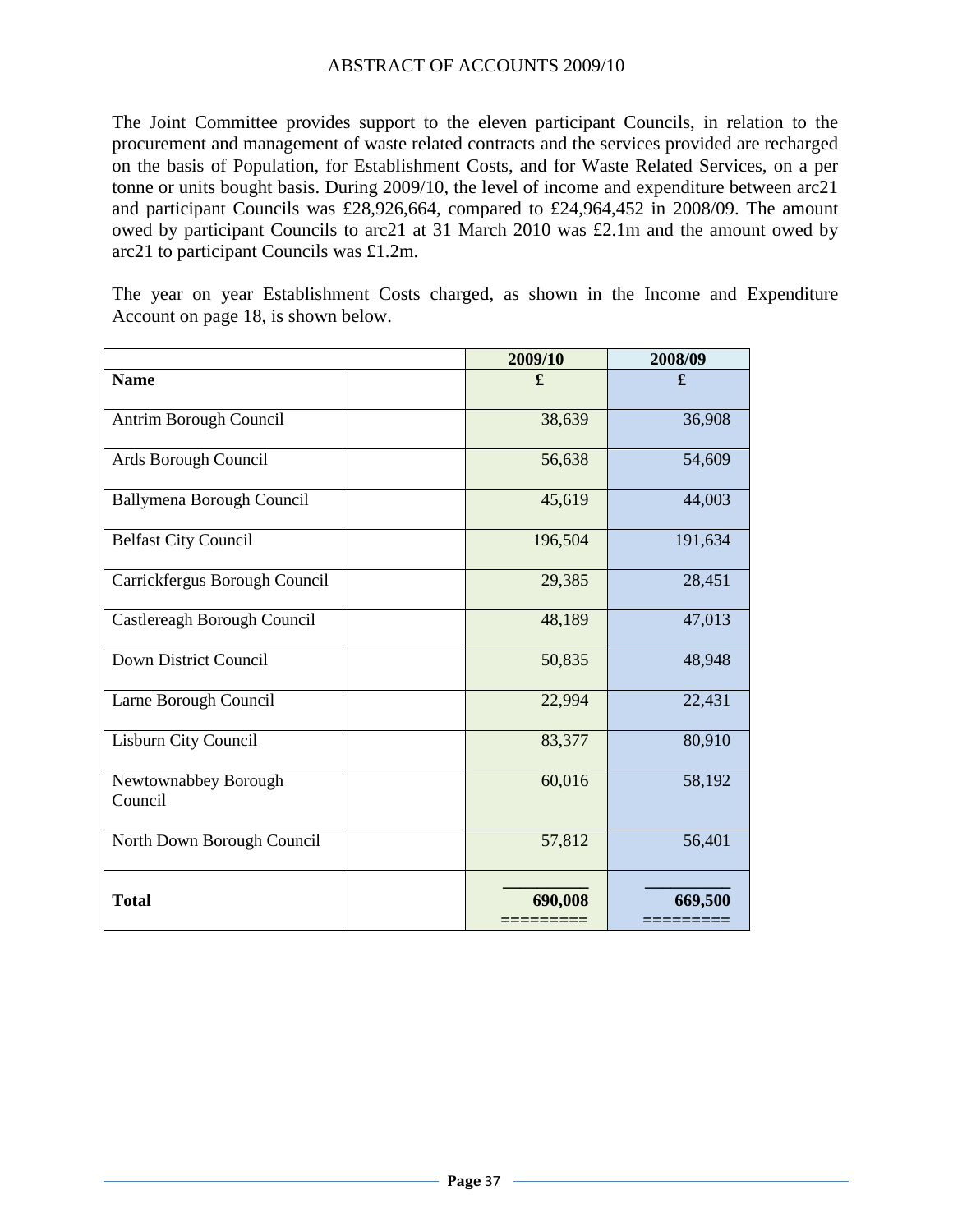# **8. Fixed Assets**

|                          | Land           | <b>Buildings</b> | Infrastructure     | Vehicles & | <b>Assets Under</b> | Non-           | <b>TOTAL</b> |
|--------------------------|----------------|------------------|--------------------|------------|---------------------|----------------|--------------|
|                          | £              | £                | <b>Assets</b><br>£ | Equipment  | Construction<br>£   | Operational    | £            |
| <b>Cost or Valuation</b> |                |                  |                    |            |                     |                |              |
| At 1 April 2009          | $\mathbf{0}$   | $\mathbf{0}$     | $\mathbf{0}$       | 89,916     | $\bf{0}$            | $\mathbf{0}$   | 89,916       |
| Revaluation              | 0              | $\Omega$         | $\Omega$           | $\Omega$   | $\Omega$            | 0              | o            |
| Additions (Note 9)       | $\Omega$       | $\Omega$         | $\Omega$           | 1,653      | $\Omega$            | $^{(1)}$       | 1,653        |
| Transfers                | $\Omega$       | $\Omega$         | 0                  | $\Omega$   | $\mathbf{0}$        | 0              |              |
| Disposals (Note 22)      | 0              | $\Omega$         | $\Omega$           | $-1,555$   | $\mathbf{0}$        | 0              | $-1,555$     |
| At 31 March 2010         | $\overline{0}$ | $\overline{0}$   | $\overline{0}$     | 90,014     | $\overline{0}$      | $\overline{0}$ | 90,014       |
|                          |                |                  |                    |            |                     |                |              |
| <b>Depreciation</b>      |                |                  |                    |            |                     |                |              |
| At 1 April 2009          | $\overline{0}$ | $\Omega$         | $\overline{0}$     | 17,190     | $\overline{0}$      | $\Omega$       | 17,190       |
| Revaluation              | $\Omega$       | $\Omega$         | $\Omega$           | $\Omega$   | $\Omega$            | 0              |              |
| Disposals (Note 22)      | $\Omega$       | $\Omega$         | 0                  | $-518$     | $\mathbf{0}$        | 0              |              |
| Provided for year        | 0              | $\Omega$         | $\Omega$           | 15,323     | $\mathbf{0}$        | 0              | 14,805       |
| At 31 March 2010         | $\Omega$       | $\overline{0}$   | $\Omega$           | 31,995     | $\overline{0}$      | $\Omega$       | 31,995       |
|                          |                |                  |                    |            |                     |                |              |
| <b>Net Book Value</b>    |                |                  |                    |            |                     |                |              |
| <b>At 31 March 2009</b>  | $\mathbf{0}$   | $\mathbf{0}$     | $\mathbf{0}$       | 72,726     | $\mathbf{0}$        | 0              | 72,726       |
| <b>At 31 March 2010</b>  | $\mathbf{0}$   | $\mathbf{0}$     | $\mathbf{0}$       | 58,019     | $\bf{0}$            | $\bf{0}$       | 58,019       |
|                          |                |                  |                    |            |                     |                |              |

# **9. Capital Expenditure**

|                                  | <b>Note</b> | 2009/10  | 2008/09  |
|----------------------------------|-------------|----------|----------|
| <b>Expenditure</b>               |             | £        | £        |
| Capital Expenditure              | 8           | 1,653    | 80,916   |
|                                  |             |          |          |
| <b>Financed By</b>               |             |          |          |
| Borrowings:                      |             |          |          |
| Loans                            | 2I[c]       | 0        | $\theta$ |
| <b>Finance leases</b>            | 2I[c]       |          | $\Omega$ |
| Grants receivable                | 19          |          | 0        |
| Capital receipts                 | 22          |          | $\theta$ |
| Revenue contributions to capital | 3,22        | 1,653    | 80,916   |
|                                  |             |          |          |
| (Surplus)/Deficit                |             |          |          |
| Balance at 1 April 2009          |             | $\Omega$ | $\Omega$ |
| <b>At 31 March 2010</b>          |             |          |          |

The financing of capital expenditure has been completed on an accruals basis.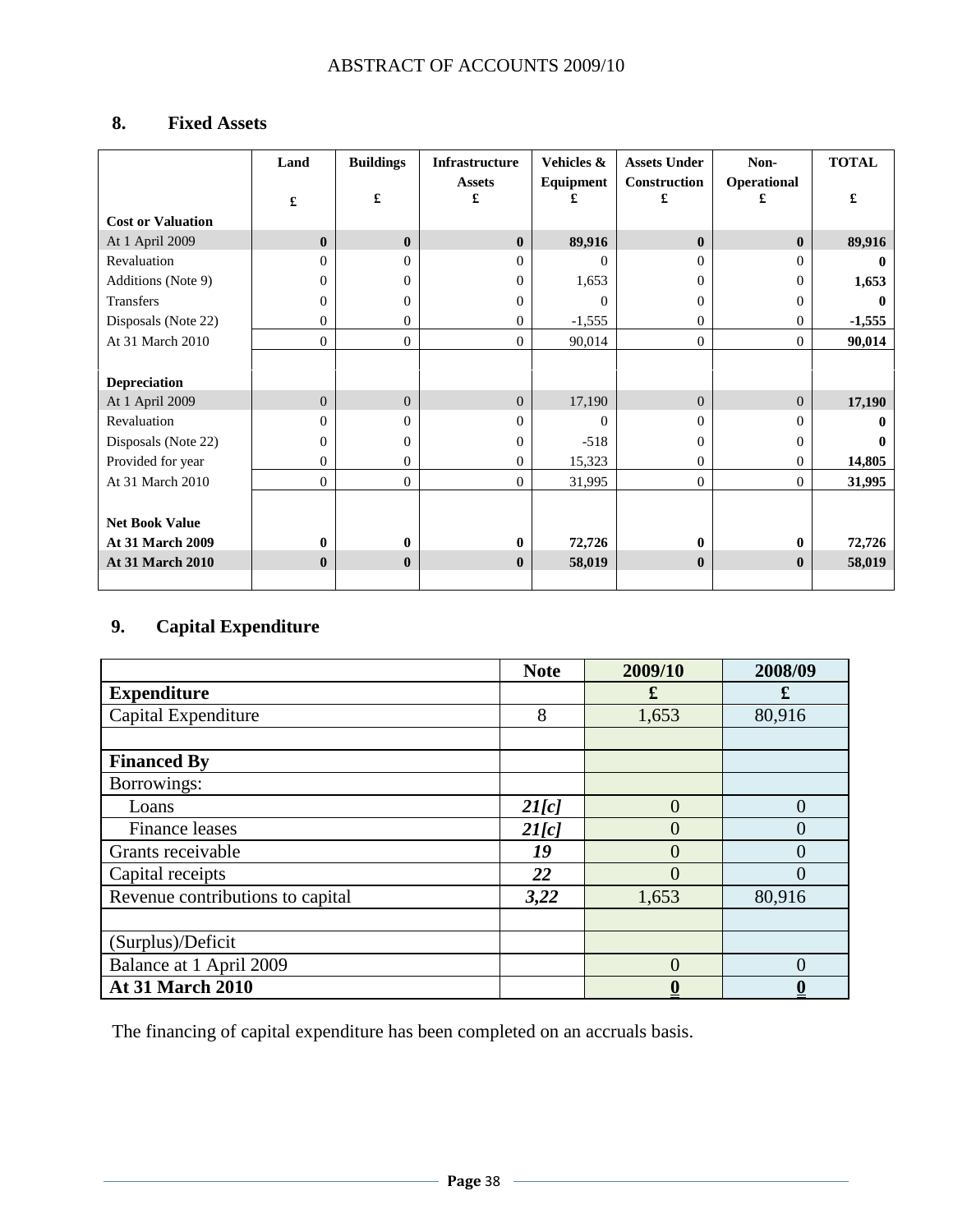#### **10. Future Capital Commitments**

In relation to the Residual Waste Treatment Project, arc21 expect to be in a position to acquire land and property for the construction of facilities to provide the necessary waste treatment services. Such acquisitions will be subject to independent valuations undertaken by the Land and Property Services Agency of the Department of Finance and Personnel and will be accounted for in the relevant financial year.

#### **11. Stock**

There are no stock items other than immaterial items of stationery and computer consumables which are charged to the Income and Expenditure Account.

|                                              | 2009/10        | 2008/09        |
|----------------------------------------------|----------------|----------------|
|                                              | £              | £              |
| a) Long Term Debtors: amounts falling due    |                |                |
| in more than one year                        |                |                |
| Employee car loans                           | $\overline{0}$ | $\overline{0}$ |
|                                              |                |                |
| b) Debtors: amounts falling due in less than |                |                |
| One year                                     |                |                |
| <b>Government Departments</b>                | 652,544        | 513,552        |
| Other Councils (Note 7)                      | 1,426,433      | 2,358,558      |
| Value Added Tax                              | 230,854        | 220,313        |
| Payments in advance                          | 184,525        | 5,230          |
| Other                                        | 411,517        | 104,652        |
|                                              |                |                |
| less: provision for doubtful debts           | 253,398        | 250,762        |
|                                              |                |                |
|                                              |                |                |
| <b>Total debtors</b>                         | 2,652,475      | 2,951,543      |

#### **12. Debtors**

#### **13. Short-Term Investments**

|                                      | 2009/10   | 2008/09   |
|--------------------------------------|-----------|-----------|
|                                      |           |           |
| Bank deposits – general              | 2,848,039 | 2,709,329 |
| Bank deposits - repairs and renewals |           |           |
| Bank deposits - capital fund         |           |           |
| Money market deposits                |           |           |
| Current account deposits             | 2,627     | 4,460     |
| <b>Total Short-Term Investments</b>  | 2,850,666 | 2,713,789 |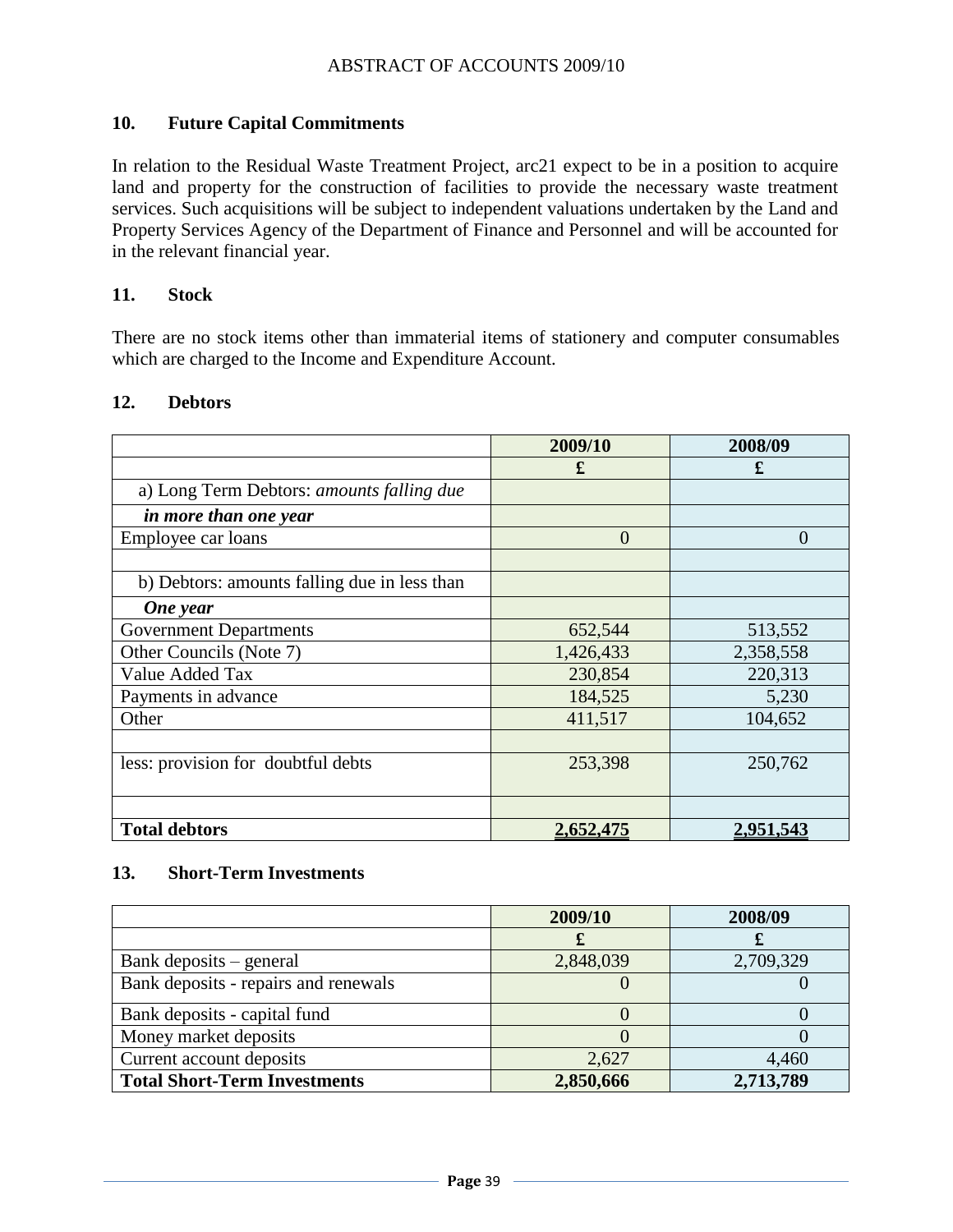#### **14. Creditors**

|                                           | 2009/10   | 2008/09   |
|-------------------------------------------|-----------|-----------|
|                                           | £         | £         |
| Amounts falling due in less than one year |           |           |
|                                           |           |           |
| <b>Government Departments</b>             | $\Omega$  |           |
| Other Councils (Note 7)                   | 1,154,769 | 1,114,214 |
| Receipts in advance                       |           |           |
| <b>Trade Creditors</b>                    | 2,933,805 | 3,459,858 |
| Other                                     | 516,547   | 499,507   |
|                                           |           |           |
| Borrowing re-payable within one year      | $\Omega$  |           |
|                                           |           |           |
| <b>Total creditors</b>                    | 4,605,121 | 5,073,579 |

#### **15. Borrowing Re-Payable within a Period in Excess of One Year**

arc21 have not yet entered into any borrowing arrangements.

#### **16. Deferred Liabilities**

This account represents the principal outstanding for assets acquired under finance leases, and, to date, arc21 have not entered into any such arrangements.

#### **17. Financial Instruments**

The Joint Committee has no material exposure to any of the risk types identified below in its dealings with Financial Instruments.

#### **Credit Risk**

Credit risk arises from deposits with banks and financial institutions, as well as credit exposures to the Joint Committee's customers. Customers are assessed, taking into account their financial position, past experience and other factors, with individual credit limits being set in accordance with internal ratings in accordance with parameters set by the Joint Committee. The provision for bad and doubtful debts reflects the Joint Committee's assessment of the risk of non-payment by trade debtors and, as such, there is no further additional estimated exposure to default and inability to collect.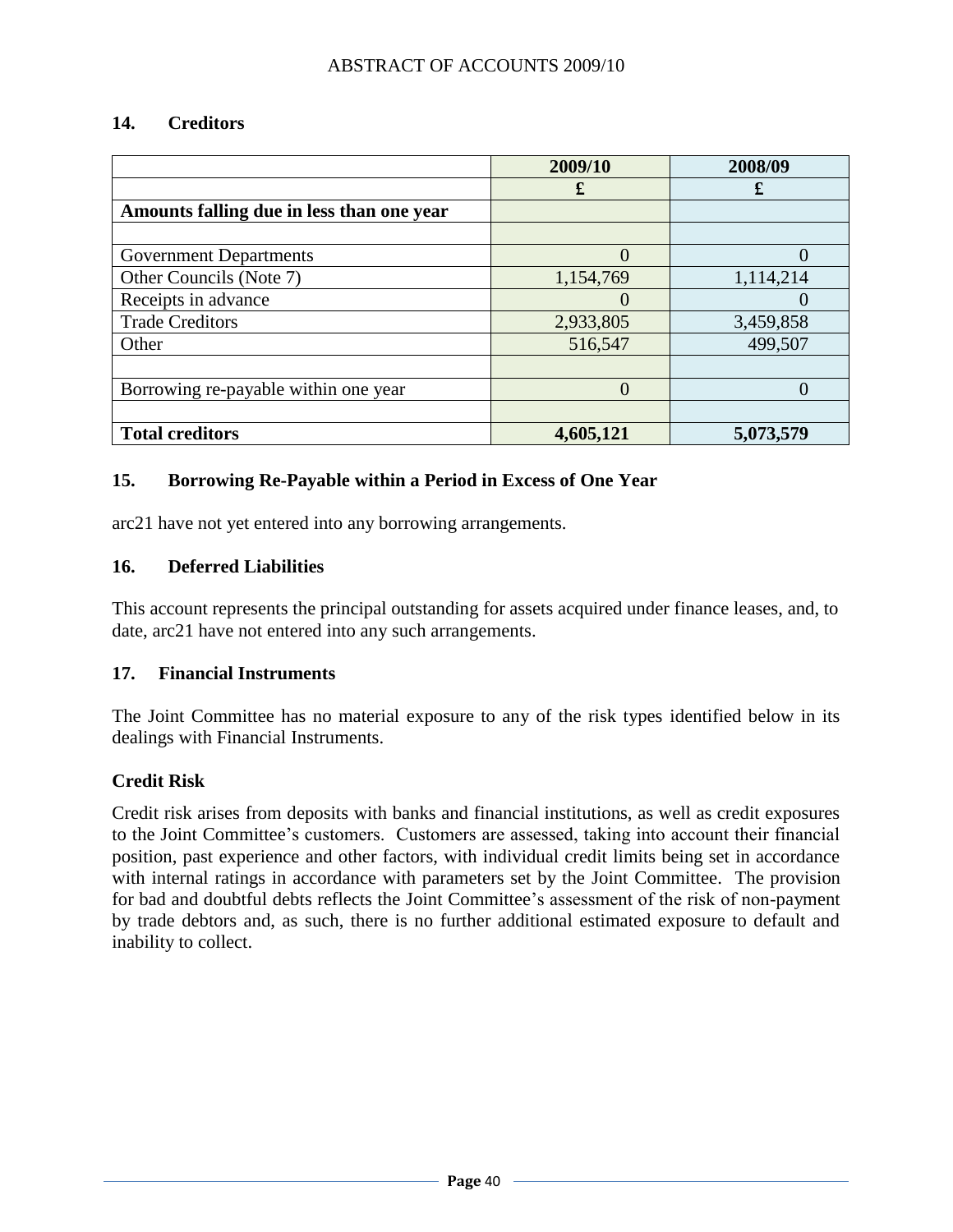| Less than three months | 2,629,515       |
|------------------------|-----------------|
| Three to six months    | 22,959          |
| Six months to one year | <b>Nil</b>      |
| More than one year     | N <sub>il</sub> |

Trade debtors, inclusive of VAT, can be analysed by age as follows:

There is no historical experience of default in relation to deposits with banks and other financial institutions and therefore there is no estimated exposure to risk of default.

#### **Liquidity Risk**

As the Joint Committee has ready access to borrowings from the Department of Finance and Personnel Consolidated Fund, there is no significant risk that it will be unable to raise finance to meet its commitments under Financial Instruments. To date, arc21 have not required the use of borrowing facilities.

#### **Market Risk**

#### Interest rate risk

The Joint Committee is exposed to risk in terms of its exposure to interest rate movements on its borrowings and investments. Further comment on this issue has been made in the Explanatory Foreword

#### Foreign exchange risk

The Joint Committee has no financial assets or liabilities denominated in foreign currencies and thus have no material exposure to loss arising from movements in exchange rates.

#### **18. Provisions**

arc21 has no provisions.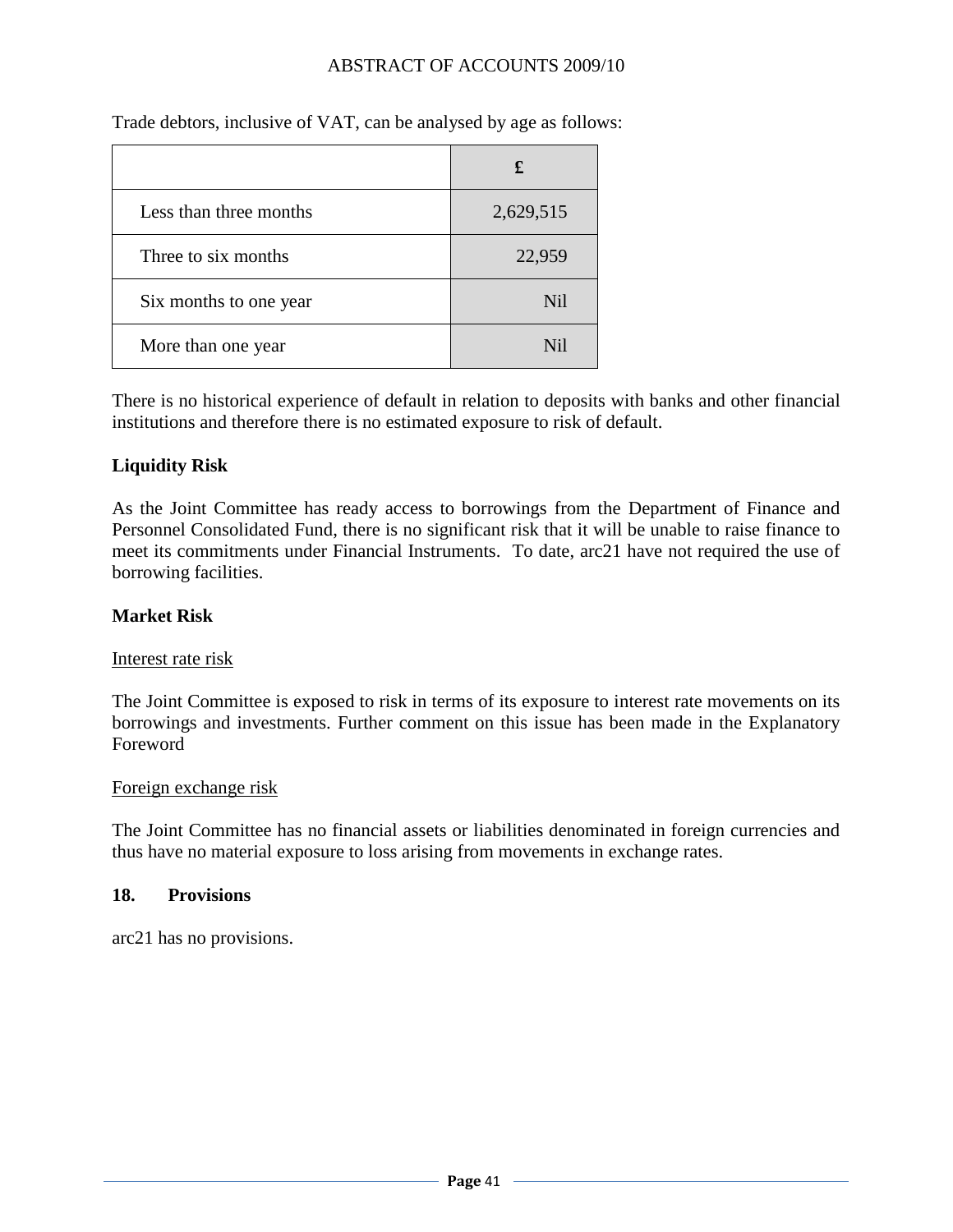### **19. Deferred Grants**

All capital grants received for the purchase of fixed assets are taken to the Government Grants Deferred Account, and this amount is written off to the General Reserves - Income and Expenditure Account over the useful life of the asset. There were no transactions in relation to Deferred Grants during the year.

#### **20. Contingencies**

arc21 is not aware of any possible obligation which may require payment or a transfer of economic benefits under the provisions set out in FRS12.

#### **21. Reconciliation of Surplus to Net Cash Inflow from Operating Activities**

|                                                                                                                               |                         | 2009/10            | 2009/10                           | 2008/09 | 2008/09                             |
|-------------------------------------------------------------------------------------------------------------------------------|-------------------------|--------------------|-----------------------------------|---------|-------------------------------------|
|                                                                                                                               | <b>Note</b>             | £                  | £                                 | £       | £                                   |
| Surplus/Deficit for year                                                                                                      | $\overline{\mathbf{3}}$ |                    | 293,115                           |         | 92,358                              |
| Non-cash transactions<br>Depreciation<br>Deferred Grants amortised in year                                                    | 3,8<br>3,19,22          | 14,805<br>$\theta$ |                                   | 15,290  |                                     |
| Adjustment for items reported<br>separately on Cashflow                                                                       |                         |                    | 14,805                            |         | 15,290                              |
| Interest and Investment Income                                                                                                | <b>6b</b> )             |                    | $-14,311$                         |         | $-102,699$                          |
| Interest payable and similar charges<br>including gains or losses on the<br>repurchase or early resettlement of<br>borrowings | <b>6a</b> )             |                    | 377                               |         | $-558$                              |
| Gain or loss on disposal of fixed<br>assets                                                                                   | 3,22                    |                    | $\overline{0}$                    |         | $\overline{0}$                      |
| Items on an accruals basis<br>Increase in stock<br>Decrease in debtors<br>Decrease in creditors                               |                         |                    | $\Omega$<br>299,068<br>$-468,458$ |         | $\Omega$<br>1,082,693<br>$-634,808$ |
| <b>Net Cash Inflow from Operating</b><br><b>Activities</b>                                                                    |                         |                    | 124,596                           |         | 452,275                             |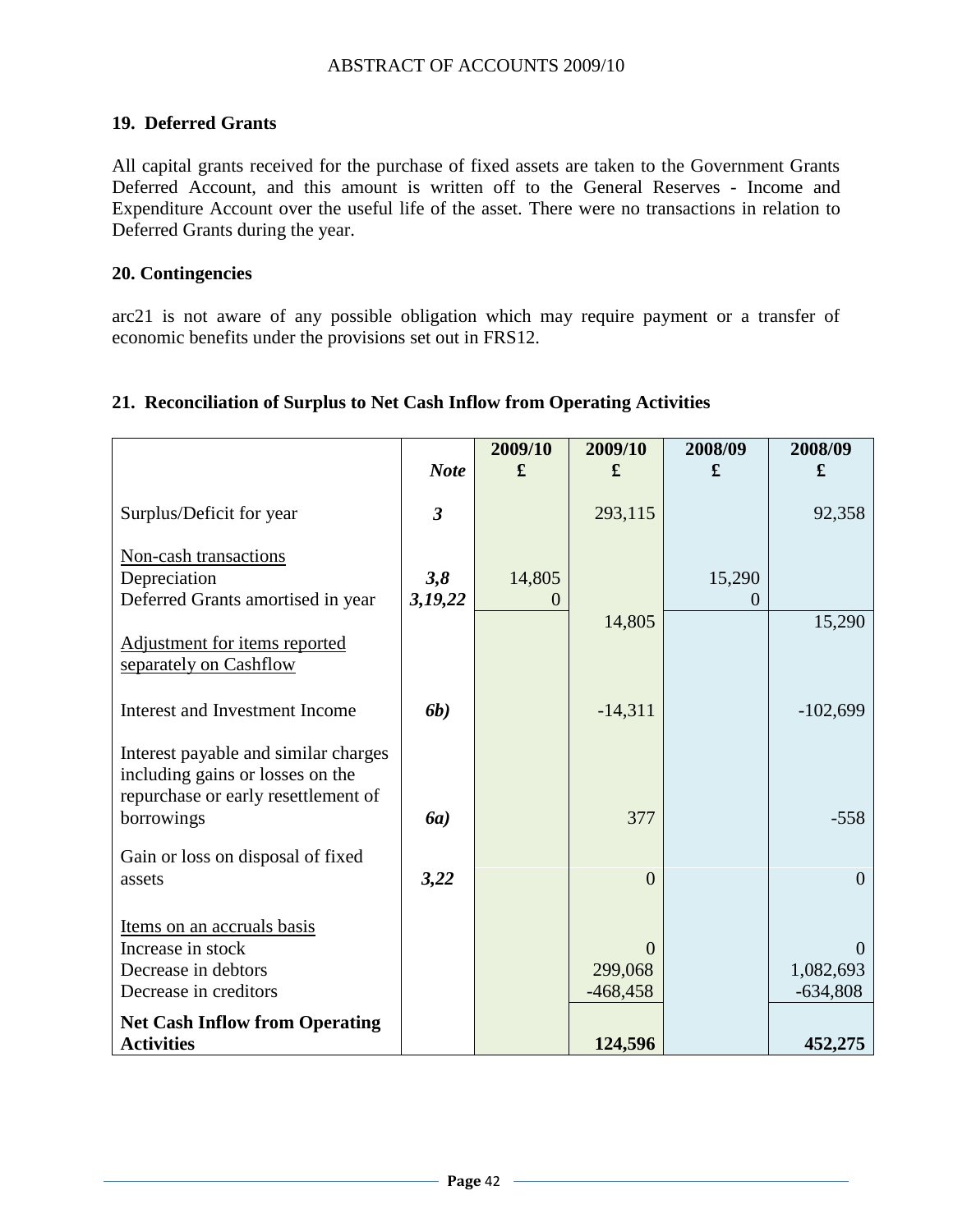|                              |             | 2009/10   | 2008/09   | <b>Change</b> | 2007/08   |
|------------------------------|-------------|-----------|-----------|---------------|-----------|
|                              | <b>Note</b> |           |           |               |           |
|                              |             |           |           |               |           |
| <b>Temporary Investments</b> |             |           |           |               |           |
| Cash                         |             | 2,850,666 | 2,713,789 | 136,877       | 2,239,173 |
| Total                        |             | 2,850,666 | 2,713,789 | 136,877       | 2,239,173 |

#### **22a) Analysis of Changes in Cash and Cash Equivalents During the Year**

The Joint Committee classes liquid resources as short-term deposits, which do not have a fixedterm investment date. Only current asset investments are included.

The level of cash balances held are directly related to the level of contracting activity and participant Councils are invoiced in advance to ensure that sufficient cash is available to meet the contractual requirements of arc21, which run at around £2.5m per month. The level of cash held at the year end is deemed to be prudent to meet the short term obligations of the organisation and represents around 9% of turnover.

#### **22b) Analysis of Net Debt**

|                            |           |             |                 | Loans    |              |          |                 |
|----------------------------|-----------|-------------|-----------------|----------|--------------|----------|-----------------|
|                            |           |             |                 | due      | Loans due    |          |                 |
|                            |           |             | <b>Cash at</b>  | within   | after more   |          |                 |
|                            |           | Temporary   | <b>Bank and</b> | one      | than one     | Finance  |                 |
|                            | Cash      | Investments | in hand         | year     | year         | Leases   | <b>Net Debt</b> |
|                            | £         | $\pounds$   | £               | £        | $\mathbf f$  | £        | £               |
|                            |           |             |                 |          |              |          |                 |
| Balance at 1 April         |           |             |                 |          |              |          |                 |
| 2009                       | 2,713,789 |             | 2,713,789       |          |              |          | 2,713,789       |
| Change in Year             |           |             |                 |          |              |          |                 |
|                            | 136,877   |             | 136,877         |          |              |          | 136,877         |
| Other non cash             |           |             |                 |          |              |          |                 |
| changes - new finance      |           |             |                 |          |              |          |                 |
| leases                     | $\theta$  |             | $\bf{0}$        |          |              |          | $\mathbf 0$     |
| <b>Balance at 31 March</b> |           |             |                 |          |              |          |                 |
| 2010                       | 2,850,666 |             | 2,850,666       | $\bf{0}$ | $\mathbf{0}$ | $\bf{0}$ | 2,850,666       |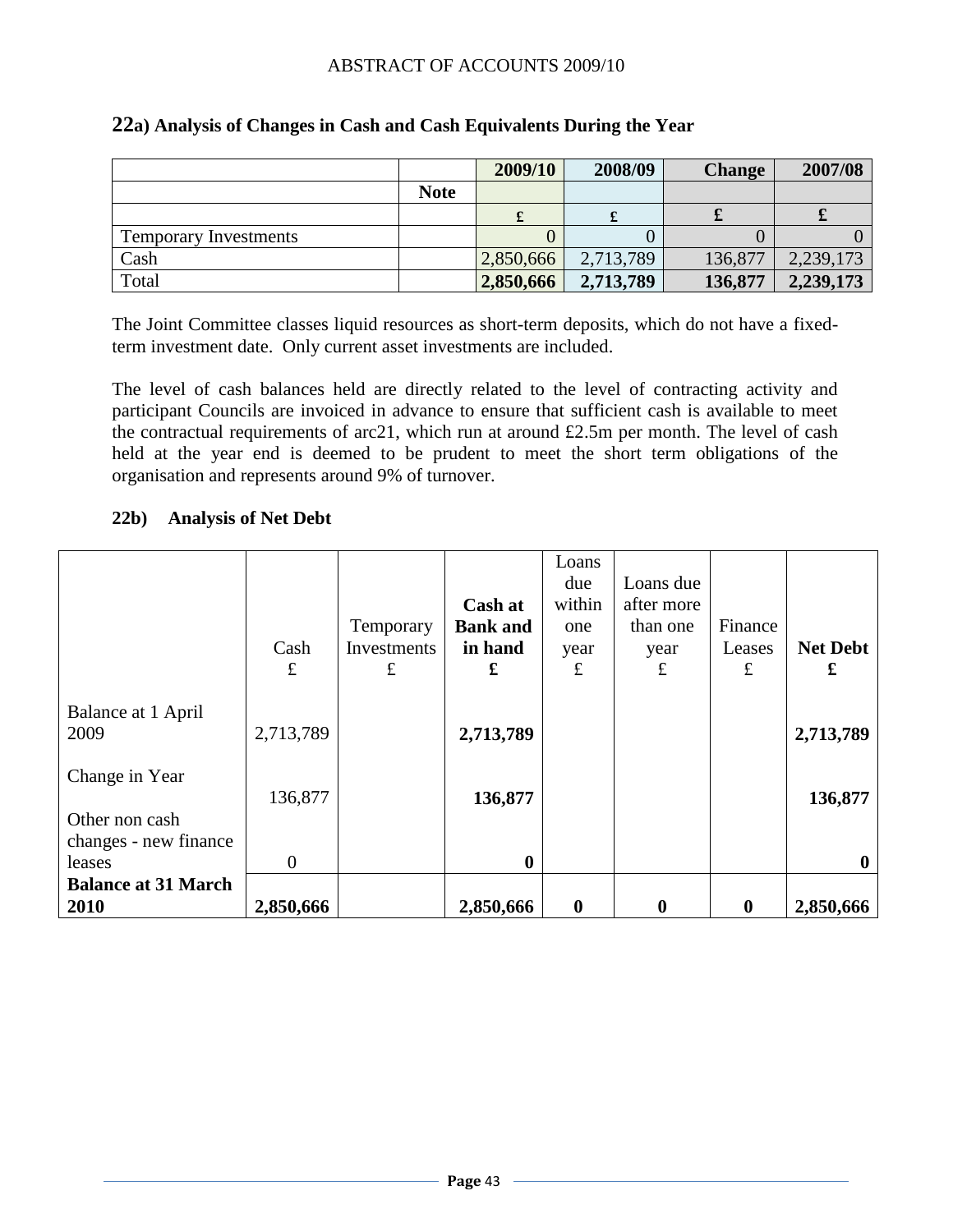|                                     | <b>Note</b> | 2009/10        | 2008/09   |
|-------------------------------------|-------------|----------------|-----------|
|                                     |             | £              | £         |
| Increase / Decrease in cash in year |             | 136,877        | 474,616   |
|                                     |             |                |           |
| Cash inflow from new loans raised   | 9           | $\overline{0}$ |           |
|                                     |             |                |           |
| Cash outflow from:                  |             |                |           |
| Loans repaid                        |             | $\overline{0}$ |           |
| Finance lease repayments            |             | 0              |           |
| Change in net debt resulting from   |             |                |           |
| cash flows                          |             | 136,877        | 474,616   |
|                                     |             |                |           |
| New finance leases                  | 9           | $\overline{0}$ |           |
|                                     |             |                |           |
| Net debt b/fwd                      |             | 2,713,789      | 2,239,173 |
|                                     |             |                |           |
| Net debt c/fwd                      |             | 2,850,666      | 2,713,789 |

# **22c) Reconciliation of Changes in Cash to Movements in Net Debt**

## **22d) Analysis of Government Grants shown in the Cash Flow Statement**

|                                  | 2009/10   | 2008/09 |
|----------------------------------|-----------|---------|
|                                  | £         | £       |
| <b>Capital Grants</b>            |           |         |
| <b>Central Government Grants</b> | 671,633   | 462,242 |
| (i) Sub-total                    |           |         |
|                                  |           |         |
| <b>Revenue Grants</b>            |           |         |
| <b>Waste Management</b>          | 402,901   | 358,148 |
| (ii) Sub-total                   |           |         |
|                                  |           |         |
| <b>Total Grants</b>              | 1,074,534 | 820,390 |

Government grants are included within in the 'Net Cash Inflow from Operating Activities' figure in the Cash Flow Statement.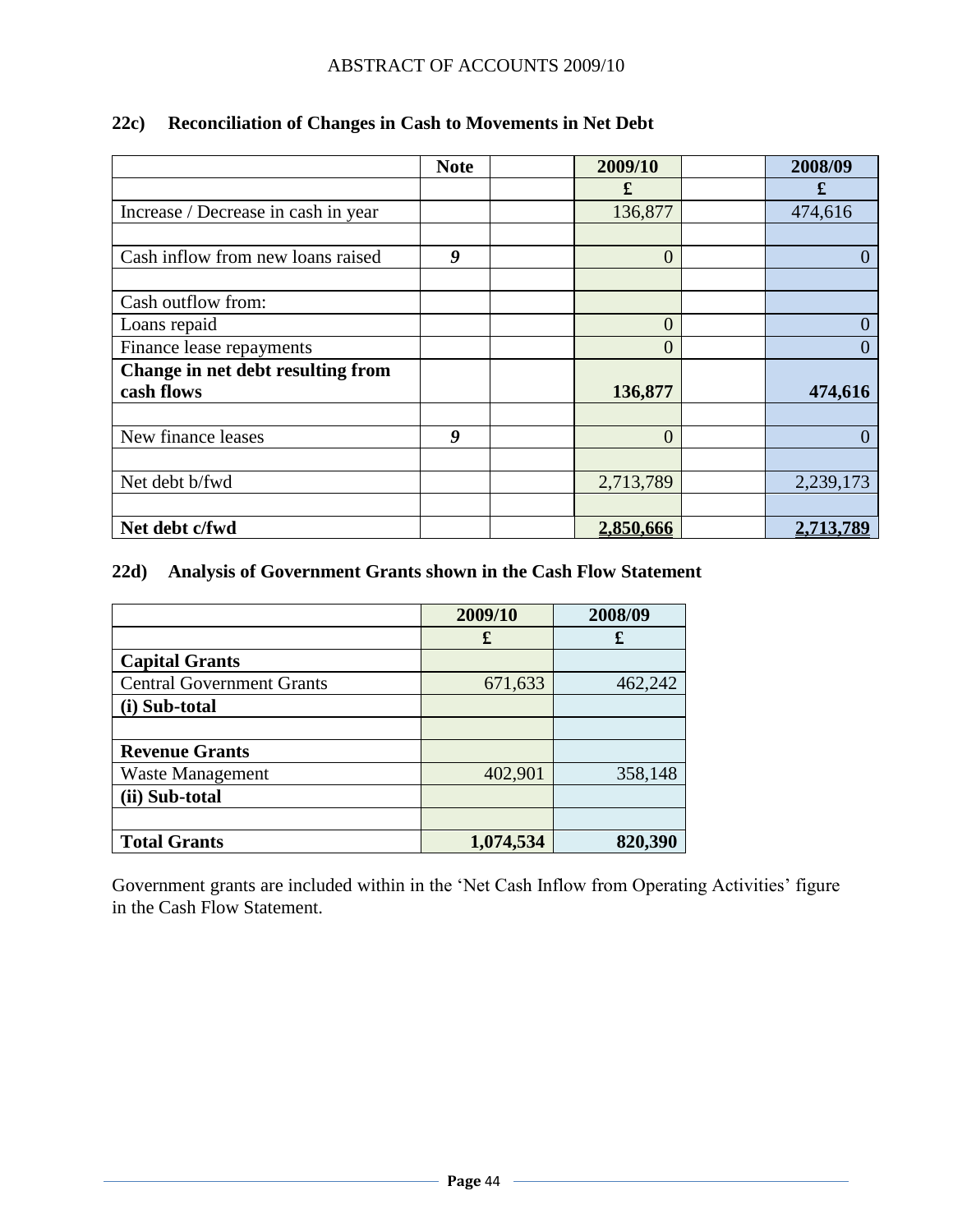#### **23. Movement on Reserves**

 $\mathbf{I}$ 

 $\overline{1}$ 

|                                                                       |             | Capital<br>Adjustment<br><b>Account</b> | Financial<br><b>Instrument</b><br>Adjustment<br><b>Account</b> | <b>Revaluation</b><br><b>Reserve</b> | Available-for-<br>sale Financial<br><b>Instruments</b><br><b>Reserve</b> | <b>Pensions</b><br><b>Reserve</b> | Capital<br><b>Receipts</b><br><b>Reserve</b> | Capital<br>Fund  | Renewal<br>and<br><b>Repairs</b><br>Fund | Other<br><b>Balances</b><br>and<br><b>Reserves</b> | <b>General</b><br><b>Reserves</b> | <b>TOTAL</b>         |
|-----------------------------------------------------------------------|-------------|-----------------------------------------|----------------------------------------------------------------|--------------------------------------|--------------------------------------------------------------------------|-----------------------------------|----------------------------------------------|------------------|------------------------------------------|----------------------------------------------------|-----------------------------------|----------------------|
|                                                                       |             | $\pmb{\mathfrak{L}}$                    | $\pmb{\mathfrak{L}}$                                           | $\pmb{\mathfrak{L}}$                 | $\mathbf f$                                                              | £                                 | $\pmb{\mathfrak{L}}$                         | $\mathbf f$      | $\pmb{\mathfrak{L}}$                     | $\pmb{\mathfrak{L}}$                               | $\pmb{\mathfrak{L}}$              | $\pmb{\mathfrak{L}}$ |
|                                                                       | <b>Note</b> | 22a)                                    | 22b)                                                           | 22c)                                 | 22d)                                                                     | 18, 22e)                          | 22f                                          | 22g)             | 22h)                                     |                                                    | $\boldsymbol{\beta}$              |                      |
| <b>At 1 April 2009</b>                                                |             | 72,726                                  | $\boldsymbol{0}$                                               | $\boldsymbol{0}$                     | $\boldsymbol{0}$                                                         | $\boldsymbol{0}$                  | $\mathbf{0}$                                 | $\mathbf{0}$     | $\boldsymbol{0}$                         | $\mathbf{0}$                                       | 591,753                           | 664,479              |
| <b>Movements on reserves</b><br>during the year:                      |             |                                         |                                                                |                                      |                                                                          |                                   |                                              |                  |                                          |                                                    |                                   |                      |
| <b>Capital Grants Released</b>                                        | 3,19,20     | $\boldsymbol{0}$                        | $\boldsymbol{0}$                                               | $\boldsymbol{0}$                     | $\mathbf{0}$                                                             | $\boldsymbol{0}$                  | $\boldsymbol{0}$                             | $\boldsymbol{0}$ | $\boldsymbol{0}$                         | $\mathbf{0}$                                       | $\overline{0}$                    | 0                    |
| Direct Revenue Financing                                              | 3,9         | 1,653                                   | $\boldsymbol{0}$                                               | $\boldsymbol{0}$                     | $\boldsymbol{0}$                                                         | $\boldsymbol{0}$                  | $\boldsymbol{0}$                             | $\boldsymbol{0}$ | $\boldsymbol{0}$                         | $\boldsymbol{0}$                                   | $\overline{0}$                    | 1,653                |
| Loans fund<br>principal/depreciation<br>adjustment                    | 3           | $-14,805$                               | $\boldsymbol{0}$                                               | $\boldsymbol{0}$                     | $\boldsymbol{0}$                                                         | $\boldsymbol{0}$                  | $\boldsymbol{0}$                             | $\boldsymbol{0}$ | $\boldsymbol{0}$                         | $\boldsymbol{0}$                                   | $\mathbf{0}$                      | $-14,805$            |
| Receipts                                                              |             | $\mathbf{0}$                            | $\boldsymbol{0}$                                               | $\boldsymbol{0}$                     | $\mathbf{0}$                                                             | $\boldsymbol{0}$                  | $\boldsymbol{0}$                             | $\mathbf{0}$     | $\mathbf{0}$                             | $\overline{0}$                                     | 306,267                           | 306,267              |
| Interest received                                                     |             | $\boldsymbol{0}$                        | $\boldsymbol{0}$                                               | $\boldsymbol{0}$                     | $\boldsymbol{0}$                                                         | $\boldsymbol{0}$                  | $\boldsymbol{0}$                             | $\boldsymbol{0}$ | $\boldsymbol{0}$                         | $\boldsymbol{0}$                                   | $\boldsymbol{0}$                  | $\bf{0}$             |
| Receipts Applied                                                      | 3           | $\boldsymbol{0}$                        | $\boldsymbol{0}$                                               | $\boldsymbol{0}$                     | $\mathbf{0}$                                                             | $\boldsymbol{0}$                  | $\boldsymbol{0}$                             | $\boldsymbol{0}$ | $\boldsymbol{0}$                         | $\boldsymbol{0}$                                   | $\overline{0}$                    | $\bf{0}$             |
| Payments to NILGOSC                                                   | 3,18        | $\mathbf{0}$                            | $\boldsymbol{0}$                                               | $\boldsymbol{0}$                     | $\boldsymbol{0}$                                                         | $\boldsymbol{0}$                  | $\boldsymbol{0}$                             | $\mathbf{0}$     | $\boldsymbol{0}$                         | $\boldsymbol{0}$                                   | $\overline{0}$                    | $\bf{0}$             |
| Disposal of Fixed<br>Assets/Capital Sales<br>Capital Receipts used to | 3,8,20      | $-1,555$                                | $\boldsymbol{0}$                                               | $\boldsymbol{0}$                     | $\mathbf{0}$                                                             | $\boldsymbol{0}$                  | $\boldsymbol{0}$                             | $\boldsymbol{0}$ | $\boldsymbol{0}$                         | $\boldsymbol{0}$                                   | $\mathbf{0}$                      | $-1,555$             |
| finance capital<br>expenditure                                        | 9           | $\boldsymbol{0}$                        | $\boldsymbol{0}$                                               | $\boldsymbol{0}$                     | $\overline{0}$                                                           | $\boldsymbol{0}$                  | $\boldsymbol{0}$                             | $\mathbf{0}$     | $\boldsymbol{0}$                         | $\mathbf{0}$                                       | $\overline{0}$                    | $\bf{0}$<br>$\bf{0}$ |
| Revaluation                                                           | 8,18        | $\overline{0}$                          | $\boldsymbol{0}$                                               | $\mathbf{0}$                         | $\overline{0}$                                                           | $\boldsymbol{0}$                  | $\mathbf{0}$                                 | $\boldsymbol{0}$ | $\mathbf{0}$                             | $\boldsymbol{0}$                                   | $\overline{0}$                    | $\bf{0}$             |
| <b>Total movements on</b><br>reserves during the year:                |             |                                         |                                                                |                                      |                                                                          |                                   |                                              |                  |                                          |                                                    |                                   |                      |
| (Change in Net Worth)                                                 |             | $-14,707$                               | $\boldsymbol{0}$                                               | $\mathbf{0}$                         | $\mathbf{0}$                                                             | $\mathbf{0}$                      | $\boldsymbol{0}$                             | $\boldsymbol{0}$ | $\boldsymbol{0}$                         | $\boldsymbol{0}$                                   | 306,267                           | 291,560              |
| At 31 March 2010                                                      |             | 58,019                                  | $\pmb{0}$                                                      | $\bf{0}$                             | $\bf{0}$                                                                 | $\bf{0}$                          | $\bf{0}$                                     | $\bf{0}$         | 0.00                                     | $\bf{0}$                                           | 898,020                           | 956,039              |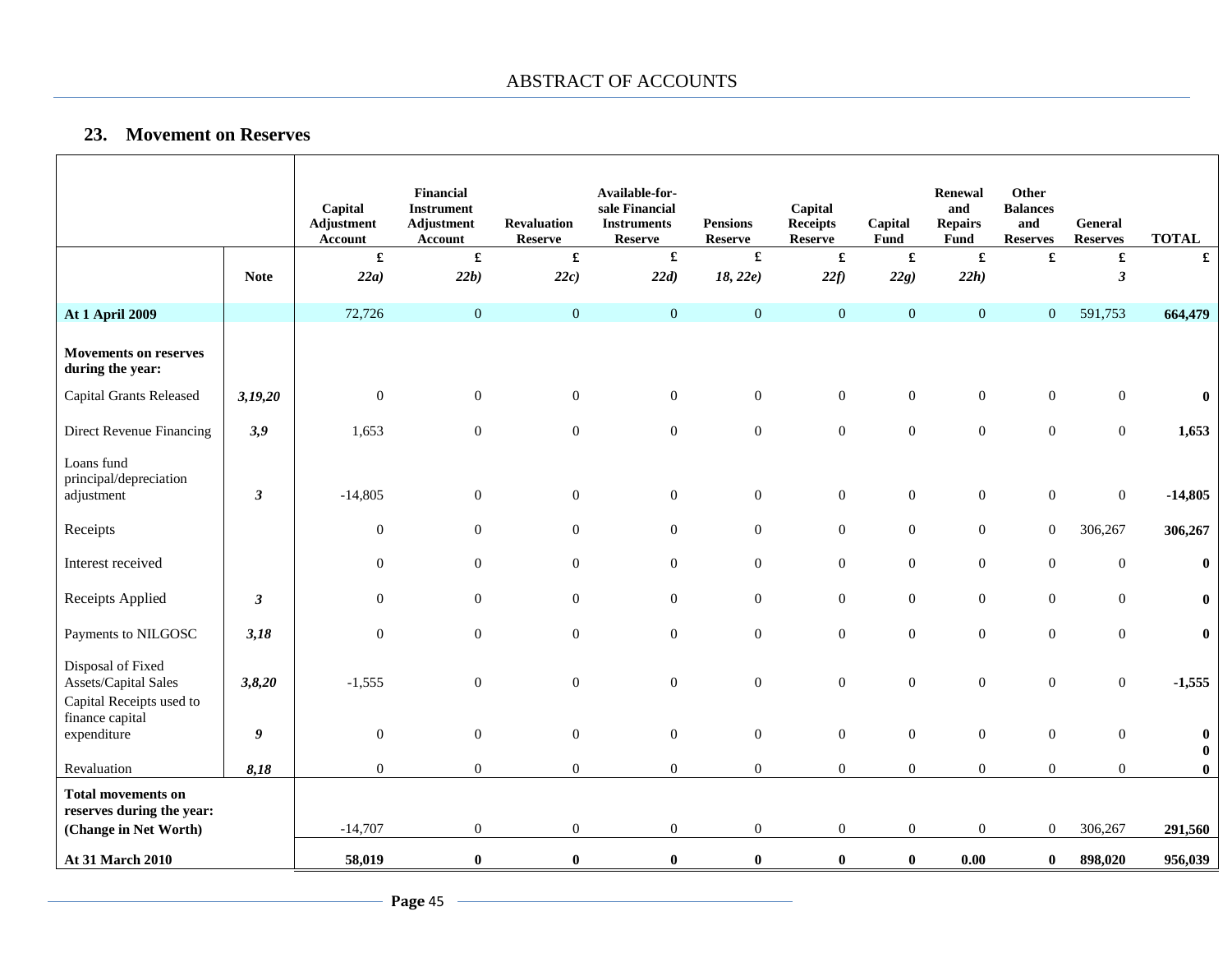#### **23a) Capital Adjustment Account**

The Capital Adjustment Account replaced the Capital Financing Account on 1 April 2007. The balance on the former Fixed Asset Restatement Account and the balance on the former Capital Financing Account were combined to form this new account. The purpose of this new account is to aggregate the amount of capital expenditure that has been financed from revenue and capital receipts excluding sums received in respect of loans negotiated to finance capital investment. This account is debited or credited with the adjustment made in the General Reserves for principal debt repaid less than or in excess of the provision for depreciation already debited to revenue and credited against fixed assets, to adjust the provision in line with statutory requirements. The account is also debited with an amount equal to the carrying amount of assets held at historic cost when they are disposed of. If the asset disposed of was held at current value, the balance held on the Revaluation Reserve is written off to the Capital Adjustment Account.

#### **23b) Financial Instruments Adjustment Account**

The Joint Committee had no transactions during the year that would require the use of this account.

#### **23c) Revaluation Reserve**

This new Revaluation Reserve replaced the former Fixed Asset Restatement Account on 1 April 2007 where the balance was transferred to the new Capital Adjustment Account. This account cannot be used to support spending. The purpose of this account is to build up a balance based on the revaluation (upwards or downwards) of individual assets. All such revaluations (excluding impairment losses that have been debited to the General Reserves) are mirrored in the Statement of Total Recognised Gains and Losses. It is a fundamental principal of this new account that it never becomes negative. If the asset disposed of was held at current value when it is disposed of, the balance held on the Revaluation Reserve is written off to the Capital Adjustment Account.

#### **23d) Available-for-Sale Financial Instruments Adjustment Reserve**

The Joint Committee has no transactions that would require use of this reserve.

#### **23e) Pension Reserve**

Refer to Note 18.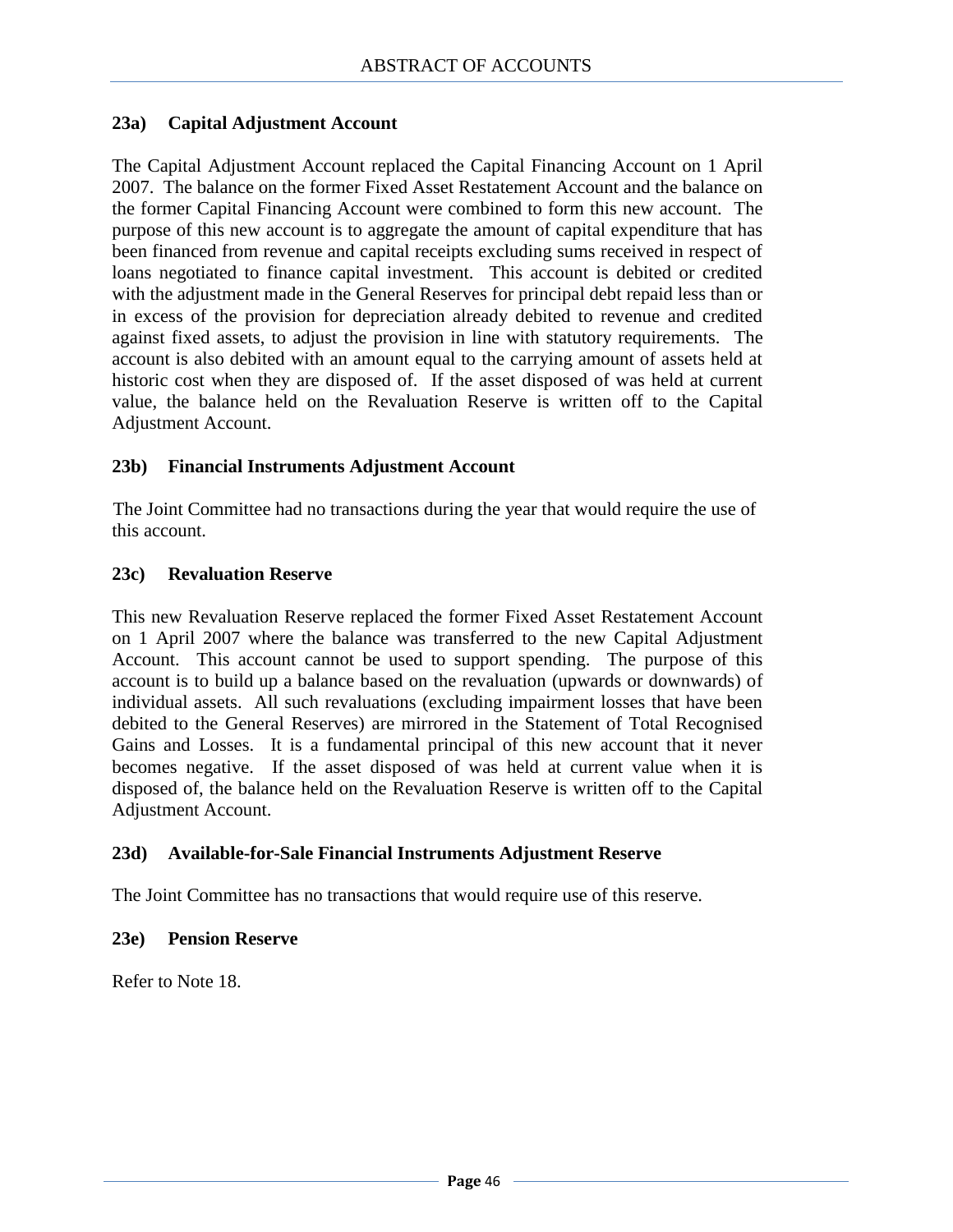### **23f) Capital Receipts Reserve**

This reserve has been renamed the Capital Receipts Reserve, having previously being named the Useable Capital Receipts Reserve. These are capital receipts which have originated primarily from the sale of assets which have not yet been used to finance capital expenditure.

#### **23g) Capital Fund**

The Joint Committee can establish a Capital Fund under section 56 of the Local Government Act (NI) 1972.

#### **23h) Renewal and Repairs Fund**

The Joint Committee can establish a Renewal and Repairs Fund under section 56 of the Local Government Act (NI) 1972.

#### **24. Payment of Invoices**

In terms of payment of invoices to suppliers, arc21 has a target of complying with the contractual obligations entered into with each individual supplier. On average, this results in an obligation to pay invoices within 30 days of receipt. The average number of days taken to pay trade creditors during the financial year to March 2010 was calculated at 31.3 days.

During the year, arc21 paid in the region of 1,200 invoices with a total value of over £30 million excluding VAT.

The Minister at the Department of Finance and Personnel has reduced the target for the payment of invoices for central government departments to 10 days. This target is not mandatory on local government but arc21 endeavours to process invoices as quickly as possible within its contractual obligations and will keep its performance under review.